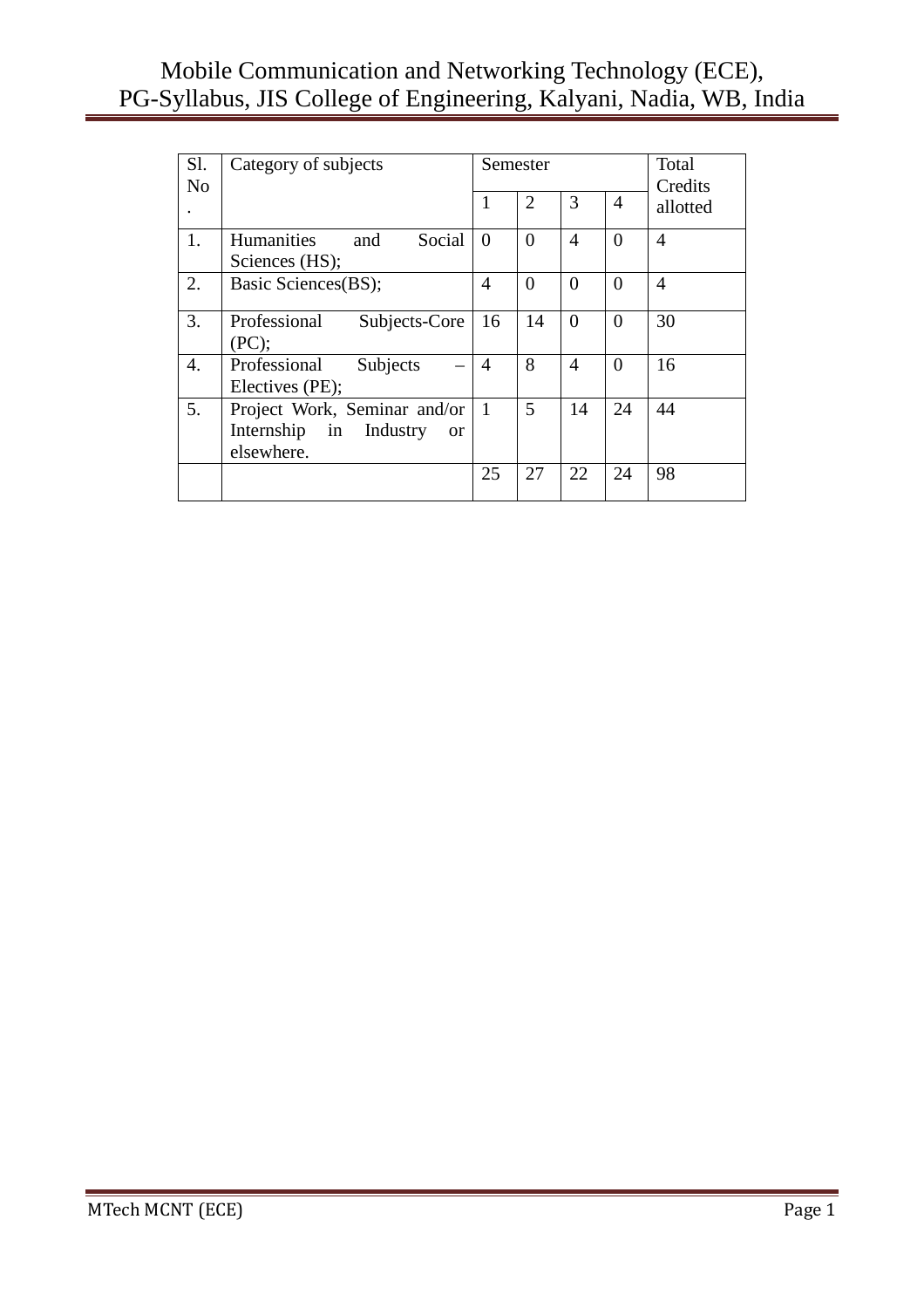|                |               | SEMESTER I |                                         |             |                |                |                |                |                |                |
|----------------|---------------|------------|-----------------------------------------|-------------|----------------|----------------|----------------|----------------|----------------|----------------|
| SI.            | Field         |            | Subject                                 |             |                |                |                |                | Contact Hours/ |                |
| No.            |               |            |                                         |             |                |                | Week           |                |                |                |
|                |               |            |                                         |             |                | L              | T              | P              | Total          | Credit         |
|                |               |            |                                         |             |                |                |                |                |                | points         |
| $\mathbf{1}$   | <b>MCE101</b> |            | COMPULSORY: ADVANCED ENGINEERING        |             |                | 3              | 1              | 0              | 4              | 4              |
|                |               |            | <b>MATHEMATICS</b>                      |             |                |                |                |                |                |                |
| $\overline{2}$ | <b>MCE102</b> |            | <b>COMPULSORY: ADVANCED DIGITAL</b>     |             |                | 4              | 0              | 0              | 4              | 4              |
|                |               |            | <b>COMMUNICATION</b>                    |             |                |                |                |                |                |                |
| 3              | <b>MCE103</b> |            | COMPULSORY: ADVANCED DIGITAL SIGNAL     |             |                | 4              | 0              | 0              | 4              | 4              |
|                |               |            | <b>PROCESSING</b>                       |             |                |                |                |                |                |                |
| $\overline{4}$ | <b>MCE104</b> |            | COMPULSORY: ADVANCED RADIO PROPAGATION  |             |                | 4              | $\Omega$       | $\Omega$       | 4              | $\overline{4}$ |
|                |               |            | <b>AND REMOTE SENSING</b>               |             |                |                |                |                |                |                |
| 5              |               |            | <b>ELECT-I</b>                          |             |                |                |                |                |                |                |
|                | <b>MCE105</b> |            | (a) COMPUTER COMMUNICATION & NETWORKING |             |                | $\overline{4}$ | $\Omega$       | $\Omega$       | 4              | 4              |
|                |               |            | (b) ADVANCED MICROWAVE                  |             |                |                |                |                |                |                |
|                |               |            | (c) COMMUNICATION ENGINEERING           |             |                |                |                |                |                |                |
|                |               |            | <b>PRACTICAL</b>                        |             |                |                |                |                |                |                |
| 6              | <b>MCE191</b> |            | ADVANCED COMMUNICATION LAB              | $\Omega$    | $\Omega$       |                | $\overline{3}$ | 3              |                | $\overline{2}$ |
| 7              | <b>MCE192</b> |            | <b>DESIGN AND SIMULATION LAB</b>        | $\Omega$    |                | 3              | 3              |                | $\overline{2}$ |                |
|                |               |            | <b>SESSIONAL</b>                        |             |                |                |                |                |                |                |
| 8              | <b>MCE183</b> |            | <b>SEMINAR 1</b>                        | $\mathbf 0$ | $\overline{2}$ |                | $\Omega$       | $\overline{2}$ |                | $\mathbf{1}$   |
|                |               |            |                                         | Total       |                |                |                |                | 28             | 25             |

#### SEMESTER I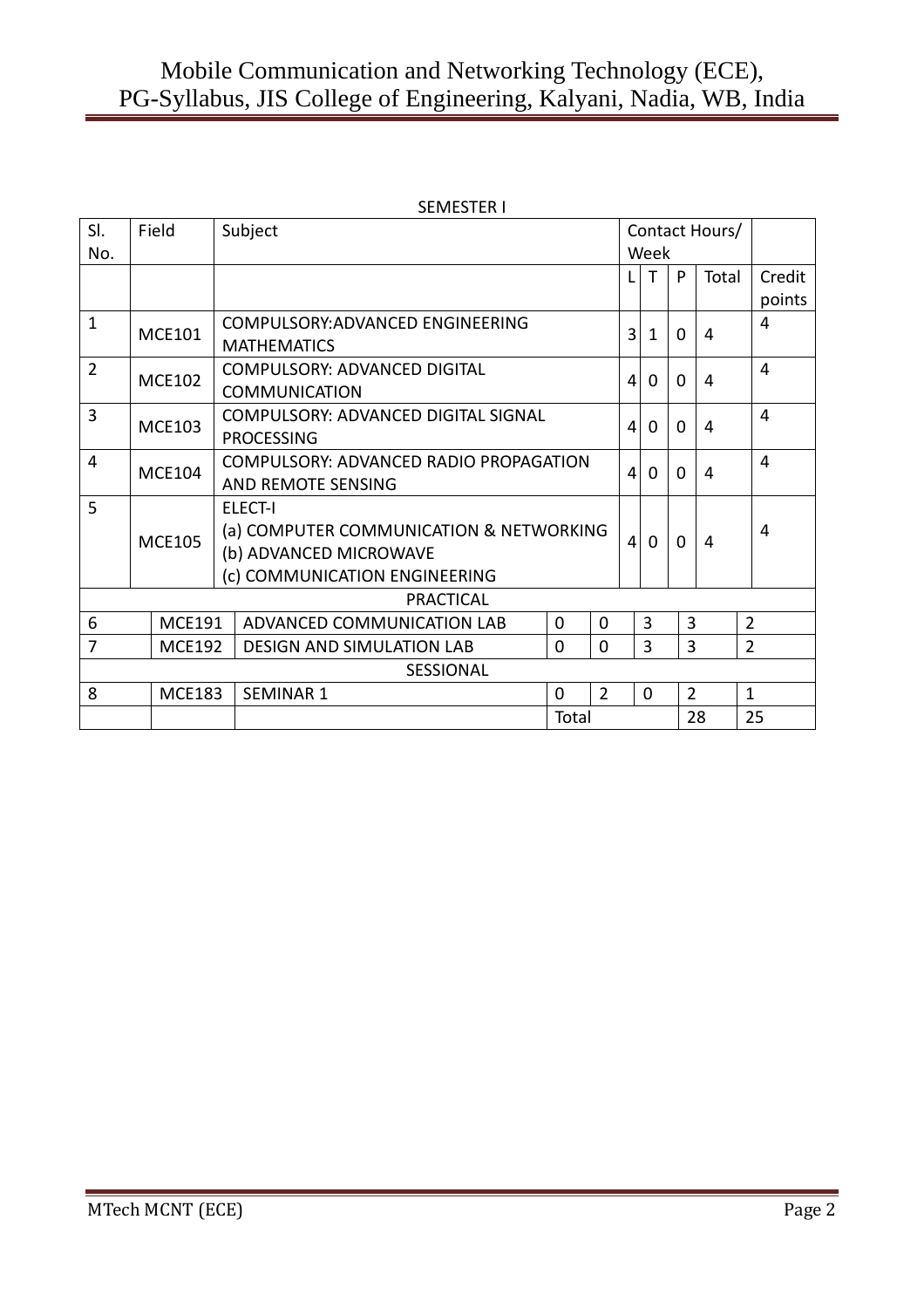|                |               | <b>SEMESTER II</b>                         |          |                |                |                |                |
|----------------|---------------|--------------------------------------------|----------|----------------|----------------|----------------|----------------|
| Sl. No.        | Field         | Subject                                    |          |                |                | Contact Hours/ |                |
|                |               |                                            |          | Week           |                |                |                |
|                |               |                                            |          | т              | P              | Total          | Credit         |
|                |               |                                            |          |                |                |                | points         |
| $\mathbf{1}$   | <b>MCE201</b> | <b>COMPULSORY: MOBILE COMPUTING</b>        | 4        | $\overline{0}$ | $\Omega$       | $\overline{4}$ | 4              |
| $\overline{2}$ | <b>MCE202</b> | <b>COMPULSORY: ERROR CONTROL AND</b>       | 4        | $\Omega$       | $\Omega$       | 4              | $\overline{4}$ |
|                |               | <b>CHANNEL CODING</b>                      |          |                |                |                |                |
| $\overline{3}$ | <b>MCE203</b> | <b>COMPULSORY: MOBILE INTERNET</b>         | 4        | $\Omega$       | $\Omega$       | 4              | 4              |
| $\overline{4}$ |               | ELECT-II:                                  |          |                |                |                | 4              |
|                |               | (a) CRYPTOGRAPHY & NETWORK SECURITY        |          |                |                |                |                |
|                | <b>MCE204</b> | (b) J2ME FOR MOBILE PROGRAMMING            | 4        | $\Omega$       | $\Omega$       | 4              |                |
|                |               | (c) SATELLITE COMMUNICATION                |          |                |                |                |                |
|                |               | (d) Microwave measurement Techniques       |          |                |                |                |                |
| 5              |               | ELECT-III:                                 |          |                |                |                | 4              |
|                |               | (a) Baseband Processor                     |          |                |                |                |                |
|                | <b>MCE205</b> | (b) Multimedia for Mobile Devices          | 4        | $\Omega$       | $\overline{0}$ | 4              |                |
|                |               | (c) Image processing & pattern recognition |          |                |                |                |                |
|                |               | (d) Advanced Antenna Engineering           |          |                |                |                |                |
|                |               | <b>PRACTICAL</b>                           |          |                |                |                |                |
| 6              | <b>MCE291</b> | <b>COMMUNICATION SYSTEMS LAB</b>           | $\Omega$ | $\overline{0}$ | 3              | 3              | $\overline{2}$ |
|                |               | <b>SESSIONAL</b>                           |          |                |                |                |                |
| $\overline{7}$ | <b>MCE281</b> | TERM PAPER LEADING TO THESIS               |          |                |                |                | $\mathbf{1}$   |
| 8              | <b>MCE282</b> | <b>COMPREHENSIVE VIVA-VOSE</b>             |          |                |                |                | 4              |
|                |               |                                            |          | Total          |                | 23             | 27             |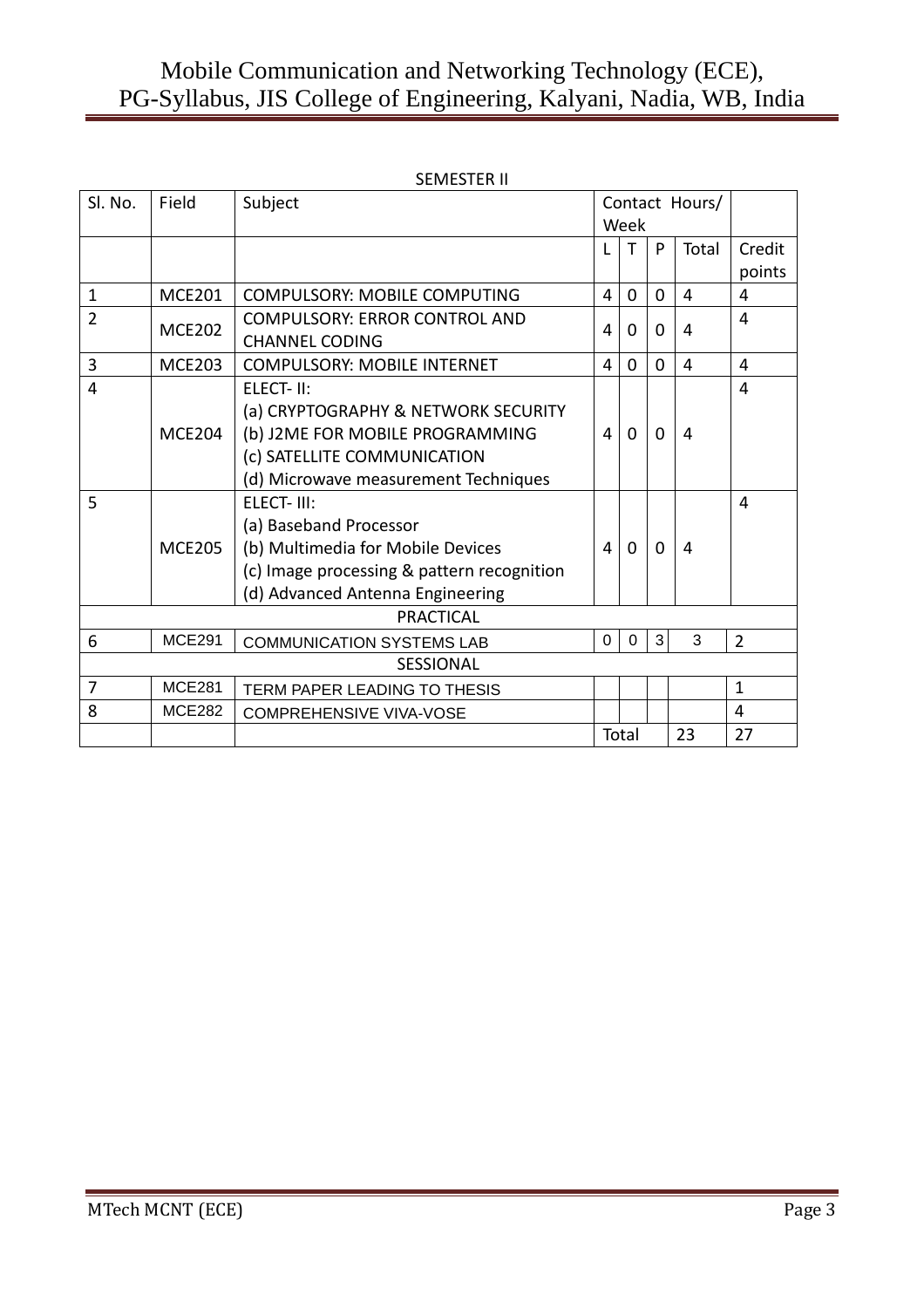|               |               | <b>JEIVIEJTER III</b>                                                                                                   |   |          |          |                |                  |
|---------------|---------------|-------------------------------------------------------------------------------------------------------------------------|---|----------|----------|----------------|------------------|
| Sl. No.       | Field         | Subject                                                                                                                 |   | Week     |          | Contact Hours/ |                  |
|               |               |                                                                                                                         |   |          | P        | Total          | Credit<br>points |
|               | <b>MCE301</b> | COMPULSORY:<br>MANAGEMENT OF TECHNOLOGY                                                                                 | 4 | $\Omega$ | $\Omega$ | 4              | 4                |
| $\mathcal{P}$ | <b>MCE302</b> | ELCT-4<br>(a) MOBILE ADHOC NETWORKING<br>(b) BROADBAND COMMUNICATION NETWORK<br>(c) DIGITAL WIRLESS COMM. SYSTAM DESIGN | 4 | 0        | 0        | 4              | 4                |
| 3             | <b>MCE381</b> | <b>DISSERTATION (PART-1)</b>                                                                                            |   |          |          |                | 6                |
| 4             | <b>MCE382</b> | DEFENCE OF DISSERTATION (PART-1)                                                                                        |   |          |          |                | 8                |
|               |               |                                                                                                                         |   | Total    |          | 8              | 22               |

# SEMESTER III

#### SEMESTER IV

| SI. No. | Field            | Subject                                                                   |       |  |   | Contact Hours/ |        |  |  |  |  |  |  |  |
|---------|------------------|---------------------------------------------------------------------------|-------|--|---|----------------|--------|--|--|--|--|--|--|--|
|         |                  |                                                                           | Week  |  |   |                |        |  |  |  |  |  |  |  |
|         |                  |                                                                           |       |  | P | Total          | Credit |  |  |  |  |  |  |  |
|         |                  |                                                                           |       |  |   |                | points |  |  |  |  |  |  |  |
|         | <b>SESSIONAL</b> |                                                                           |       |  |   |                |        |  |  |  |  |  |  |  |
|         | <b>MCE481</b>    | <b>DISSERTATION (COMPLETION)</b>                                          |       |  |   |                | 6      |  |  |  |  |  |  |  |
|         | <b>MCE482</b>    | OF<br><b>SUBMISSION</b><br><b>DEFENSE</b><br>POST-<br><b>DISSERTATION</b> |       |  |   |                | 18     |  |  |  |  |  |  |  |
|         |                  |                                                                           | Total |  |   | 24             |        |  |  |  |  |  |  |  |

**Total Credit = 98**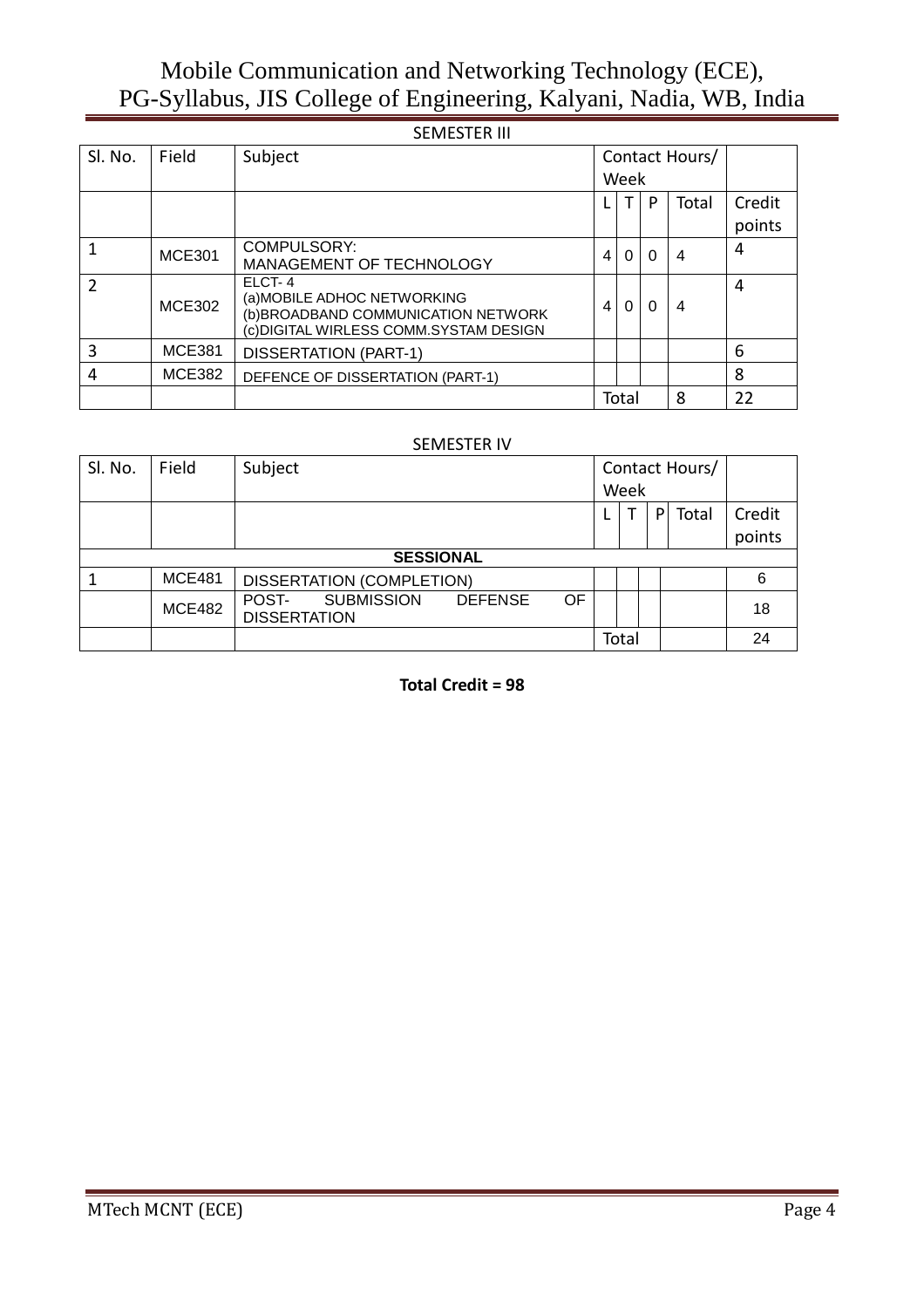# SEMESTER I

Advanced Engineering Mathematics Code: MCE 101 Contacts: 3-1-0 Credits: 4

### Part – A

Optimization Technique: calculus of several variables, implicit funtion theorem, Nature of singular points, Necessary and sufficient conditions for optimization, Elements of calculus of variation, constrained optimization, lagrange multipliers gradient method, dynamic programming.

Probability and statistics: Definition and postulates of probability, field of probability Mutually exclusive events bayes' theorem independence, bernoulli trail, discrete distributions, continuouse

### Part – B

Complex Variable: Elements of set theory, set notations, applications of set theory, open & closed set. Review of complex variable, conformal mapping and transformations, functions of complex variable, integration with respect to complex argument,residues and basic theorems on residues. Numerical Analysis : Introduction, Interpolation formulae, differnce equations roots of equations, solutions of simultaneous linear and non linear equations, solution techniques for ODE and PDE , Introduction to stability, Matrix eigen value and eigen vector problems.

Reference Books:

1. Sen, M. K. and Malik, D. F.-Fundamental of Abstract Algebra, Mc. Graw Hill

- 2. Khanna, V. K. and Ghamdri, S. K.- Course of Abstract Algebra, Vikash Pub.
- 3. Halmos, T. R.-Naà ve Set Theory, Van Nostrand
- 4. Scarborough, J. B.-Numerical Mathematical Analysis, Oxford University Press
- 5. Cone, S. D.-Elementary Numerical Analysis, Mc. Graw Hill.
- 6. Mukhopadhyay ,P.-Mathematical Statistics ,New Central Book Agency
- 7. Kapoor, V. K and Gupta, S.C.-Fundamental of Mathematical Statistics, Sultan Chand and Sons.
- 8. Uspensky, J. V.-Introduction to Mathematical Probability, Tata Mc. Graw Hill

9. Dreyfus, S. E.-The Art and Theory of Dynamic Programming –Theory and Applications, Academic Press.

10. Rao, S. S.-Optimisation Theory and Application, Wiley Eastern Ltd., New Delhi

# **Advanced digital communication**

**Code: MCE 102**  Contacts: 3-1-0 Credits: 4

**Prerequisite:** Digital Communication, Field Theory, Signal and Systems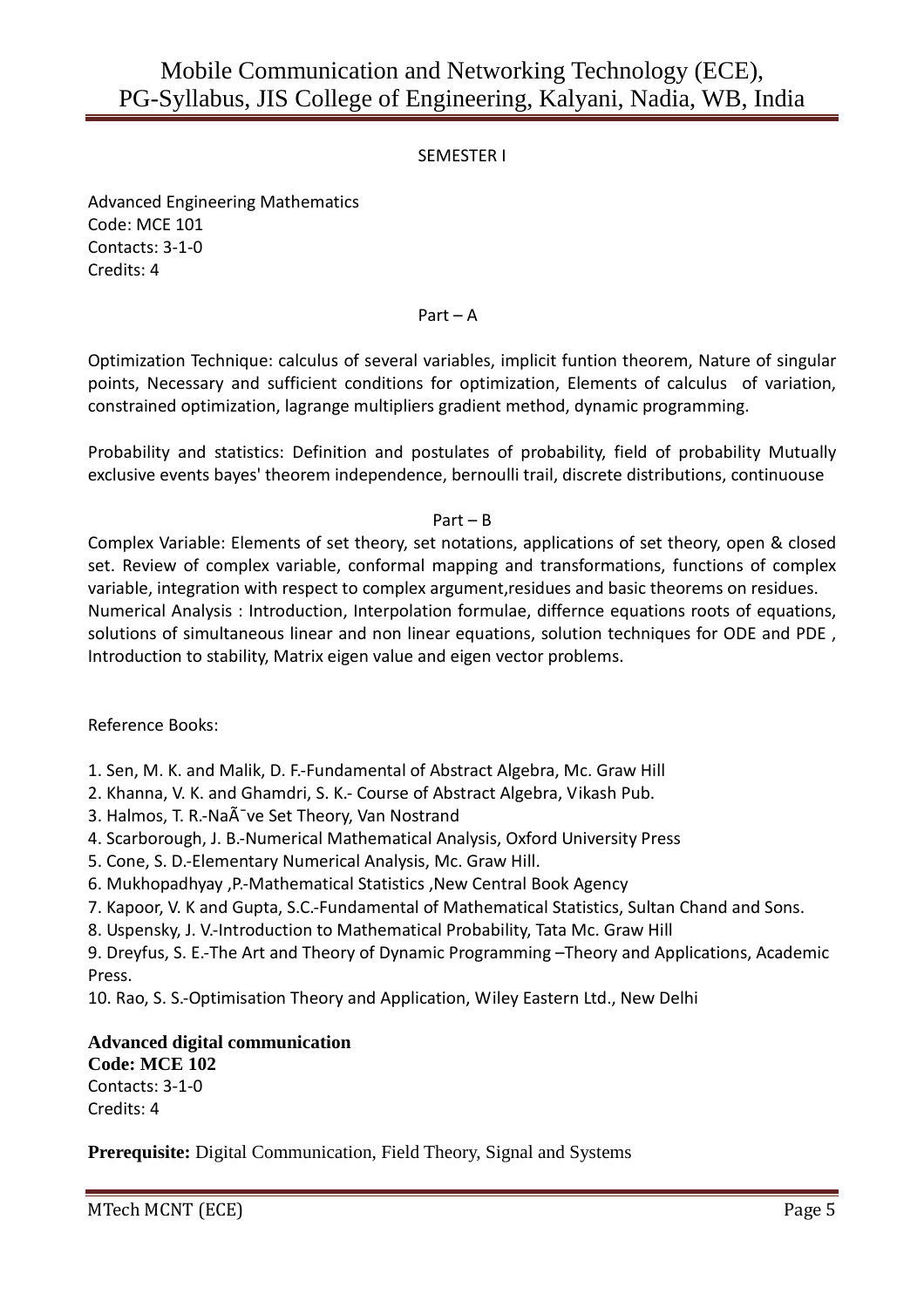# **Objective**

1. Understanding of the main concepts and techniques used in the analysis and design of digital communication systems.

2. Help students to design complex circuits in digital communication.

# **Outcome**

On completing this subject the student should be able to:

- Qualitatively and quantitatively analyse and evaluate digital communication systems;
- Use software tools to analyse, design and evaluate digital communication systems

# **Module 1 :**

Fourier Expansion, Fourier transform, Normalized power spectrum, Power spectral density, Effect of transfer function on output power spectral density, Perseval's theorem. Autocorrelation & cross correlation between periodic signals, cross correlation power. Relation between power spectral density of a signal, its autocorrelation function and its spectrum. Distinction between a random variable and a random process. Probability, sample space, Venn diagram, joint probability, bay's theorem, cumulative probability distribution function, probability density function, joint cumulative probability distribution function, joint probability density function. Mean/average/expectation of a random variable and of sum of random variables. Standard deviation, variance, moments of random variables, explanation with reference to common signals. Tchebycheff's inequality. Gaussian probability density function – error function  $\&$  O function Central limit theorem.

# **Spectral analysis of signals:**

Orthogonal & orthonormal signals. Gram-Schmidt procedure to represent a set of arbitrary signalsby a set of orthonormal components; - numerical examples. The concept of signal-space coordinate system, representing a signal vector by its ortho-normal components, measure of distinguishability of signals.

**Line codes:** UPNRZ, PNRZ, UPRZ, PRZ, AMI, Manchester etc. Calculation of their power spectral densities. Bandwidths and probabilities of error  $(P_e)$  for different line codes.

**Revision of digital modulation:** Principle, transmitter, receiver, signal vectors, their distinguish ability (d) and signal band width for BPSK, QPSK, M-ARY PSK, QASK, MSK, BFSK, M-ARY FSK.

# **Module 2**

**Spread spectrum modulation:** Principle of DSSS, processing gain, jamming margin, single tone interference, principle of CDMA.

**Multiplexing & multiple access:** TDM/TDMA, FDM/FDMA, Space DMA, Polarization DMA, OFDM, ALOHA, Slotted ALOHA, Reservation ALOHA, CSMA-CD, CSMA-CA – basic techniques and comparative performances e.g. signal bandwidth, delay, probability of error etc. **Module 3** 

# **Base band signal receiver and probabilities of bit error:** Peak signal to RMS noise output ration, probability of error. Optimum filter, it's transfer function. Matched filter, it's probability of error. Probability of error in PSK, effect of imperfect phase synchronization or imperfect bit synchronization. Probability of error in FSK, QPSK. Signal space vector approach to calculate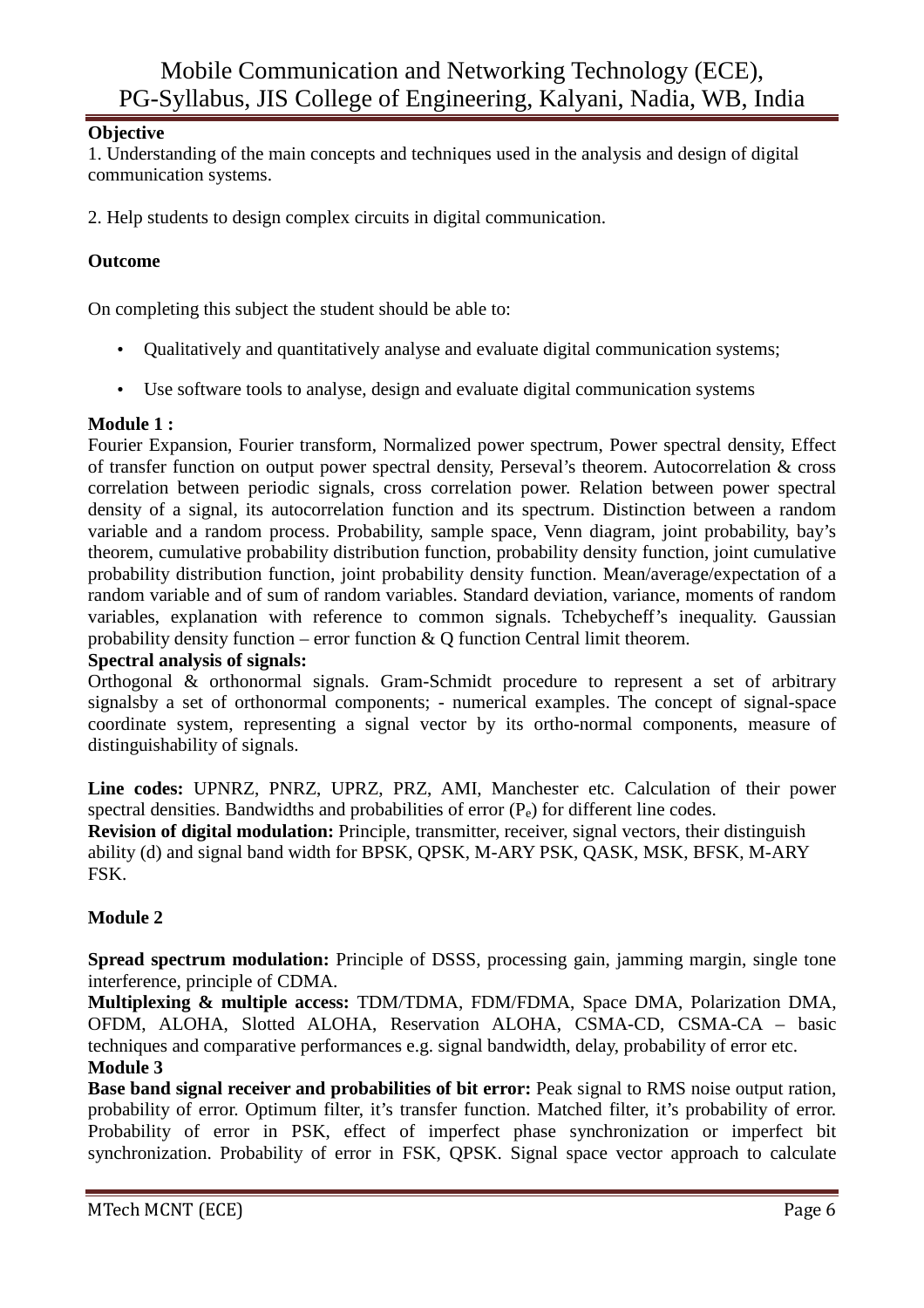probability of error in BPSK, BFSK, QPSK. Relation between bit error rate and symbol error rate. Comparison of various digital modulation techniques vis-Ã -vis band width requirement and probabilities of bit error.

### **Characteristics of random variables and random processes:**

Common probability density functions, - Gaussian, Rayleigh, Poisson, binomial, Rice, Laplacian, log-normal, etc. Probability of error in Gaussian Binary symmetric channel. Random processes – time average, ensemble average, covariance, autocorrelation, cross correlation, stationary process, ergodic process, wide sense stationary process. Power spectral density and autocorrelation, power spectral density of a random binary signal. Linear mean square estimation methods.

**Revision of source coding:** Sampling theorem, instantaneous/ flat top/ natural sampling, band width of PAM signal, quantization, quantization noise, principle of pulse code modulation, delta modulation & adaptive delta modulation. Parametric coding/ hybrid coding/ sub band coding: APC, LPC, Pitch predictive, ADPCM, voice excited vocoder, vocal synthesizer.

# **Module 4**

**Noise:** Representation of noise in frequency domain. Effect of filtering on the power spectral density of noise – Low pass filter, band pass filter, differentiating filter, integrating filter. Quadrature component of noise, their power spectral densities and probability density functions. Representation of noise in orthogonal components.

### **Text Books:**

- **1.** Digital communication, 4th ed. J. G. Proakis, MGH International edition.
- **2.** Principle of Communication Systems Taub, Schilling, TMH
- **3.** Digital and Analog Communication Systems, 7th ed. Leon W. Couch, PHI.
- **4.** Principles of Digital Communication Haykin
- **5.** Digital Communication Zeimer, Tranter.
- **6.** Principle of Digital communication J. Das, S. K. Mallick, P. K Chakraborty, New Age Int.

**7.** Communication Systems, 4th ed. – A. Bruce Carlson, Paul B. Crilly, Janet C. Rutledge, MGH International edition.

**8.** Digital Communications, 2nd ed. – Bernard Sklar, Pearson Education.

**9.** Electronic Communications, 4th ed. – Dennis Roddy, John Coolen, PHI

# **PEO Mapping**

**Engineering knowledge**: Apply knowledge of circuit and field theory

**Problem analysis:** Analyse performance of a large communication system

**Design/development of solutions**: Conducting experiments in communication systems

# **Advanced Digital Signal Processing MCE103**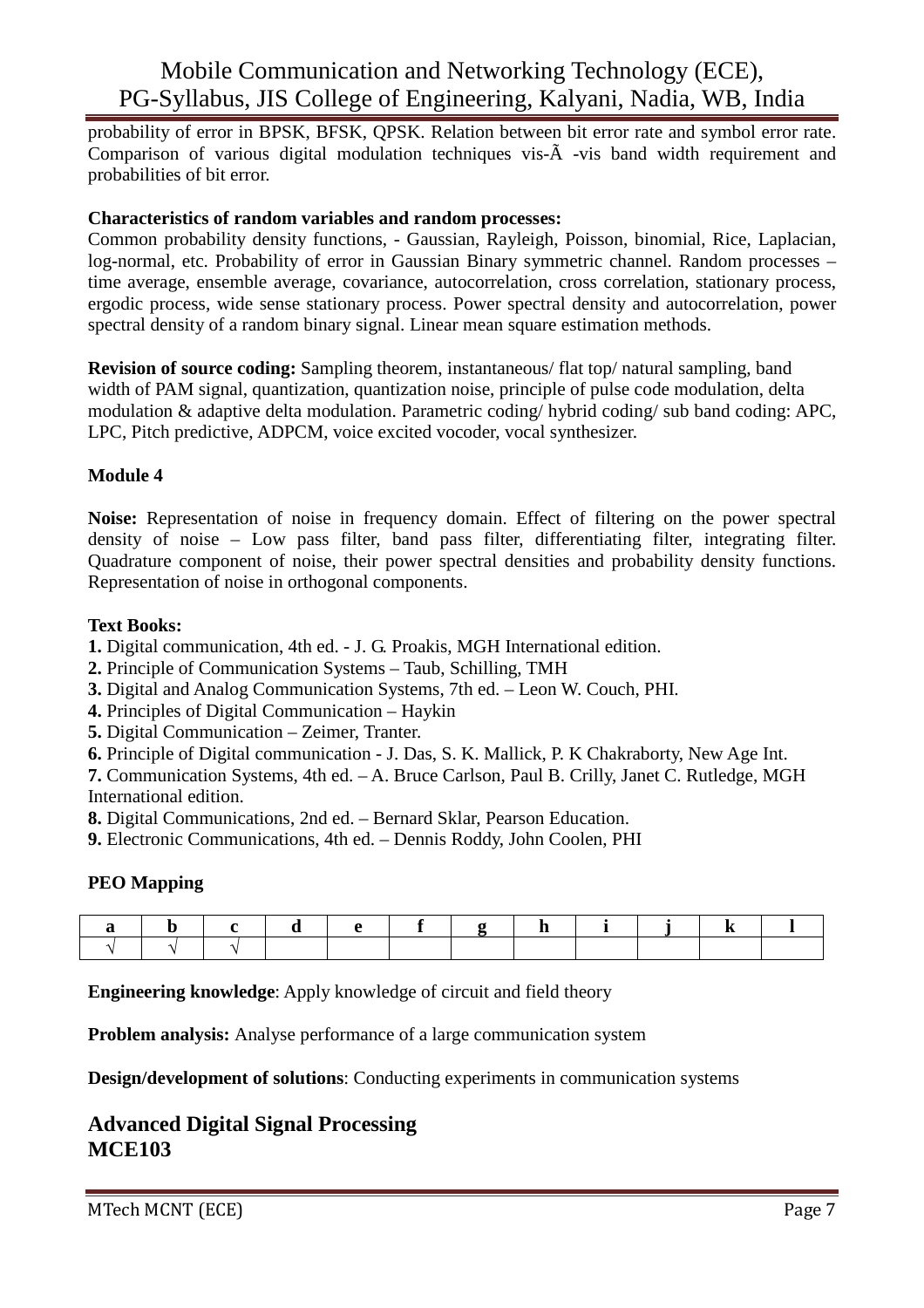# **Contacts: 4-0-0 Credits: 4 Prerequisites:** Signals and systems

# **Program Objectives:**

The purpose of this course is to provide in-depth treatment on methods and techniques in discretetime signal transforms, digital filter design, optimal filtering, power spectrum estimation, multi-rate digital signal processing, DSP architectures, which are of importance in the areas of signal processing, and communications. Applications of these methods and techniques are also presented. The intended audiences are research students and industry professionals working in the abovementioned areas and related technical fields.

# **Course Content:**

# **Module 1: Discrete time signals and systems: 6L**

Review of Discreet Time domain and frequency domain, Comparative study on different transform technique, Convolution and frequency response. Discrete time Fourier, Laplace and Ztransforms, discrete time processing of continuous time signals, LTI,SISO,MIMO, BIBO systems Analysis. Parametric analysis of different type of Signal, Comprehensive coverage of advanced digital signal processing towards industry.

# **Module 2: Computation on Discrete Domain Transform & Analysis Technique: 7L**

Computation of DFT and IDFT with its properties, Computation of FFT, FFT and DFT Algorithms with comparison, Deterministic and Nondeterministic approach on advanced DSP, Wavelet transforms. Industrial application on Transform Technique with specific Mobile based example.

# **Module 3: Digital Filter Design: 8L**

Comparative approach of Analog and Digital filter. Impulse invariance.Bilinear transformation, finite difference, window design technique, frequency sampling optimization algorithms, IIR - Direct, parallel and cascaded realizations. FIR – Direct and cascaded realizations, Kalman Filters, Filter Adaptation Technique. Industry based approach on design of digital filter to improve Mobile communication.

# **Module 4: Power Spectrum 7L**

Estimation of Power Spectrum and Correlation, Non-parametric and Parametric methods, Minimum Variation Estimation methods, Eigen Analysis algorithm, Power Spectrum analysis using DFT, Maximum Entropy Spectral Estimation, Model-Based Power Spectral Estimation.

# **Module 5: Application based Digital Signal Processing: 8L**

Analysis and analytical technique on Audio signal, Video signal , Bio-signal processing, A/D conversion and quantization, D/A conversion, Signal Processor IC chip based introduction, MATLAB computation technique on several DSP industrial applications mainly based on mobile communication system.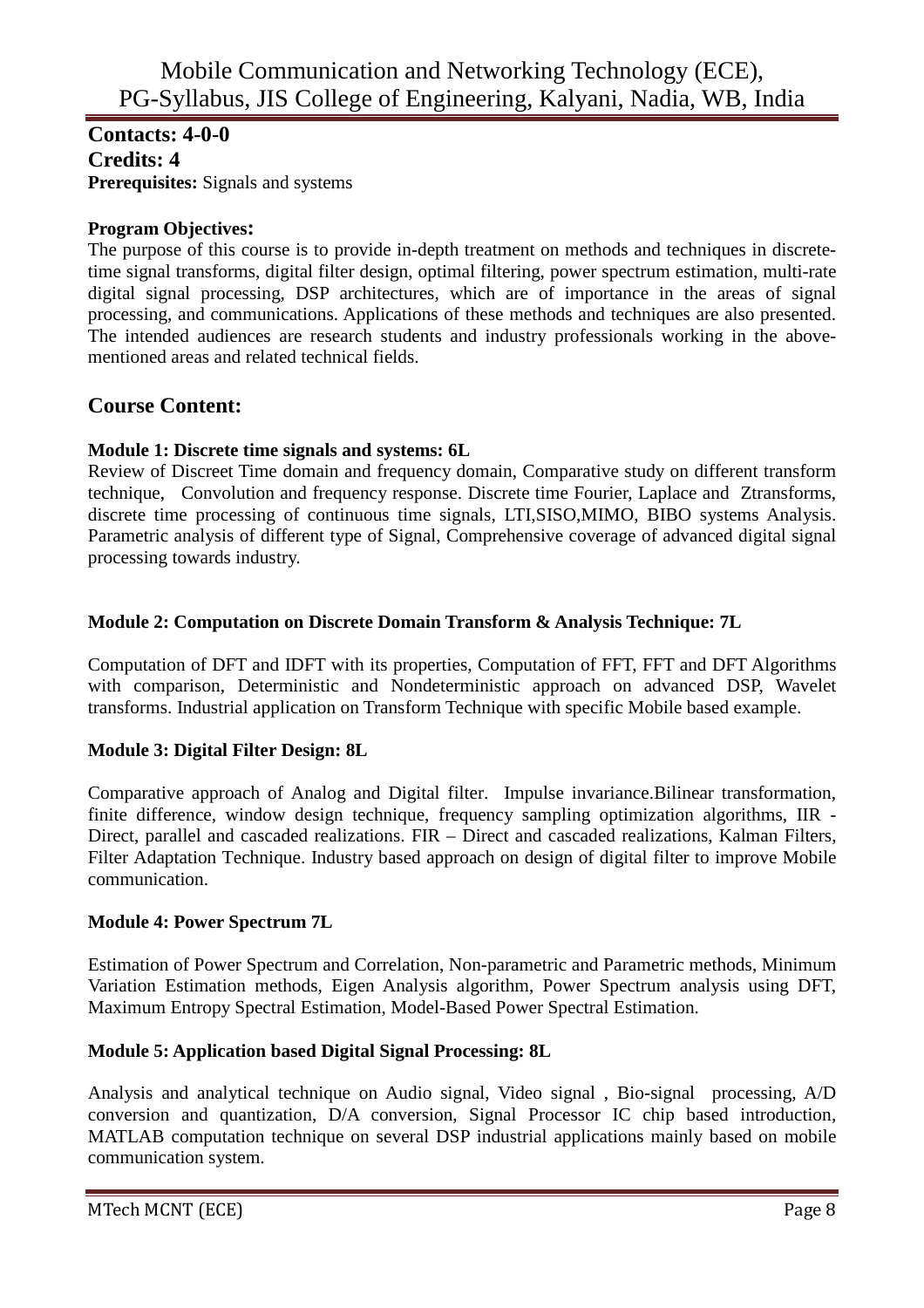# **PEO:**

The topics covered in this course provide solid and comprehensive foundation for other more specialized areas in signal processing to support communications system. At the end of the course, students would be able to apply fundamental principles, methodologies and techniques of the course to analyse and design various problems encountered in both academic research and industry R&D practice.

| paper<br>л.<br>code | $\Omega$<br>a | ъ.<br>◡ | ╭<br>ັ | ิน                       | ≏ | $\overline{\phantom{a}}$ | . . | $\mathbf{H}$ |  | -17 |  |
|---------------------|---------------|---------|--------|--------------------------|---|--------------------------|-----|--------------|--|-----|--|
|                     |               |         |        | $\overline{\phantom{a}}$ |   | -                        | ∽   | ٠            |  |     |  |

### **Text and Reference Books :**

1. Applied Digital Signal Processing: Theory and Practice By Dimitris G. Manolakis, Vinay K. Ingle Cambridge University Press

2. E.C. Ifeachor and B.W. Jervis, Digital Signal Processing –A practical approach, Second Edition,Prentice-Hall, 2002.

3. Wireless digital signal processors -- Authors: Ingrid Verbauwhede and MihranTouriguian Affiliation: UCLA, ATMEL Corporation.

4. M. Hayes, Statistical Digital Signal Processing and Modeling, Wiley, 1996.

5. P. P. Vaidyanathan, Multirate Systems and Filter Banks, Prentice-Hall, 1993.

### **Advanced Radio propagation and Remote Sensing MCE104 Contacts:4-0-0 Credits:4**

**Prerequisites:** EM Theory

# **Program Objectives:**

1. To know fundamental mechanism of Radio propagation Advancement in Remote Sensing.

2. To understand model analysis in the subject area.

### **Module I**

Basic Radio propagation mechanism: Short distance & long distance propagation cases. Free space propagation models. Diffraction, Reflection and Scattering. 4L

### **Module II**

Radio propagation models: Two ray reflection model, Fresnel zones, knife edge model; 6L

### **Module III**

Link budget analysis, Outdoor propagation models. 6L

### **Module IV**

Multipath & Small-Scale Fading, Types Large scale fading, small scale fading, delay speed effect doppler shift, doppler power spectrum. Flat fading channel modelling, frequency selective fading, Fading effects on device. 6L

### **Module V**

Concept of Remote Sensing: Remote Sensing, Data, Sources of Energy, Interaction with Atmosphere and Target, Recording of Energy, Application of Remote Sensing, Types of Remote Sensing, Sensor Resolution. 6L

### **Module VI**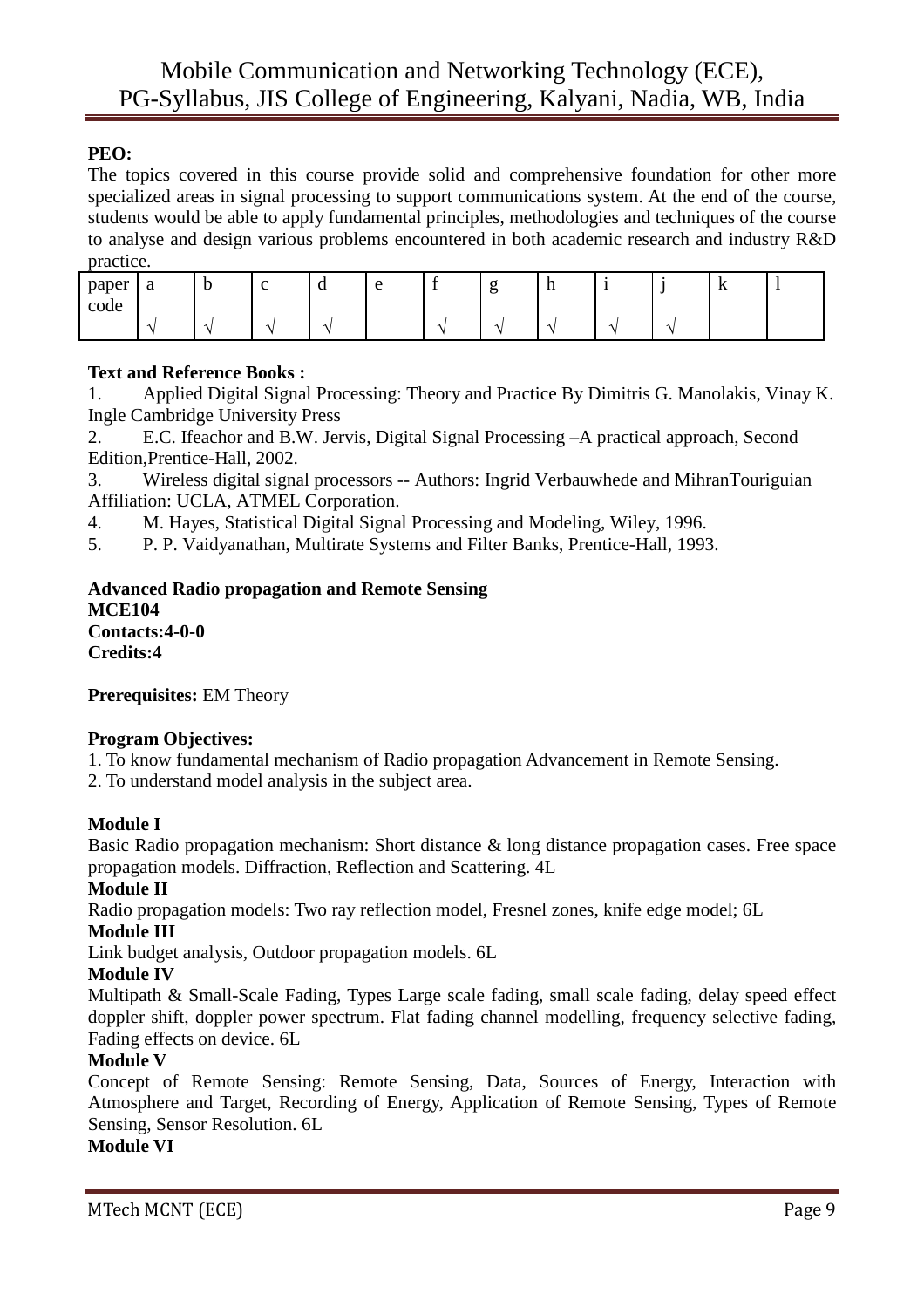Digital Imaging: Digital Image, Sensors, Detectors, Imaging by Scanning, Active Remote Sensors. Microwave Remote Sensing 5L

### **Module VII**

Radar Imaging GPS: Requirement of Ground Truth Data, Parameters of Ground Truthing-Atmospheric Condition, Suface Water, Factors of Special Measurement—Sun Angle, Aerosol, Haze Water Vapour. 6L

Text and Reference Books:

- 1. Wireless Communication, Upena Dalal
- 2. Wireless Communication, Basudeb Acharya
- 3. Satellite Communication, D. C. Agarwal, Khanna publisher

### **Learning Outcome:** Student should be able to

- 1) Gain knowledge and understanding of radio propagation.
- 2) Have knowledge of remote sensing mechanism.

#### **PO Table**

| Paper<br>Code | $\mathbf{L}$             | ≖ | . . | u |  | ∼ | $ -$<br>ட<br><b>TT</b> |  | -17 | ∸ |
|---------------|--------------------------|---|-----|---|--|---|------------------------|--|-----|---|
| MCE104<br>∸≀∗ | $\overline{\phantom{a}}$ |   |     |   |  |   |                        |  |     |   |

#### **PO Statement**

- 1. Engineering knowledge: Apply the knowledge of basic microwave engineering, and an engineering specialization to the solution of various related measurements.
- 2. Problem analysis: Analyze and synthesize performance of various channel characteristics.
- 3. Design/development of solutions: be able to design low loss path in radio propagation.
- 4. Lifelong learning: proceed to further research work according to the need based analysis.

### **Elective – I**

### **Computer communication &Networking**

### **Code: MCE 105A**

### **Prerequisite:** Digital Communication

### **Objective:**

1. An understanding of how devices like Hub, Switch, Router and Bridge are used in network.

2. An understanding of how securely data can be transmitted from one place to remotely place using various protocols.

### **Outcome:**

After the course, student will be able to

- 1. Analyze various protocols used in data communication
- 2. Design networking structure in data communication.
- 3. Transmit data securely from one place to another.
- 4. Analyze the performance of various protocols.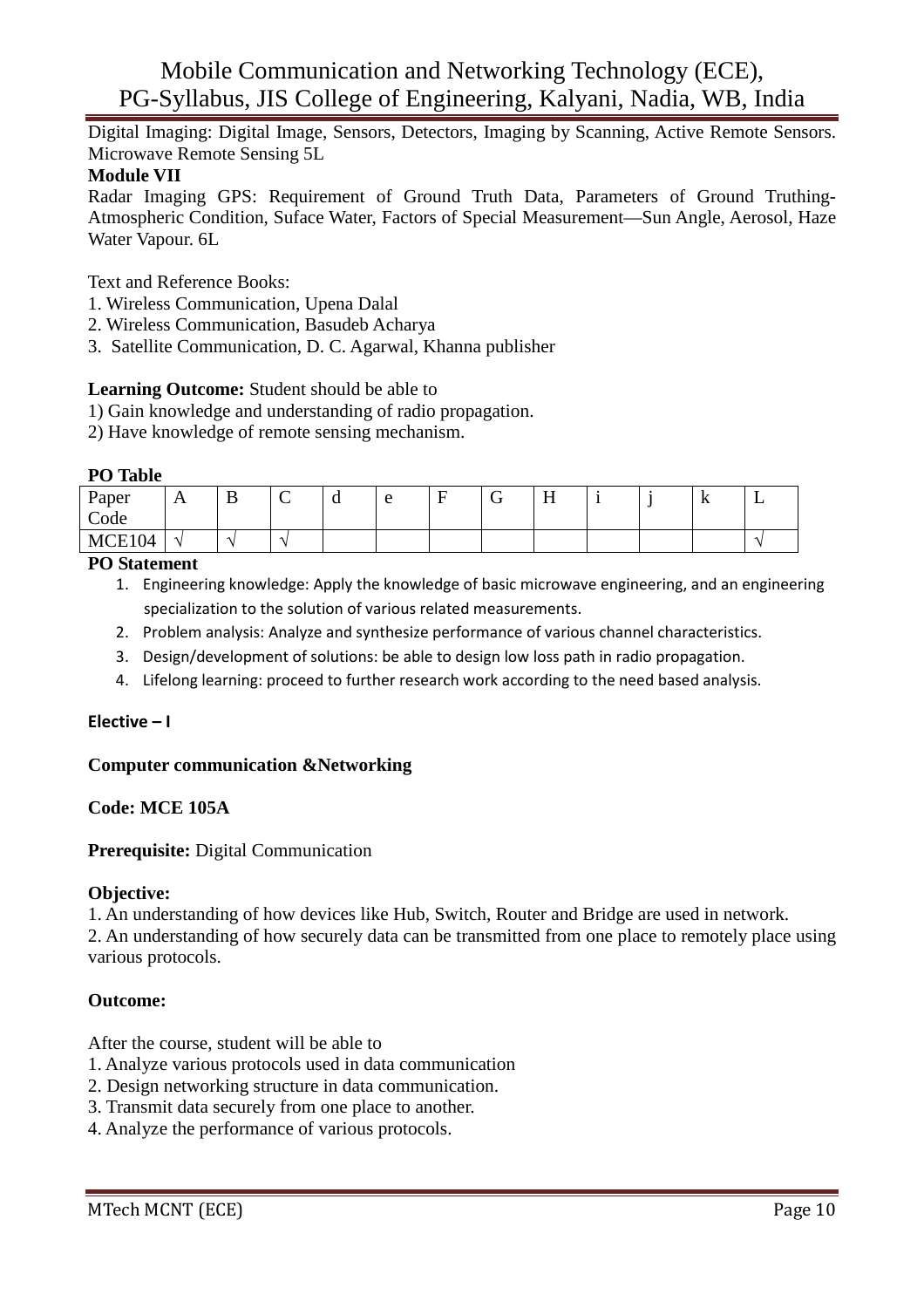| <b>Module</b><br>no.    | <b>Topic</b>                                                                                                                                                                                                                                                                                                                                                                                                                                                                                                                                                                          | No. of<br><b>Lectures</b> |
|-------------------------|---------------------------------------------------------------------------------------------------------------------------------------------------------------------------------------------------------------------------------------------------------------------------------------------------------------------------------------------------------------------------------------------------------------------------------------------------------------------------------------------------------------------------------------------------------------------------------------|---------------------------|
| $\mathbf{1}$            | Introduction - Motivation, goals, applications and classification of<br>computer networks, common networks and standard organizations<br>Network Structure and Architecture- Network structure-concept of<br>subnet, backbone and local access, Channel sharing techniques-<br>FDM, TDM. Circuit and packet switching. Topological Design of a<br>network.<br>Network architecture layering concept, OSI Reference Model, OSI<br>Services and protocols<br>Physical layer - bit communication between DTE and DCE, RS232,<br>transmission media, modems.                              | 10                        |
| $\overline{2}$          | Data link layer - error detection and correction, retransmission<br>strategies, stop and wait protocol, sliding window protocols, pure<br>Aloha protocols, slotted Aloha protocol, CSMA protocols, CSMA /<br>CD and CSMA / CA protocol, HDLC.<br>LANs and their Interconnection - Basic concepts and IEEE standards,<br>Architecture, protocol, management and performance of Ethernet,<br>token ring and token bus LANs, WLAN, Bluetooth, LAN<br>interconnection - repeaters and bridges, Transparent and source<br>routing bridges and their relative advantages and disadvantages. | 10                        |
| 3                       | Network layer - basic design issues, network layer services,<br>connection oriented and connection less services, routing – static,<br>dynamic, stochastic, flow based routing, optimal routing, Quality of<br>service, congestion control, Leaky Bucket Algorithm<br>TCP,<br>UDP.<br>Transport<br>layer-<br>process to process delivery,<br>Internetworking- motivation, goals and strategies, Routers and<br>gateways, TCP / IP model, IP addressing, important features of Ipv6.                                                                                                   | 10                        |
| $\overline{\mathbf{4}}$ | Application layer - DNS, SMTP, FTP, HTTP, WWW Network<br>security -Cryptographic principle, DES, AES, RSA, Digital<br>signature, Security in internet, VPN, Firewalls.<br>Network management system - SNMP. Advance Protocol-RTP, SIP.                                                                                                                                                                                                                                                                                                                                                | 10                        |

Text and Reference Books :

- 1. B. A. Forouzan, Data Communication and Networking, Tata Mc-Graw Hill.
- 2. W. Stallings, Data and Computer Communication, 5th Ed. PHI, 1998.
- 3. A. S. Tanenbaum, Computer Networks, Prentice-Hall India.
- 4. Miller, Data Communication and Networks, Vikas.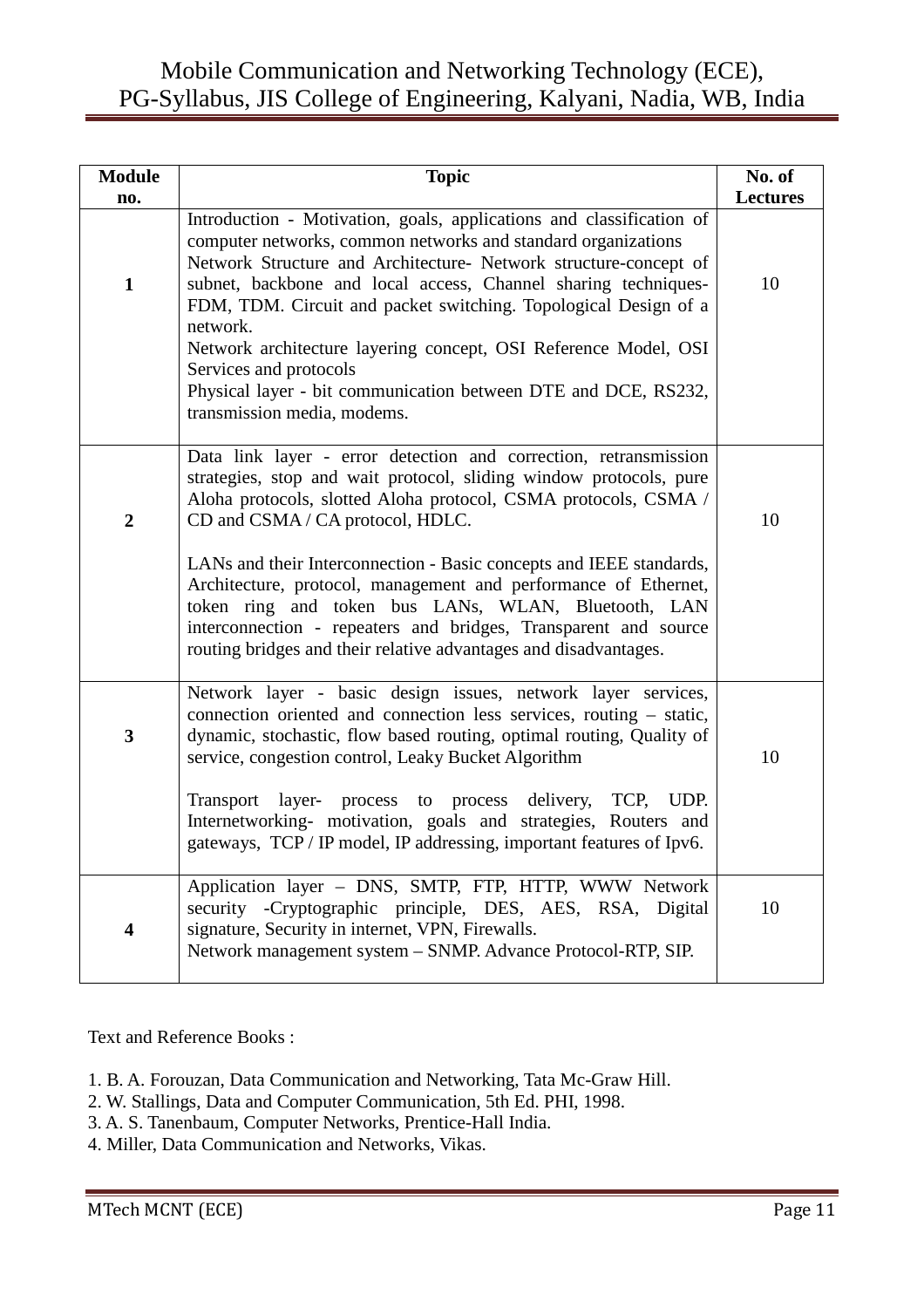- 5. A. Leon-Garcia, Communication networks, Tata Mc-Graw Hill.
- 6. G. E. Keiser: Local Area Network, McGraw Hill. 1989.
- 7. D. Bertsekas and R. Gallagher: Data Networks, 2nd Ed. PHI, 1992.

### **PEO Mapping**

**Engineering knowledge**: Apply knowledge of digital communication

**Problem analysis:** Analyse performance of a large network system, checking no of packets transmitted and received

**Design/development of solutions**: Conducting experiments in network setup

**Individual and team work**: Setup network among different departments and provides security **Modern tool usage**: Share knowledge regarding up gradation of computer network.

### **Advanced microwave communication engineering**

**Code: MCE 105B Contacts: 4-0-0 Credits: 4** 

# **Prerequisite:**

One semester in basic microwave engineering, propagation of microwave.

# **Program Objectives:**

1.Advance Microwave Engineering introduces the student to microwave and millimetre wave solid state devices.

2.Scattering parameters are defined and used to characterize devices and system behaviour.

3.Describe the principles and working of various antennas.

4. Passive and active devices commonly utilized in microwave subsystems are analyzed and studied.

5.Design procedures are presented along with methods to evaluate device performance. 6.Basic radiowaves propagation mechanism will be dealt with.

# **Prerequisites:`**

• One semester course in electromagnetic engineering, microwave and antenna fundamentals.

### **Microwave and millimeter wave devices:** 10L

• Overview of microwave and millimeter wave vacuum tube devices, limitations of microwave vacuum tubes, gyratron vacuum tube devices.

• Advances in microwave and millimeter wave solid state devices, Gunn devices, oscillator using Gunn diode, and injection locked oscillators, IMPATT devices, and microwave and mm wave performance of IMPATT.

• Other solid state devices like Tunnel diode, BARITT and TRAPAT.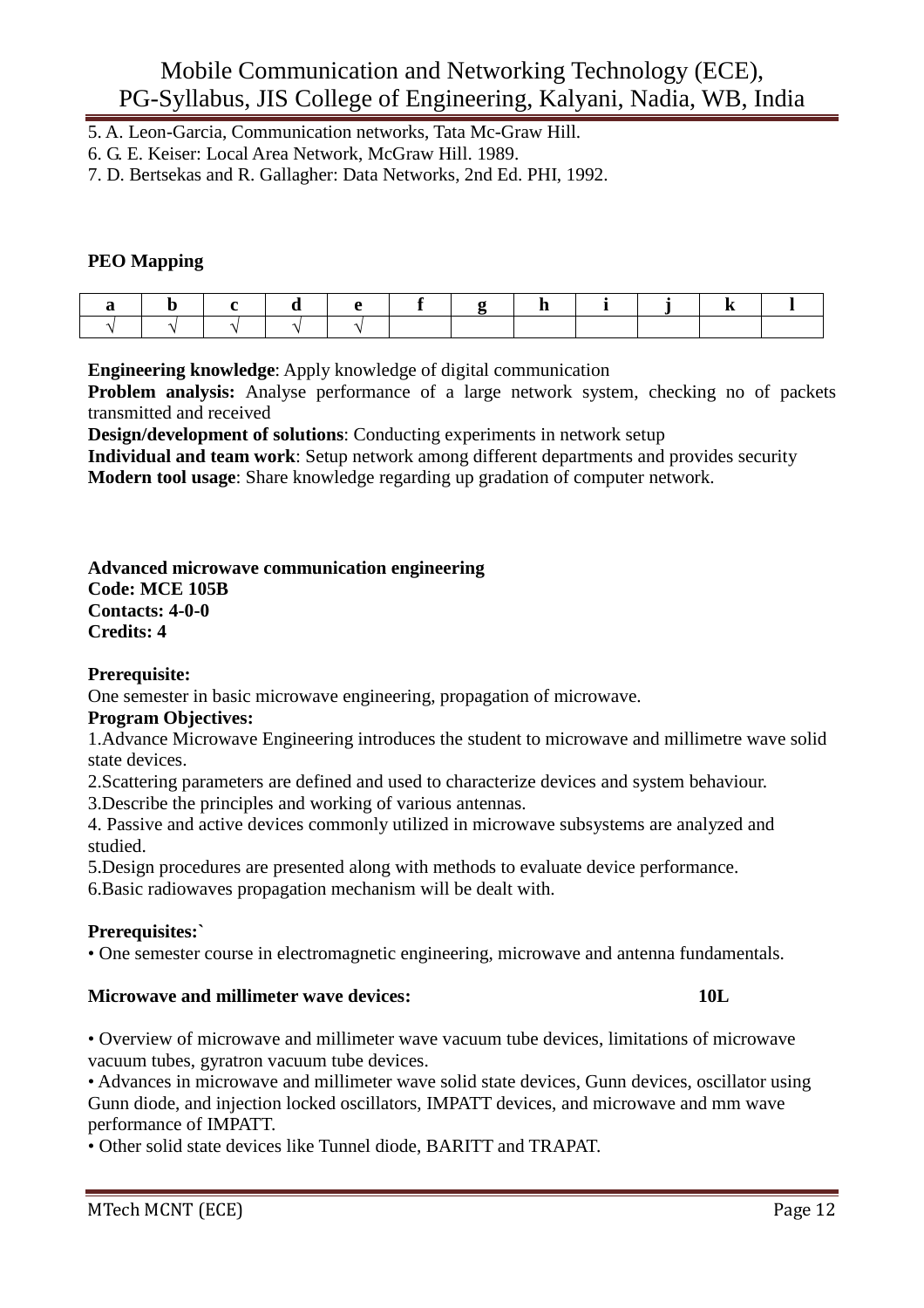# **Microwave and mm wave circuits:** 10L **10L**

• Review of scattering matrix concept in the light of vector network analyzer, impedance matching network, couplers, power dividers, resonators and filters.

- Detectors, mixers, attenuators, phase shifters, amplifier and oscillator
- Ferrite based circuits.

### **Antennas: 10L**

• Hertzian dipole, loop antenna, helical antenna, frequency independent antenna: Du0Hamel principle, log spiral and log periodic dipole antenna array.

- Babinet principle, waveguide slot antenna, microstrip antenna, horn antenna, parabolic reflector.
- Antenna arrays and phased array antenna. Antenna measurement.

# **Microwave and mm wave propagation.** 10L

Overview of basic radio wave propagation mechanisms, Friis transmission formula, plane earth propagation model, troposcatter systems, ionosphere propagation, duct propagation, microwave radio link and calculation of link budget.

• Effect on radio wave propagation due to rain, fog, snow, ice, atmospheric gases, Earth's magnetic field.

Learning Outcome: Student should be able to

1) Gain knowledge and understanding of microwave and millimetre wave solid state devices.

2) Be able to apply analysis methods to determine circuit properties of microwave devices.

3) Know how to model and determine the performance characteristics of a microwave circuit or system.

4) Have knowledge of radio waves propagation mechanism.

5) Have knowledge of few basic antennas and principles.

6) Know to how perform antenna measurements.

7) Solve microwave design problems:

### **PO Table**

| Paper<br>$\mathbf{r}$<br>Code | $\Omega$<br>u | ് | ∼                        | u | $\Delta$<br>∼ | $\overline{\phantom{0}}$ | $- -$<br>TT. |  | TZ. |  |
|-------------------------------|---------------|---|--------------------------|---|---------------|--------------------------|--------------|--|-----|--|
| MCE104                        |               |   | $\overline{\phantom{a}}$ |   |               |                          |              |  |     |  |

### **PO Statement**

1. Engineering knowledge: Apply the knowledge of basic microwave engineering s, and an engineering specialization to the solution of various microwave and millimetre wave related measurements and problems.

2. Problem analysis: Analyze and synthesize performance of various GUNN and IMPATT devices.

3. Design/development of solutions: be able to design antennas.

12. Lifelong learning: Performance measure of solid state devices of millimetre wave and microwave

and how to design antennas can be applied to further research work.

Books

- P Bhartia & I J Bahl, Millimeter wave engineering and Applications, John Wiley & Sons
- David M Pozar, Microwave Engineering, John Wiley & Sons
- R E Collin, Antenna & Radio wave Propagation, McGraw Hill Book Co.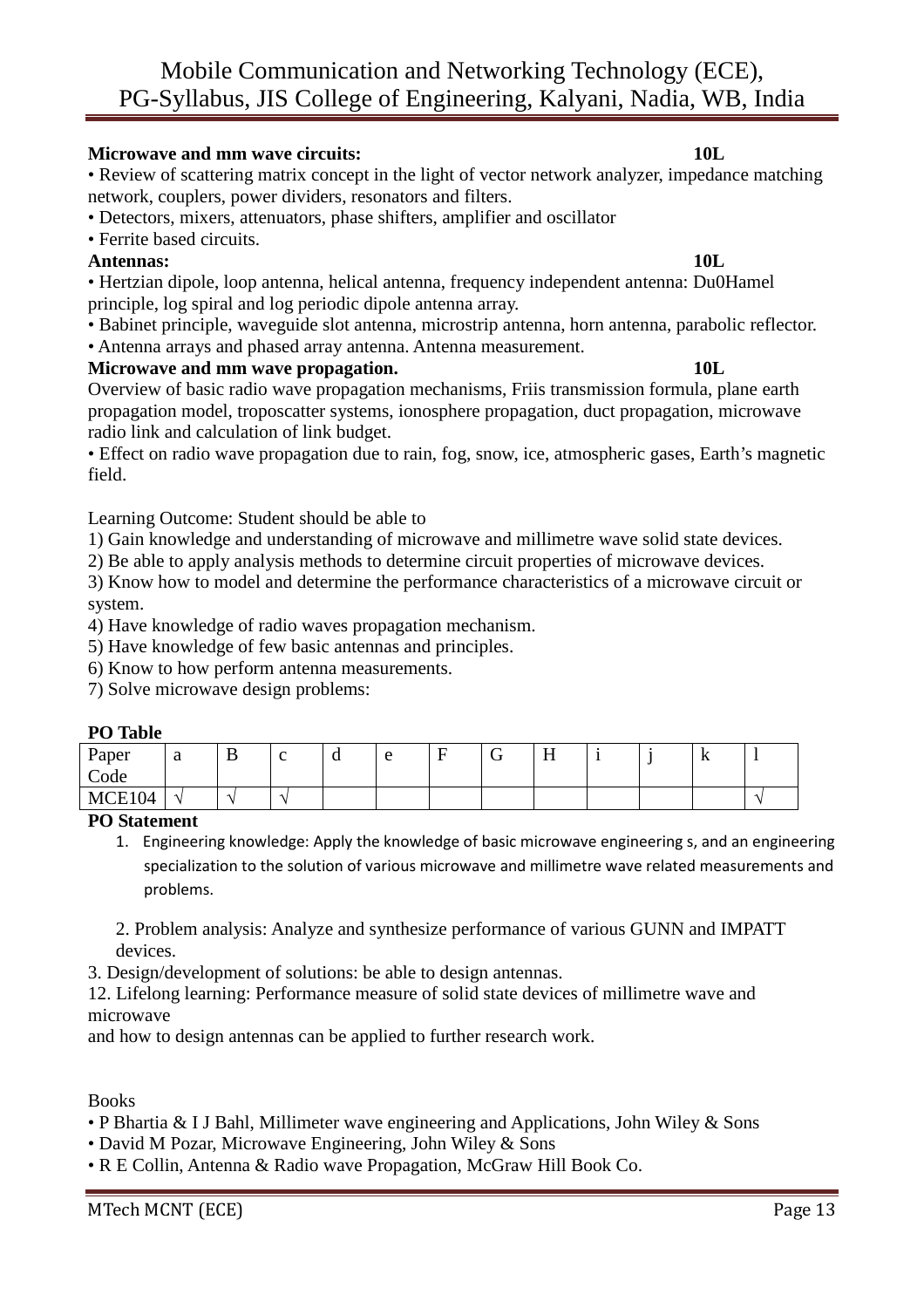• Jordan & Balman, Electromagnetic waves & Radiating System

• R E Collin, Microwave Engineering, McGraw Hill CO.

**Advanced communication Lab Code: MCE 191 Contacts: 0-0-3 Credits: 2** 

Purpose:

Experiments on hardware/ kits in order to acquire sufficient knowledge and understand practical limitations/ implications of various communication techniques.

Program Objectives:

- To introduce the basic principles, methods, and applications of various advanced communication systems.
- To learn measurement and synchronization with ambient changes.

Learning outcomes:

- 1. Learn to represent real world signals in digital format to representation of the signals;
- 2. Learn to apply the knowledge for proper data recovery.
- 3. Learn the basic blocks of communication systems.

Experiments:

- 1. QPSK signal bandwidth, distinguish ability, effect of noise etc.
- 2. Sampling, quantization, coding sampling rate, quantization error, signal bandwidth etc.
- 3. Bit synchronization technique
- 4. Error control coding techniques
- 5. Sampling and reconstruction data transmission scheme for a. External sampling signal b. Audio signal
- 6. Modulation (Spreading) of DSSS signal.
- 7. De-modulation (De-spreading) of DSSS signal.

**Lab II: Design and Simulation Lab Code: MCE 192 Contacts: 0-0-3 Credits: 2** 

**Program Objective:** Practical concept of Design and Simulation is being necessary for the PG level ECE based students. Designing graphical user interfaced models of various communication systems/ subsystems with the help of suitable advanced software e.g. MATLAB/ LABVIEW/ NS/ PUFF/ IE3D/ ANSOFT/ HFSS/ CST/ QUALNET/ MICROWAVE OFFICE etc. for detail study of their operating principle and their performance vis-Ã -vis practical limitations like, channel bandwidth, noise, attenuation etc.

# **Learning outcomes:**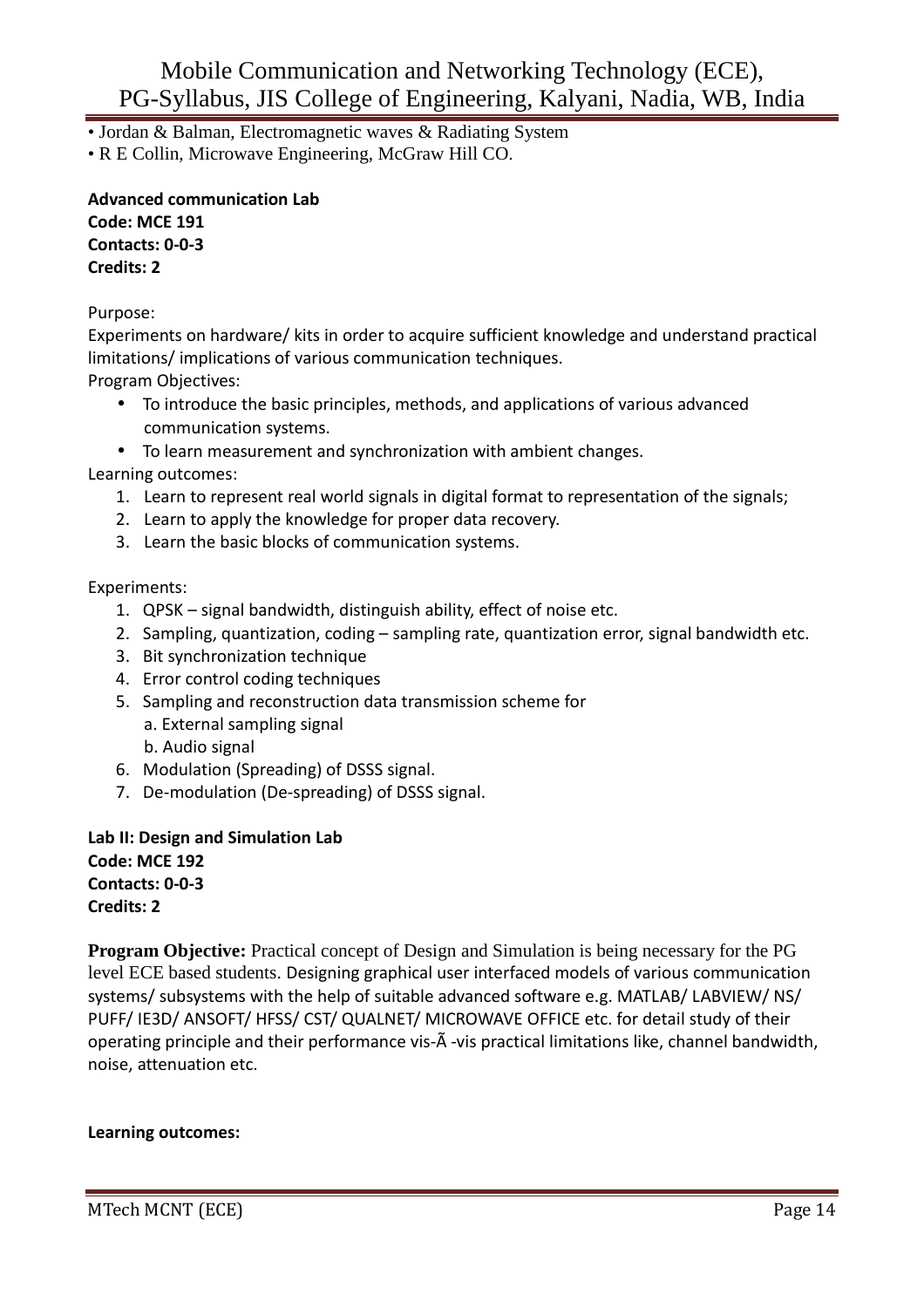- 4. Learn to represent real world signals in digital format using software.
- 5. Learn to apply the linear systems approach to signal processing problems using high-level programming language;

| paper<br>code | <sub>a</sub> |  | ս                        | ∼ | ె | $\mathbf{H}$ |  | v |  |
|---------------|--------------|--|--------------------------|---|---|--------------|--|---|--|
|               |              |  | $\overline{\phantom{a}}$ | - |   |              |  |   |  |

Experiments:

- 1. M-ary Quadrature Amplitude Modulation (MQAM)
- 2. Characteristic of Digital Filter
- 3. poles and zeros of Digital Filter
- 4. characterization of Microstrip antennas
- 5. Optimum filters for receiving base band random binary data Pe vs. S/N.
- 6. Signal bandwidth and Pe vs. S/N in different modes of line coding
- 7. Error rates in error control for different types of error control coding
- 8. DSSS error rate due to different types of chip code
- 9. Cellular architecture, WiFi using QUALNET.
- 10. Simulation using QUALNET

**Mobile Computing MCE201 Contacts:4-0-0 Credits:4** 

# **Aim of the course:**

Aim of the course is to provide students advanced level of theoretical knowledge on mobile computing. The knowledge from the mobile computing architecture to database for mobile computing and data synchronization analysis will make students enrich enough to work in mobile computing area either in research field or in industry.

# **Course Objective:**

After completion of this course students will be able to

- $\checkmark$  State advantages and limitations of mobile computing
- $\checkmark$  Describe Mobile Computing architecture and environment
- $\checkmark$  Describe Mobile Computing application architecture
- $\checkmark$  Explain Mobile computing databases
- $\checkmark$  Describe synchronization techniques for mobile data

### PEO:

Outcome of this course is:

Students will be able to apply the knowledge of mobile computing to design , implement new mobile computing architecture and to configure and write programs for mobile computing as well as suggest databases, synchronization techniques for mobile computing. Having a strong foundation on the theoretical knowledge of mobile computing will help them to analyze, synthesize and design & propose new mobile computing architecture which may have good social impact in form of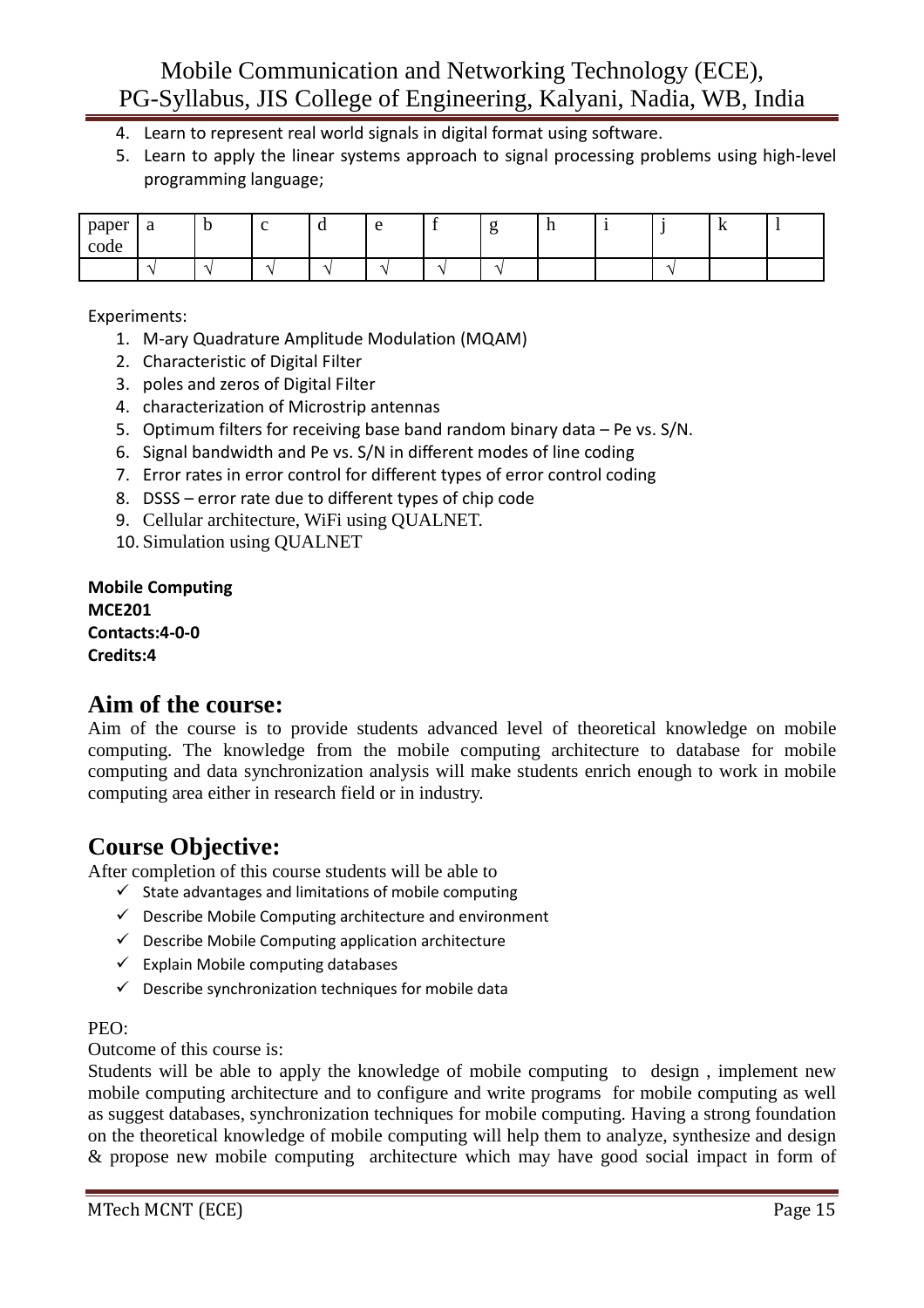products in recent communication era. PEO(in tabular form)

| $1 \text{LU}$ availate form |  |  |  |  |  |     |  |
|-----------------------------|--|--|--|--|--|-----|--|
|                             |  |  |  |  |  | -11 |  |
| TQZQY                       |  |  |  |  |  |     |  |

Introduction to mobile computing,Novel applications of mobile computing,Limitations of mobile computing.

Mobile computing architecture and environment:

Programming languages,Operating system functions,Functions of middleware for mobile systems,Mobile computing architectural layers.

Mobile computing application architecture:

Reconfigurable Access module for MObile computiNg applications (RAMON).Functional atchitecture of RAMON,Algorithm description,control parameters and user plane interaction,mobilty management algorithm,handover decition and execution,session control and error control algorithm,Radio resource control algorithm,radio resource sharing,simulative approach,performance issues.

Databases for moile computing: Data organization,Database transaction models,Query processing,Data recovery process,Data caching.

### Data synchronization:

Synchronization in mobile computing systems,conflict resolution strategies,overview of synchronization softwares for mobile devices.Synchronization protocls,SyncML programming model for mobile computing,SyncML protocol, SMIL.

Text and Reference Books :

1. Architectures and protocols for mobile computing applications: a reconfigurable approach

Carla-Fabiana Chiasserini a, Francesca Cuomo b,\*, Leonardo Piacentini c, Michele Rossi d, Ilenia Tinirello e, Francesco Vacirca b-- b a Polytechnic of Torino, Corso Duca degli Abruzzi 24, 10129 Torino, Italy Dip. INFOCOM, University of Roma ''La Sapienza'', Via Eudossiana 18, 00184 Roma, Italy University of Perugia, Via G. Duranti 93, 06125 Perugia, Italy d University of Ferrara, Via Saragat 1, 44100 Ferrara, Italye University of Palermo, Viale delle Scienze, 90128 Palermo, Italy 2. HANDBOOK OF WIRELESS NETWORKS AND MOBILE COMPUTING A WILEY-INTERSCIENCE PUBLICATION-- JOHN WILEY & SONS, INC.

**Error control & channel coding Code: MCE 202 Contacts: 4-0-0**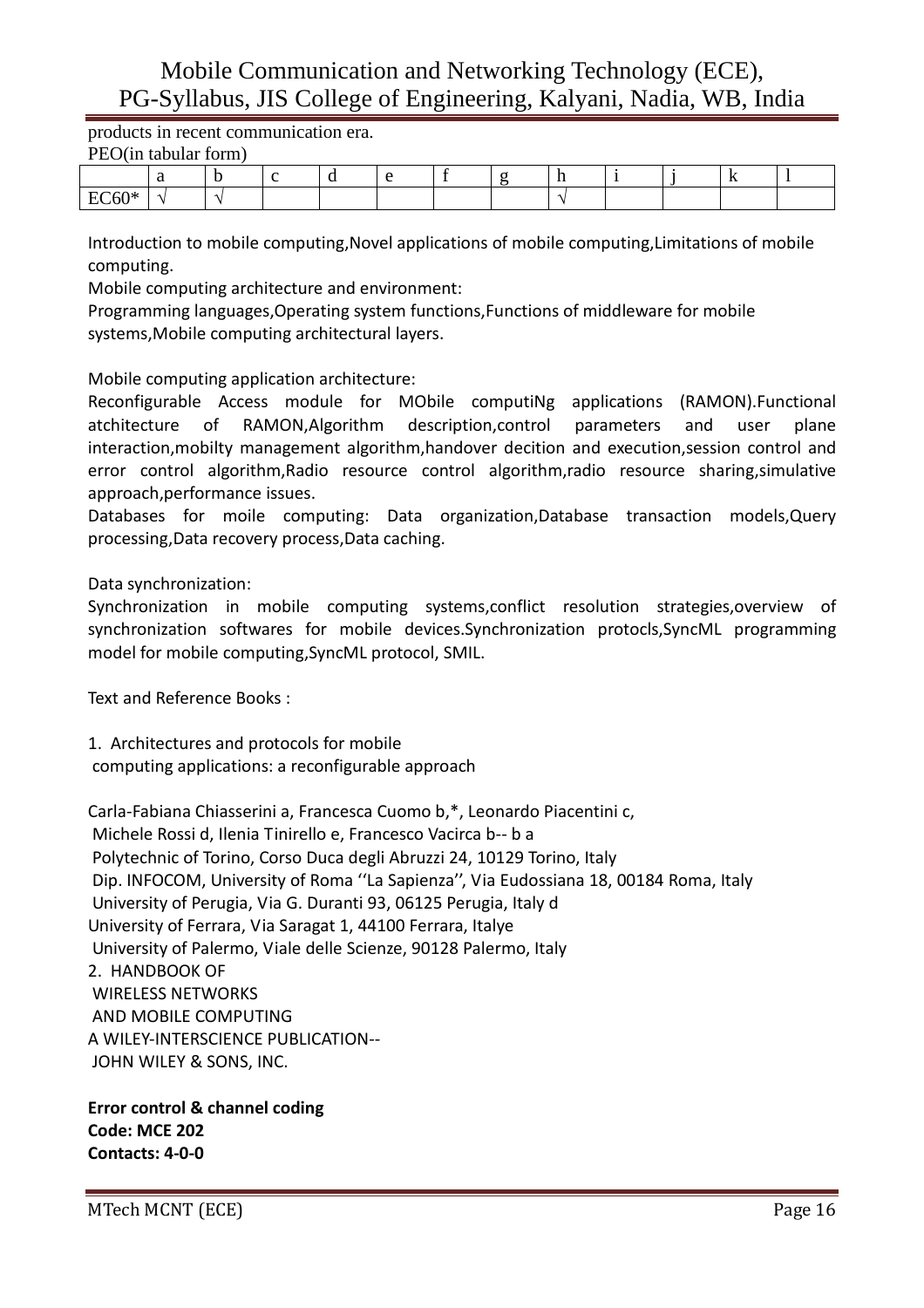# **Credits: 4**

# **Prerequisites:** Digital electronics **Program Objective:**

Error control techniques for digital data are widely used in application in our everyday life. They are used in digital transmission system to eliminate transmission errors and in magnetic, optical and semiconductor storage devices. To provide an introduction to traditional and modern coding theory. Topics covered include linear block codes, cyclic codes (BCH and RS codes), convolutional codes and low-density parity-check (LDPC) codes.

**Module 1 Introduction :** Brief description of a digital communication system, Cause of errors and need for error control coding, broad classes of error and classes of error correcting codes, general expression of the probability of error in a binary symmetric Gaussian channel, Principle of maximum likelihood decoding. L4

# **Module 2 Linear algebra:**

Groups- definition, order of a group, modulo-m addition and multiplication tables, modulo-m subtraction and division. Fields- Definition, binary field, Galois field. Polynomials- The concept of polynomial expression, addition/subtraction/multiplication/division of polynomials over GF(2). Irreducible polynomials, primitive polynomials. Vector space, sub space, dual space – their properties and interrelations. Numerical exercises with manual computation and by using MATLAB. L6

# **Module 3 Linear block code:**

Definition of linear block code. Generator matrix, properties of generator matrix. Parity check matrix and its properties. Encoding circuit- operating principle. Syndrome- definition, most likelihood principle of error detection. Syndrome circuit- operating principle. Hamming distance, minimum distance, minimum weight, error detecting & error correcting capabilities. Standard array construction, error detection with syndrome. Decoder-operating principle. L7

# **Module 4 Hamming code:**

Construction, error detection and correction capabilities. L2

# **Module 5 Error detection/ correction performance of block codes**

Distance properties of block codes and their dual codes, concept of distance space and decoding sphere. Effect of code rate on random bit error probability. Probability of undetected word error, uncorrected word error and residual bit error. Simulation test of above for data transmission through Gaussian binary symmetric channel. L6

# **Module 6 Cyclic code:**

Definition, generator polynomial, properties of cyclic code and generator polynomial. Generator matrix, parity check matrix, their properties and interrelations. Design and operation of encoder. Design and operation of syndrome circuit. Design & operation of Meggitt decoder. Simulation test of above for data transmission through Gaussian binary symmetric channel. Cyclic Hamming code.  $L7$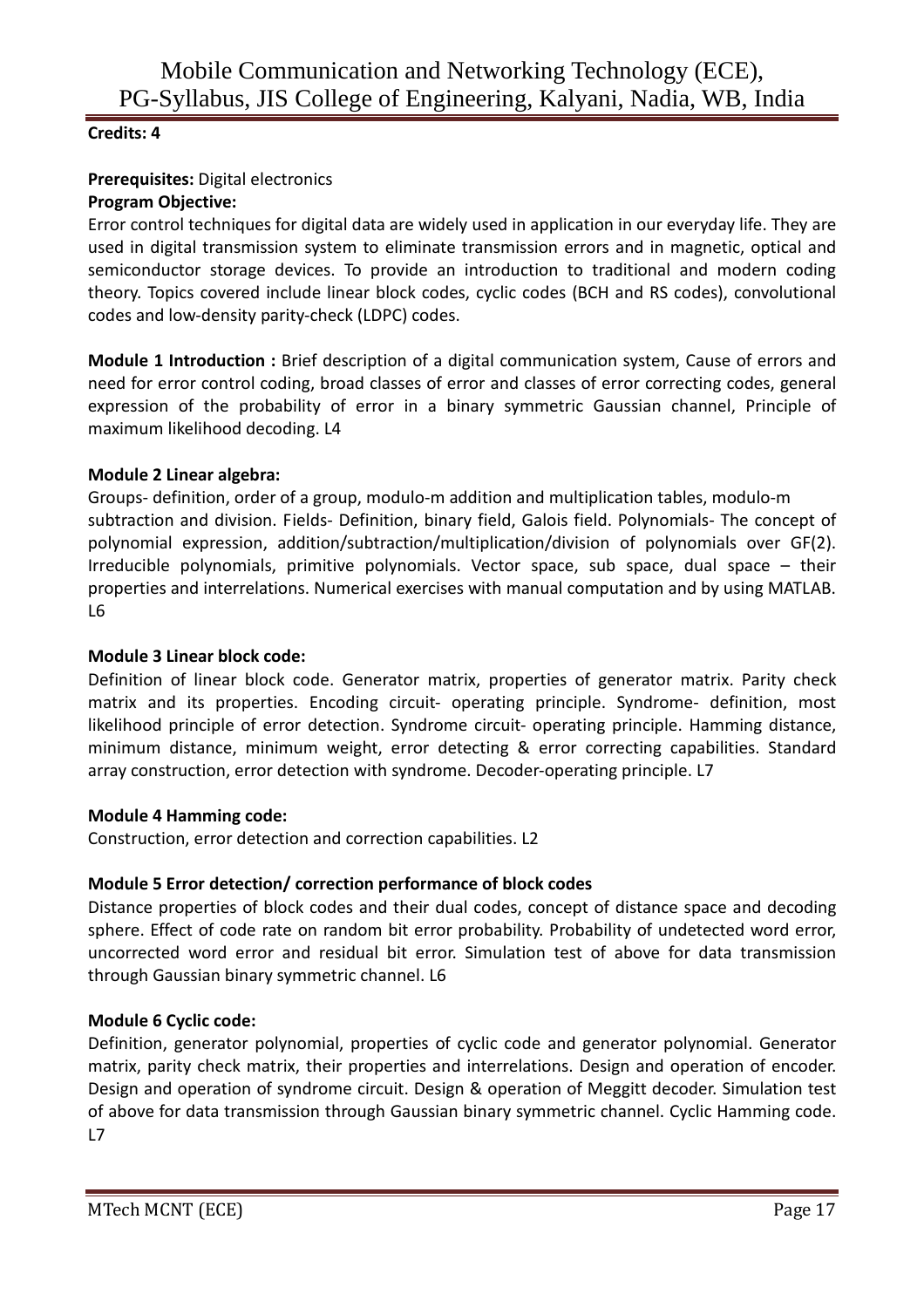# **Module 7 BCH code:**

Construction of Galois field GF(2m)- power representation, polynomial representation, n-tupple representation. Properties of GF(2m), conjugate roots, minimal polynomial, determining minimal polynomials. Description of BCH code, encoding, parity check matrix, error trapping and decoding.  $L4$ 

### **Module 8 Reed-Solomon code:** Brief qualitative discussion. L1

### **Module 9 Convolutional code:**

Definition, encoder, generator sequences, generator matrix, principle of constructing code words, numerical examples, code rate, constraint length, fractional rate loss. Finite state machine analysis of coder, state diagramme, code tree, Trellis. Principle of maximum likelihood decoding of convolutional code, Viterbi algorithm, Numerical examples of decoding and error detection/correction using Trellis, numerical examples using Trellis by MATLAB. Simulation test of above for data transmission through Gaussian binary symmetric channel. Distance properties of convolutional codes. L7

### **Module 10 Multiple error/ Burst error correcting codes:**

Shortened cyclic code, Hadamard code, Golay code, brief qualitative description of Kasami decoder. L2

### **Module 11 Application:**

Brief qualitative discussion of practical application of error control in processors, data storage, data exchange between CPU and peripherals, in CDMA etc. L2

PEO:

- **(i)** Students understand the theoretical framework upon which error-control codes are built.
- **(ii)** Students implement some of error control codes discussed in this contained for research purpose.
- **(iii)**Student successfully contribute the gained acquaintance of error control coding technique in some industry based application fields.

| paper<br>$\mathbf{r}$<br>$\overline{\phantom{a}}$<br>code | a | U | ⌒                        | u      | $\Omega$ |  | . |  | v. |  |
|-----------------------------------------------------------|---|---|--------------------------|--------|----------|--|---|--|----|--|
|                                                           | - |   | $\overline{\phantom{a}}$ | $\sim$ |          |  |   |  |    |  |

# Text & Reference Books:

1. Error Control Coding Fundamentals and Applications. – Shu Lin, Daniel J. Costello, Jr. - Prentice Hall.

- 2. Information Theory Coding and Cryptography. Ranjan Bose, TMH.
- 3. Fundamentals of Convolutional Coding. Roft Johannesson and K. S. Zigangirov. OUP.
- 4. Information and Coding Theory. gareth A. Jones & J. Mary Jones. Springer.
- 5. Error Correcting Codes. Paterson, W. W. and Weldon, Jr. E. J. Prentice Hall.
- 6. Applied Coding and Information Theory for Engineers. Richard B. W
- 7. Introduction to Error Control Codes. Salvatore Gravano. Oxford.

### **Mobile Internet**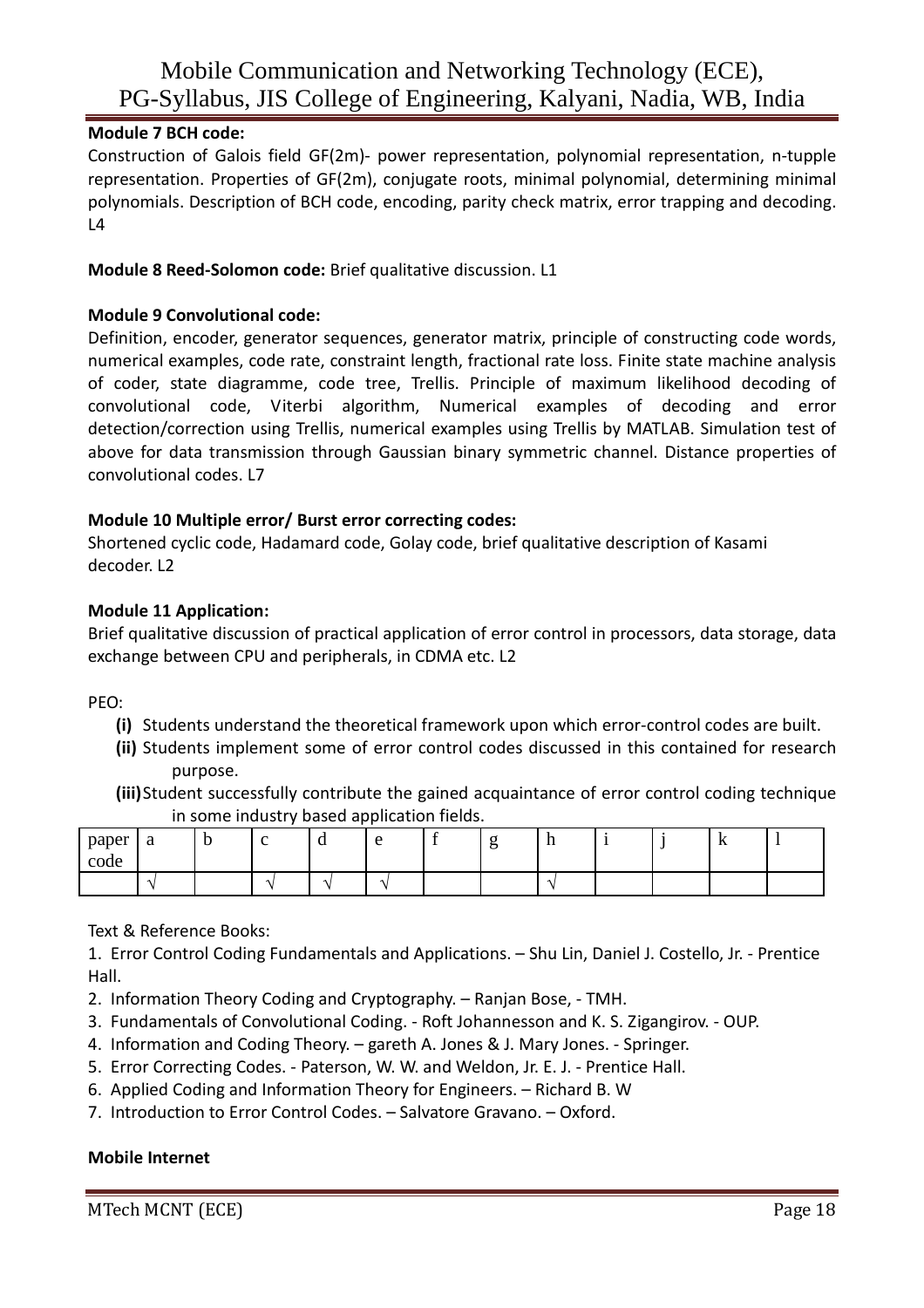# **MCE203 Contacts:4-0-0 Credits:4**

Aim of the course: Aim of the course is to provide the students advanced level theoretical knowledge on mobile internet technologies. From GPRS to broadband through EDGE for mobile will make them enough equipped to enter in the field mobile internet either as a research scientist or as a protocol analyzer/designer.

Course Objective:

After completion of this course students will be able to

- $\checkmark$  State mobile internet protocols
- $\checkmark$  Describe GPRS architecture, services, interfaces
- $\checkmark$  Describe EDGE modulation & coding schemes
- $\checkmark$  State transmission techniques for EDGE & GPRS
- $\checkmark$  Describe terminology, standard & deployment of mobile broadband

### PEO

Outcome of this course is:

Students will be able to apply the knowledge by involving themselves in the research area of new protocol design for the internet. Having a good foundation on the different types of protocols available for mobile internet (GPRS, EDGE to broadband), they will be able to analyze, synthesize, design products related to mobile internet.

PEO (in tabular form)

| $F^{\sim}$ |  |  |  |  |  |  |
|------------|--|--|--|--|--|--|

Module-1:Mobile internet protocol:

Mobile IP, agent discovery protocol, ICMP router discovery protocol, registration mechanism, mobility binding, route mechanism& optimization, smooth handoff, mobile IP TCP & ACTs interaction and performance issues.

### Module-2:GPRS:

Network architecture for GPRS, PCU, data packet routing, SGSN,GGSN, border gateway, charging gateway, GPRS interfaces, packet transfer between GSNs, Roaming, IP addressing i GPRS,GPRS handset classes, Qos for GPRS,VLR &HLR in GPRS context, GPRS tuning protocol, GPRS services.

### Module-3:EDGE:

Introduction to EDGE and EGPRS,EDGE modulation and coding schemes, comparison of transmission techniques for EDGE and GPRS.

Module-4:Mobile Broadband:

Terminology and standards, deployment, integration with IP based network, spectral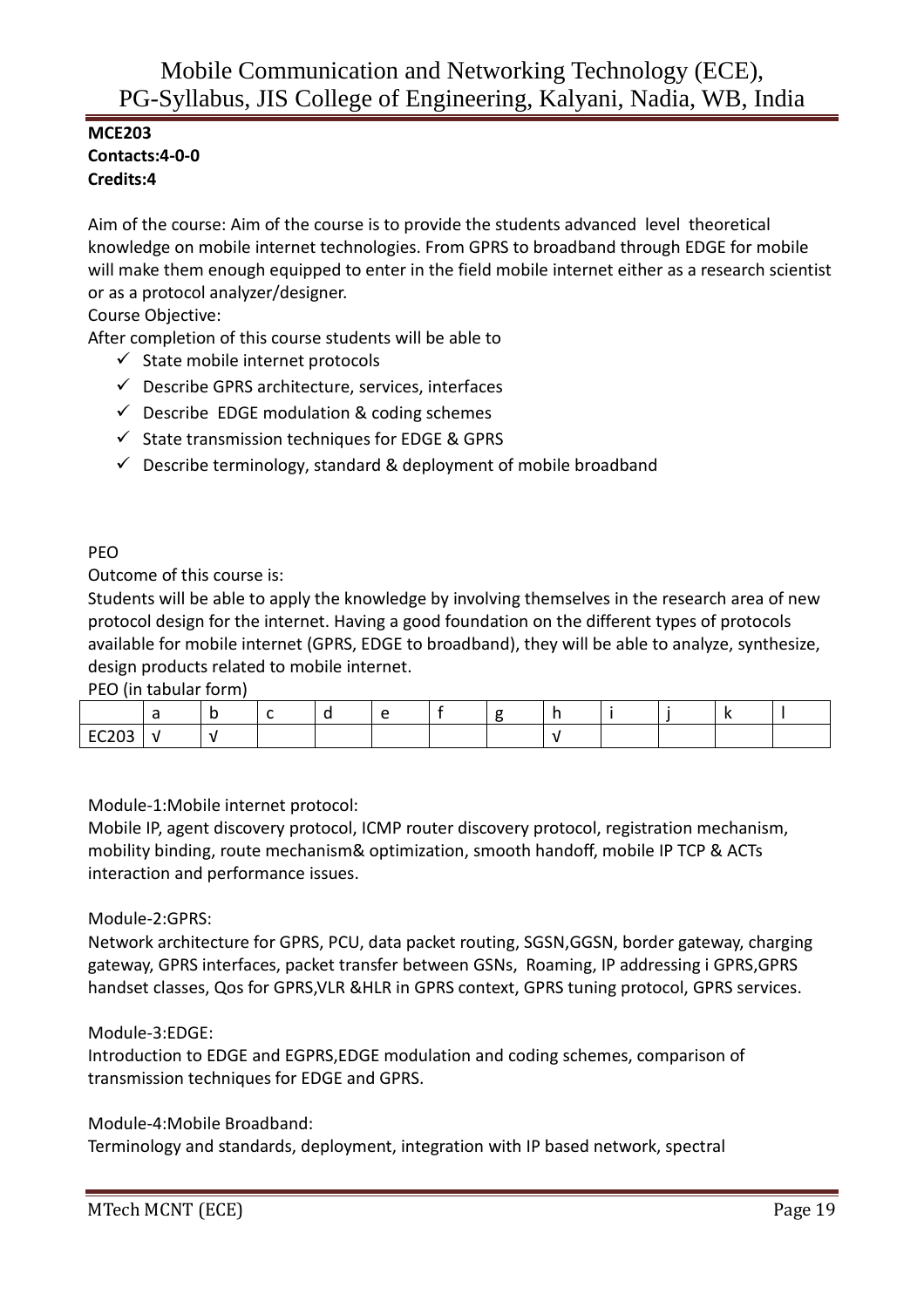allocation, efficiency, limitations etc for WiMax.

Text and Reference Books :

1. GPRS/UMTS -- IAB Workshop February 29 - March 2, 2000 Jonne Soininen Nokia

- 2. GPRS a Mobile Internet Architecture -- Stas Khiman CTO,Narus Inc.Stask@narus.com.
- 3. System Architecture of GPRS -- Group R1: Xiong Guangyu, Nik A. Salleh

4. FULL SERVICE BROADBAND ARCHITECTURE ----- Gives users convenient access to any broadband service, from any device, anywhere. It gives operators new cost-effective growth opportunities, based on open-standard solutions.

**Cryptography & network security Code: MCE 204A Contacts: 4-0-0 Credits: 4**

# **Prerequisites:** Computer networking

**Program Objective:** The key objective of this subject is to provide a thorough understanding of technologies and methodologies with which computer networks can be protected. Course is designed with the view of this main three objectives; Understand basic cryptography theory, including some well-known algorithms for symmetric and public key encryption, digital signatures, key management, etc. ; Understand how crypto can be used as an effective tools in providing assurances concerning privacy and integrity of information, non-repudiation, etc.; Understand the principles of computer and network security. Appreciate the issues involved in creating secure systems (robust software, security in depth, policy, attack mitigation, etc.)

Module 1 Introduction : Principles of security, Overview of network security and cryptography, OSI Security architecture, model for network security, classification of attacks (Reply, Reflection, Man – in – the – middle), Virus, Worm, Trojan Horse, Spam etc.

Module 2 Symmetric ciphers : Algorithm types and modes, classical encryption techniques, block ciphers and Data Encryption Standard (DES), Advanced Encryption Standard (AES), Contemporary Symmetric Ciphers, and confidentiality using symmetric encryption.

Module 3 Public Key Cryptography : Public key Infrastructure (PKI), RSA, key management, Diffe-Hellman key exchange, elliptic curve arithmetic, elliptic curve cryptography.

Module 4 Message Authentication and Hash Functions : Authentication requirements, authentication

functions, message authentication codes, Hash functions, security of Hash functions and MACs.

Module 5 Hash Algorithms : MD5 Message Digest Algorithm, Secure Hash Algorithm, Digital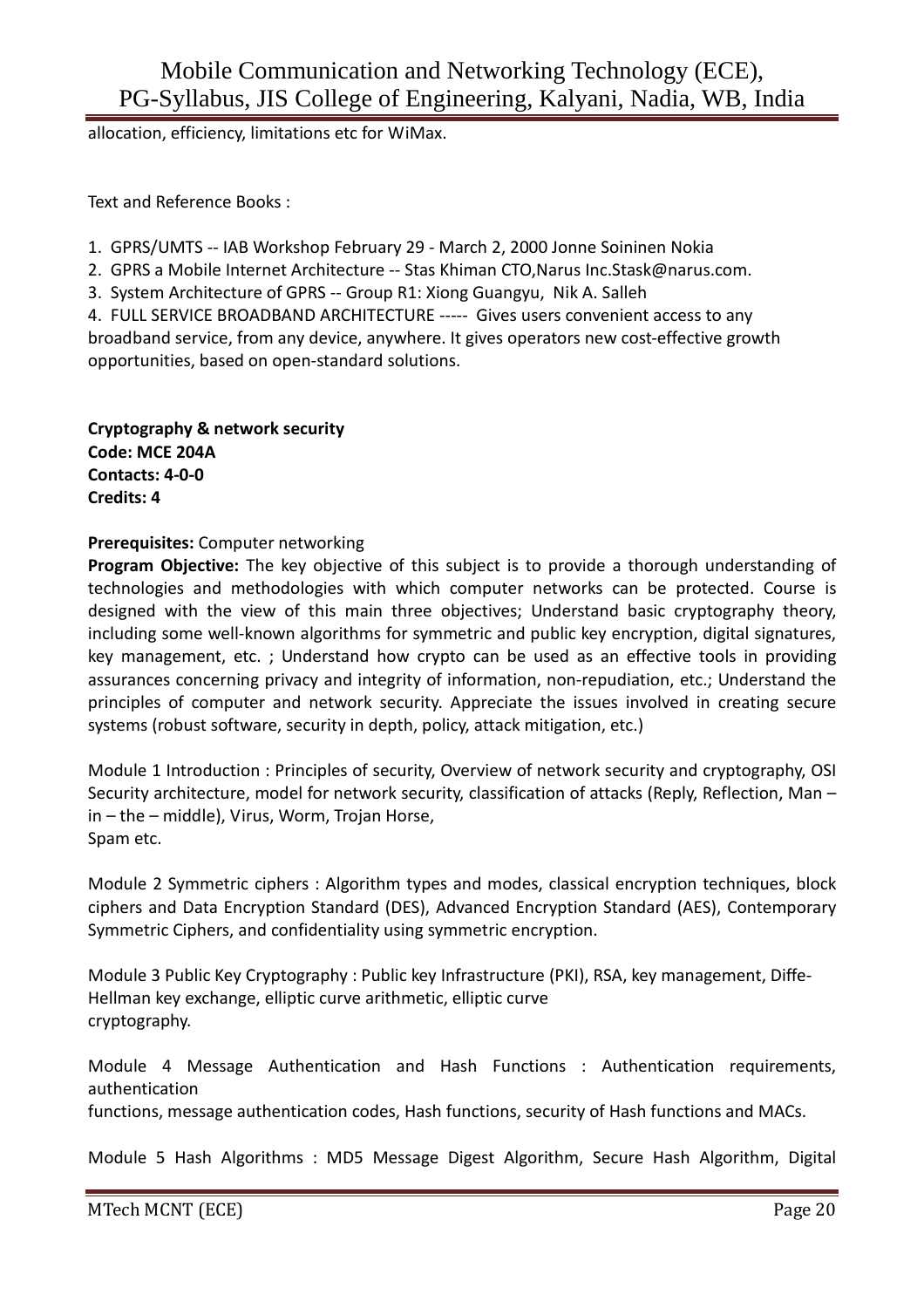Signature Algorithm, Digital Signature Standard.

Module 6 Network Security Applications : Authentication Applications (Kerberos), Electronic Mail Security (SMIME), IP Security (IPSec), Web Security (SSL and TLS), E – cash and Secure Electronic Transaction (SET), System security using Firewalls and VPNs.

Module 7 Advance Applications of Network Security : Smart cards and security, Enterprise Application Security, Biometric Authentication, Database Access Control, Security and Privacy Issues in RFIDs.

PEO:

- i. Students understand the theory of fundamental cryptography, encryption, and decryption algorithms and others also apply it in research purpose.
- ii. Learn threats to computer networks and protection mechanisms and methods need to thwart these threats with knowledgeable support.
- iii. Students build simple cryptosystems by applying encryption algorithms, comprehend secure identity management (authentication), message authentication, and digital signature techniques accelerate for industry purpose.

| paper<br>$\overline{\phantom{a}}$<br>$\sim$<br>code | $\Omega$<br>a |          |                          | u | $\sim$ | $\sim$ | -11 |  | . .<br>17 |  |
|-----------------------------------------------------|---------------|----------|--------------------------|---|--------|--------|-----|--|-----------|--|
|                                                     |               | <b>A</b> | $\overline{\phantom{a}}$ | - |        |        |     |  |           |  |

Text and Reference Books:

1. William Stallings, Cryptography and Network Security—Principles and Applications, Pearson Edu.

2. Atul Kahate, Cryptography and Network Security, Tata McGraw Hill.

- 3. Trappe & Washington, Introduction to Cryptography with Coding theory, Pearson Education.
- 4. William Stallings, Network Security Essentials, Pearson Education.
- 5. Kaufman, Perlman & Speciner, Network Security, Pearson Education.
- 6. Behrouz A. Forouzan, , Cryptography and Network Security, McGraw Hill Education.

*Elective II:* 

**J2ME for mobile programming MCE 204B Contacts:4-0-0 Credits:4**

**Program Objectives:** Mobile phones have been so popular and found a fated market inarguably because of its software features. Java Platform, Micro Edition (Java ME) provides a robust, flexible environment for applications running on embedded and mobile devices in the Internet of Things: micro-controllers, sensors, gateways, mobile phones, personal digital assistants (PDAs), TV set-top boxes, printers and more. Java ME includes flexible user interfaces, robust security, built-in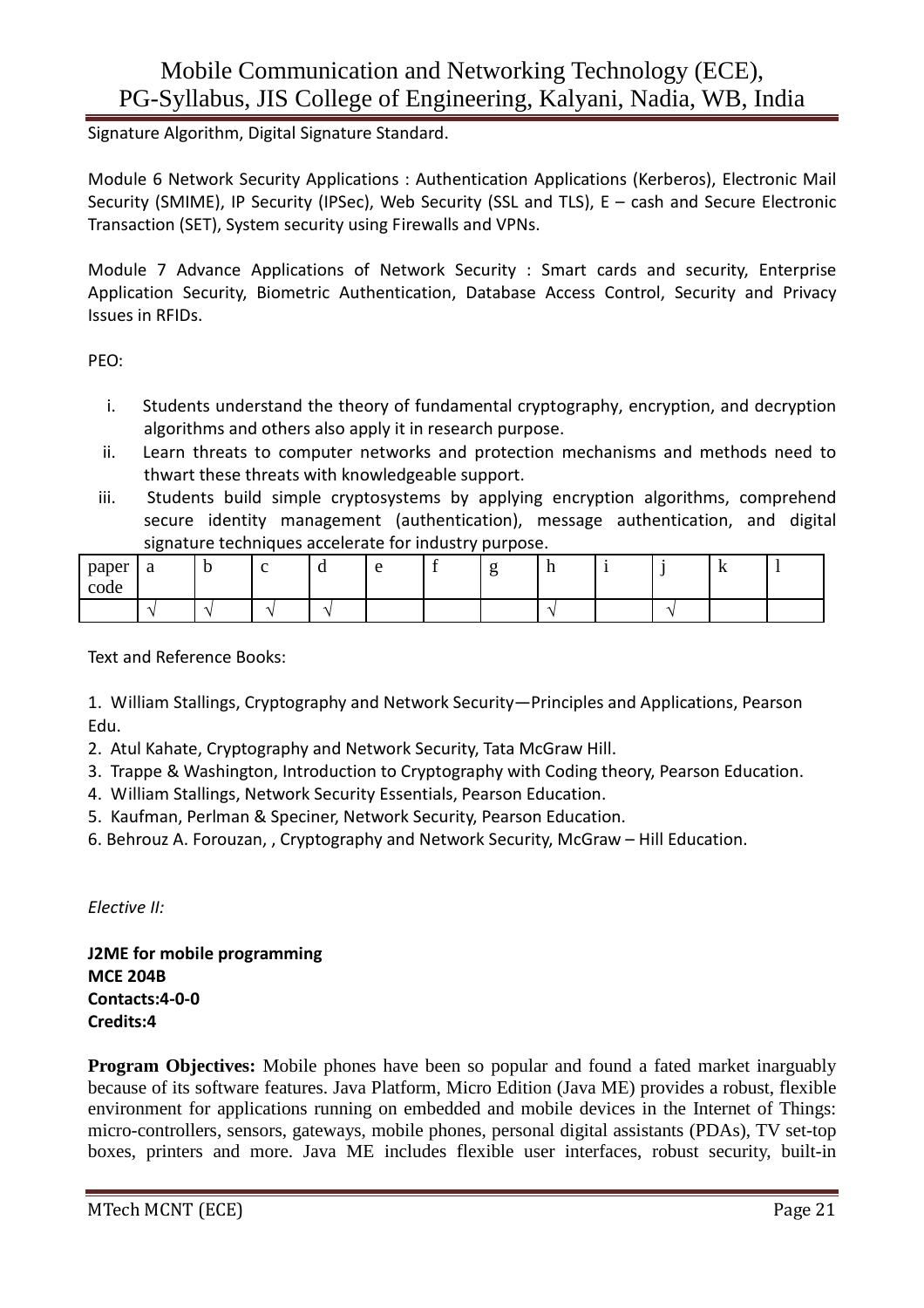network protocols, and support for networked and offline applications that can be downloaded dynamically. Applications based on Java ME are portable across many devices, yet leverage each device's native capabilities. The Java ME Software Development Kit (SDK) provides device emulation, a standalone development environment and a set of utilities for rapid development of Java ME applications.

### **Module 1**

**Introduction to Java ME:** Getting Started with Wireless Tool Kit, writing your first J2ME Application, setting up *WTK* with Eclipse and using Netbeans Mobility pack. **3L**

### **Module 2**

**MIDlet and UI Elements:**MIDlet as a unit of a JME Application, MID let life cycle concepts and simulation, *Display* class; Command Buttons, *Alert* Class, Form, *Choice Group*, *Date Field*, *Gauge, String Item, TextField , ImageItem, List, TextBox, Ticker*; Event handling concepts and listener **5L** 

**Module 3Application data, persistence and RMS:**Concept & Need of Persistent Storage with detailed coverage, JME Record Management Store (RMS), Record Store, how to use it for saving application data, Reading from and Writing to a record store, Writing and reading : String, primitive data type, *Serializable* type, any object, use of java.io. Byte Array Output Stream, java. io. Byte Array Input Stream, java.io. Object Output Stream, java.io.ObjectInput Stream., Iterating over a record set data. **5L** 

# **Module 4 Generic Connection Framework (GCF):**

Connecting to a Server over TCP/IP, UDP/IP and HTTP, *Connector* class, *HttpConnection*, *StreamConnection*, *FileConnection*, Writing request to and reading response from a HTTP server. Uploading a dummy Form to the Web. Concept of multi-threading in Network and IO operations and replication of Network and IO blockage. Using GCF in a non-UI thread. **4L** 

# **Module 5 Mobile Media API (JSR-135): Capturing Video, Audio, Different formats:**

Using Multimedia devices on your phone, to render or play stored media (images, audio, and video). Taking still snap using phone camera, recording audio and video and saving it on phone file system, including SD card. *Canavs* class, Video Control elements. Troubleshooting and overcoming non-JSR-135 compliant native device dependencies. **4L** 

**Module 6 Wireless Messaging API (JSR-205):** Sending and receiving SMS and MMS from your program. **2L** 

**Module 7 Bluetooth API-JSR 82:** Programming Java ME devices and Windows OS Java apps to communicate over Bluetooth. Getting device information, Finding devices, services, *LocalDevice, RemoteDevice, DiscoveryAgent, DiscoveyListener, UUID, StreamConnection.* Bluetooth Serial Port Profile ,Connecting to standard Bluetooth (IEEE 802.15.x) profiles: DUN, HEADSET, OBEX, concept of AT commands in GSM devices. Using Bluetooth to programmatically connect to a GSM phone and extract information, auto-answer, dial a number. **6L** 

# **PEO:**

- **(i)** Students can develop Java ME software and make and distribute essential applications for themselves and their friends which grows interest in engineering as a whole.
- **(ii)** They can sell products from different application Stores, maybe, for free initially, but they can earn good revenue by incorporating *AdSense* to even their free applications
- **(iii)** They get a ready-to-explore career in Mobile Application Development and can pick up other technologies like Android, iOS, RIM etc. very fast
- **(iv)**They can have good professional offers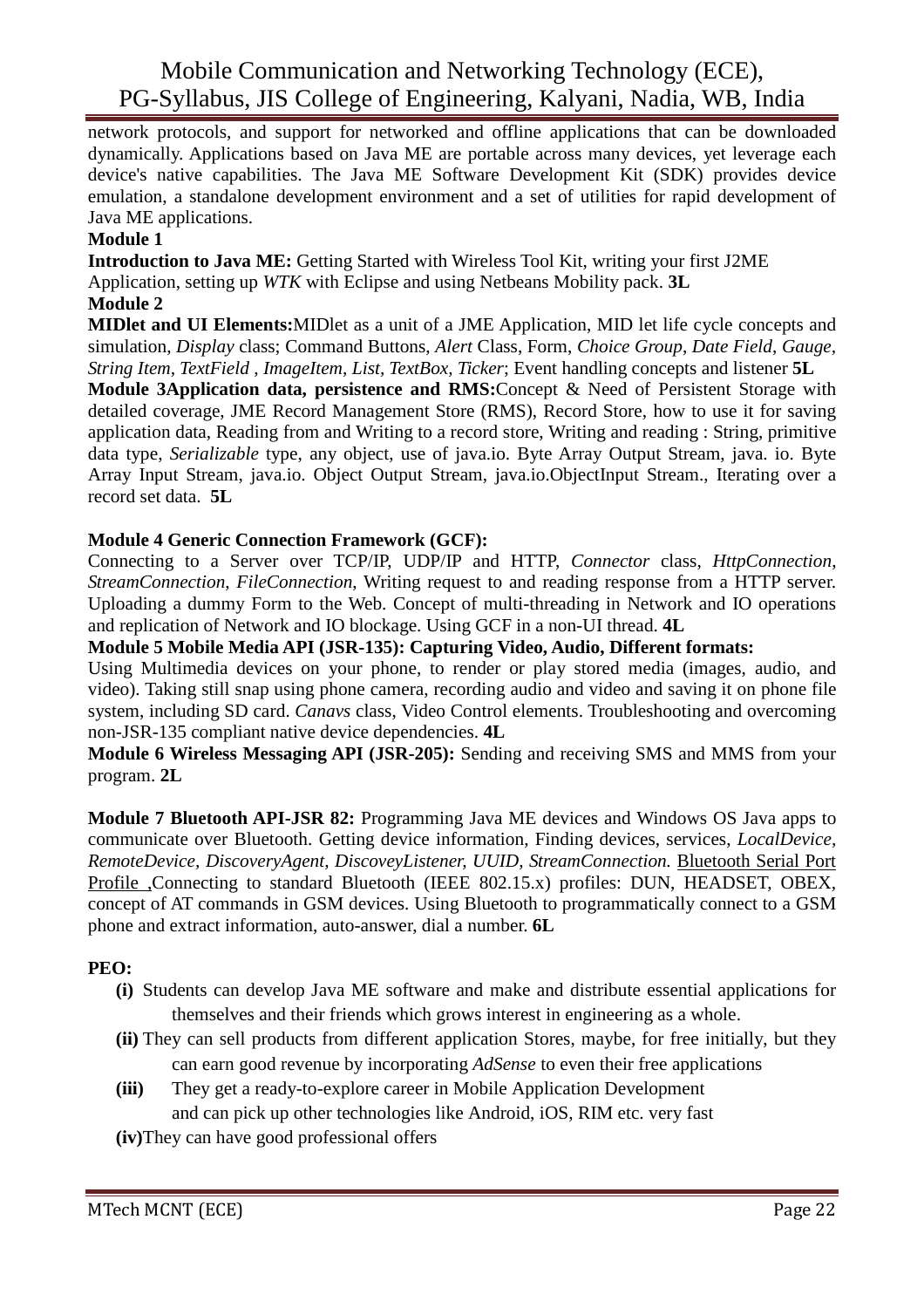**(v)** They can earn from home even if they are not directly in software industryor can be selfemployed if they wish or till they get a suitable opening.

| paper<br>code      | a             | ◡ | $\sim$<br>◡ | $\mathbf u$   | e | ਠ | $\mathbf{H}$ | ◡ | v |  |
|--------------------|---------------|---|-------------|---------------|---|---|--------------|---|---|--|
| <b>MCE</b><br>204B | $\rightarrow$ |   |             | $\rightarrow$ |   |   |              |   |   |  |

# **Text & Reference Books:**

- **1. J2ME Complete Reference by J. Keogh (TMG)**
- **2. J2ME from Novice to Professional by Sing Li , Knudsen (Apress)**
- **3. Oracle Developers Network**
- **4. IBM dW**
- **5.** http://sohamsironline.weebly.com

**Satellite Communication Code: MCE 204C Contacts: 4-0-0 Credits: 4** 

# **Prerequisites:** Digital Communication

# **Program Objective:**

The main objective of this course is to provide in-depth study on advanced Satellite Communication Systems to provide vital and economical fixed and mobile communication services over very large coverage areas of land, sea and air. In this course, Students will learn the fundamentals and the techniques for the design and analysis of satellite communication systems. Topics include Satellite Orbital Mechanism, Satellite Subsystems, Earth Station, Satellite transponder, Satellite Link Design, Multiple Access Techniques, Time division Multiple Access, Propagation effects, Mobile satellite network, Introduction to VSAT systems and the basics of Satellite Networking.

# **Module 1:**

Introduction: A brief history of satellite communication, future scope satellite communication. Orbital Mechanism: Orbits, look angle, orbital period and velocity, azimuth and orbital inclination, coverage angle slant range, orbital perturbation, placement of satellite in geostationary orbit.

# **Module 2:**

Satellite Subsystems: Communication, telemetry, ranging & command, power, altitude control, tracking, antenna subsystems. Earth Station : Earth station antenna, gain, pointing loss, G/T variation and it's measurement, antenna tracking, power amplifier, low noise amplifier, up converter, down converter, transponder hopping, polarization hopping, redundancy configuration. Satellite transponder : transponder model, transponder channelization, frequency plans, processing transponders. Satellite Link Design : Basic link analysis, interference analysis, attenuation due to rain, link with and without frequency reuse.

# **Module 3:**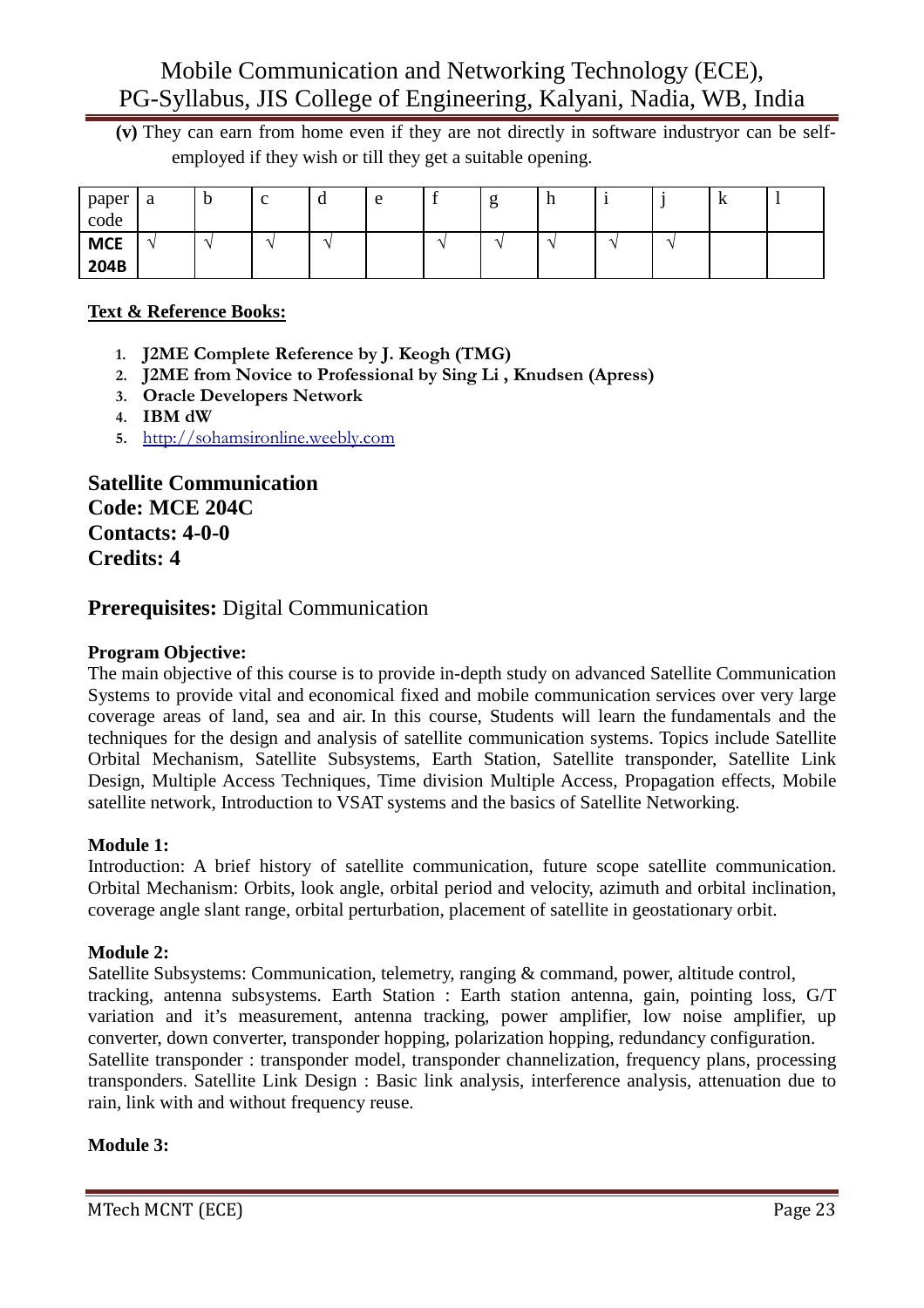Multiple Access Techniques: Frequency Division Multiple Access: SPADE, FDM-FM-FDMA, Companded FDM-FM-FDMA and SSB-AM-FDMA, intermodulation products in FDMA, optimized carrier-to-intermodulation plus noise ratio. Time division Multiple Access: Principle, TDMA frame structure, TDMA Burst structure, TDMA Superframe structure, Frame acquisition and synchronization. Satellite position determination. TDMA timing. Demand Assignment Multiple Access and Digital Speech interpolation. ERLANG B Formula. Type of demand assignment, DAMA characteristics, Real time frame reconfiguration, DAMA interfaces, SCPC-DAMA, Digital Speech interpolation. Satellite packet communication.

### **Module 4:**

Propagation effects : Propagation effects and their impact on satellite earth link. Introduction to VSAT systems : low earth orbit and non-geostationary satellite systems. Direct broadcast Television and Radio. Satellite Navigation and the global positioning system. Network configuration, multiaccess and networking, network error control poling VSAT network. Mobile satellite network : Operating environment. MSAT network concept, CDMA MSAT relink. Worldwide timing by satellite relay.

### **Program Outcome:**

At the end of the course, students would be able to apply fundamental principles, methodologies and techniques of the course to analyse and design various problems encountered in both academic research and communication industry R&D practice.

| paper<br>code | a | $\mathbf b$ |                          | u                        | $\Delta$                 | ے | -11 |  | TZ. |  |
|---------------|---|-------------|--------------------------|--------------------------|--------------------------|---|-----|--|-----|--|
|               |   |             | $\overline{\phantom{a}}$ | $\overline{\phantom{a}}$ | $\overline{\phantom{a}}$ |   |     |  |     |  |

### **Text and Reference Books:**

1.Tri T. Ha, Digital Satellite Communication, TMH.

2. Timothy Pratt, Charles Bostian, Teremy Allnutt, Satellite Communication, John Wiley & Sons. 3.J. J. Spilker, Jr., Digital Communication by Satellite, Prentice Hall.

4. Bruce R. Elbert, Satellite Communication Applications Hand Book, Artech House.

**Microwave measurement Techniques Code: MCE 204D Contacts: 4-0-0 Credits: 4** 

Prerequisite: RF & Microwave Engineering

Program Educational Objectives:

- 1. To understand the various concepts of Microwave measurement techniques.
- 2. To understand how to achieve optimization with minute variations.
- 3. To understand the merits of various measurement devices.
- 4. To understand the domain based measurements and comparisons.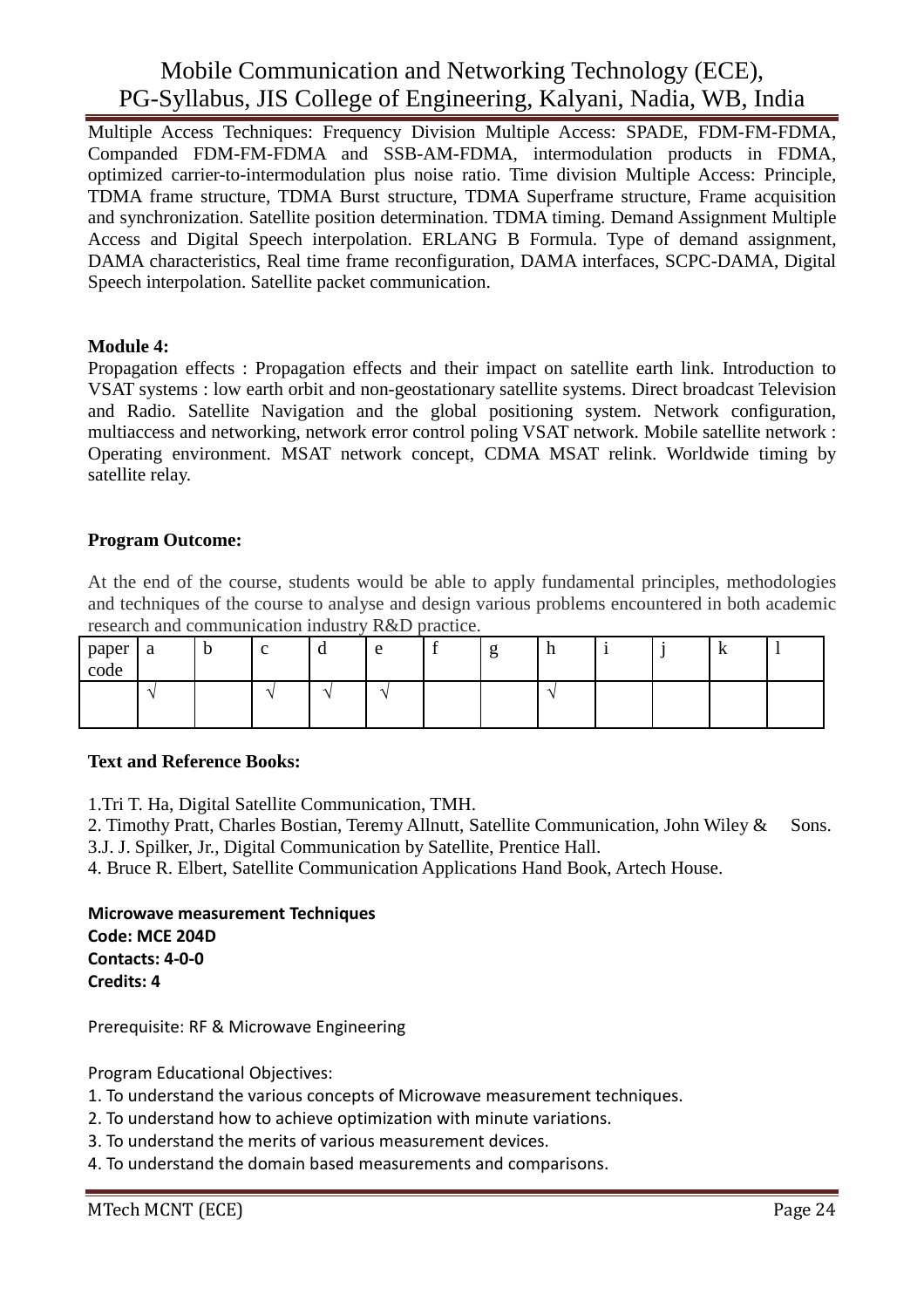Learning Outcome:

Outcome 1: Solve measurement related problems.

Outcome 2: Calculate the parametric value to achieve better measurement.

Module-I

Introduction to Radio Frequency & Microwave Measurements- Introduction Radio Frequency Band, microwave and millimeter wave. Power Measurement- High Power Measurement, calorimeter technique, Low power Measurement, bolometer technique, Very Low Power Measurement.

Module-II

Frequency Measurement - Different Technique to measure frequency, Slotted Line Technique, maxima & minima, wavelength & frequency measurement. Impedance Measurement-Measurement of unknown load impedance of a transmission line, Slotted Line Technique to measure unknown impedance.

Module-III

Distortion & Frequency Translation Measurement- Different types of distortion occurred at microwave frequencies, Procedures for frequency translation. Detectors& Sensors: Definition of Detectors; Different type of microwave detectors functions and applications, Sensors Definition & working principle, applications.

Module-IV

Vector Network Analyzer (VNA): Concept of vector network analyzer, measurement of scattering parameters, Basic block diagram of vector network analyzer (VNA), Application of vector network analyzers. Scalar Network Analyzer (SNA): Definition of network analyzer, Difference between SNA&VNA, Basic block diagram Scalar Network Analyzer.

Module-V

Spectrum Analyzer: Basic block diagram of a spectrum analyzer, functions & applications of a spectrum analyzer. Time Domain Electrometer (TDR) & IC Technology: Introduction to Electrometer, Measurement of reflection coefficient using electrometer technique, Basic block diagram of a time domain electrometer.

Recommended Books:

- 1. G.H.Bryant- Principles of Microwave Measurements- Peter Peregrinus Ltd.
- 2. D.Pozar- Microwave Engineering, 2nd Ed, John Wiley
- 3. T.S.Laverghetta- Hand book on Microwave Testing
- 4. S.F.Adam- Microwave Theory & Application- Prentice Hall, Inc
- 5. HP Application Notes
- 6. A.E. Bailey, Ed. Microwave Measurements- Peter Peregrinus Ltd
- 7. M. Engelson-Moder Spectrum Analyser: Theory & Applications Artech Hous

*Elective III* 

**Baseband Processor Code: MCE 205A Contacts: 4-0-0 Credits: 4**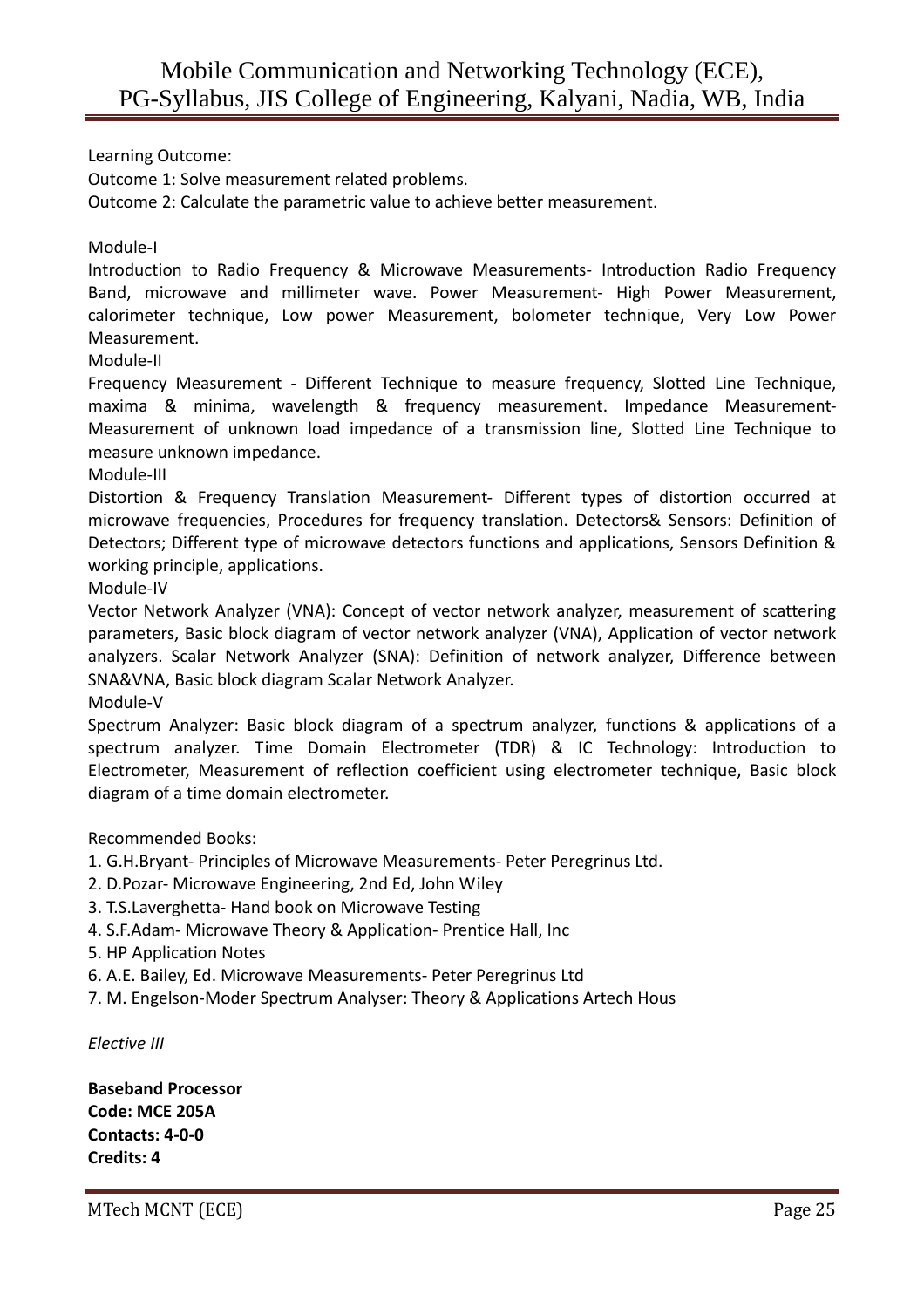**Prerequisites:** Signals and systems, Microprocessor

# **Aim of the course:**

Aim of the course is to provide students advanced level of theoretical knowledge on baseband processor. The knowledge from the baseband processor architecture to power & throughput analysis will make students enrich enough to design and debug baseband processor related areas either in reaserch filed or in industry.

# **Course Objective:**

After completion of this course students will be able to

- $\checkmark$  Identify digital baseband operations
- $\checkmark$  State characteristics of Parallelizable computation kernels
- $\checkmark$  State SIMD and scalar architecture
- $\checkmark$  Write macro instruction.
- $\checkmark$  Describe macro piping
- $\checkmark$  State main processing element and computation units in baseband processor
- $\checkmark$  Describe programming model for baseband processor

### PEO:

Outcome of this course is :

Students will be able to apply the knowledge of baseband processor to design ,new baseband architecture and to configure and write programs for the baseband processor. Having a strong foundation on the theoretical knowledge of baseband processor will help then to analyze, synthesize and design baseband processors & also to configure and propose new baseband architecture which may have good social impact in form of products in recent communication era.

PEO(in tabular form)

|           |  |  |  |  |  | - 72 |  |
|-----------|--|--|--|--|--|------|--|
| ∂∩∪ ∩<br> |  |  |  |  |  |      |  |

### Module-1:Introduction

Digital baseband operations,major computation kernels,workload,characteristic of parallelizable computation kernels.

# Module-2:Architecture of baseband processor:

Chip multiprtocessor,coarse gain PE,Homogeneous PE,Low speech bus,Memory hierarchi,SIMD & scalar architecture.

### Module-3:Processing element archtecture:

SODA architecture,macro instruction,macro pipeling,staggered execution of computation units, high level architecture of main processing element,computaion units,vector reduction unit, address generators, programming model.

Module-4:Power and throughput analysis:

Component level evaluation environment,Kernel levlel evaluation environment,system level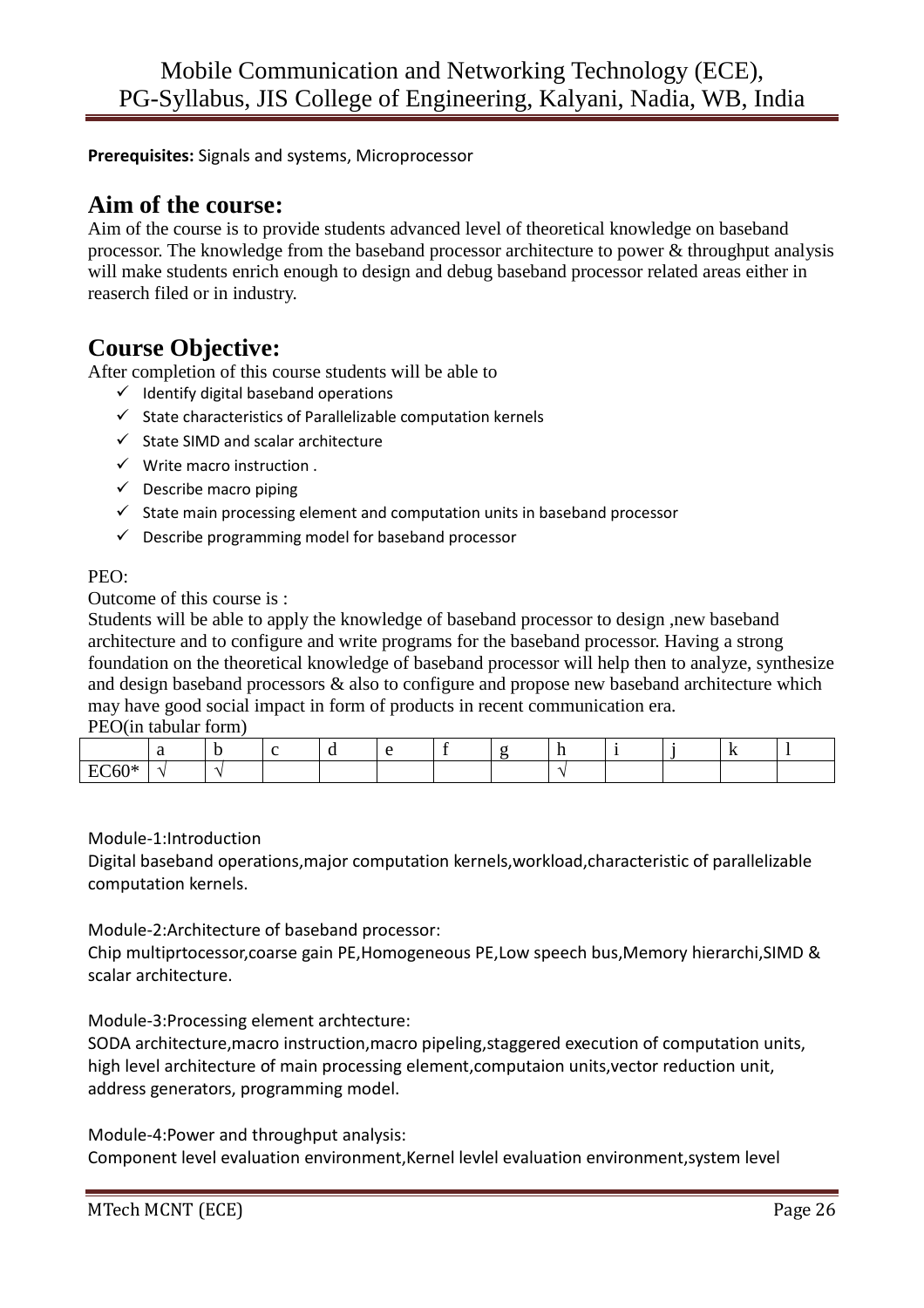evaluation environment,kernel level analysis,system level analysis,optimal active mode operation frequency,idle mode,comparison with SODA.

Text and Reference Books :

1. A Low Area and Low Power Programmable Baseband Processor Architecture .-- Eric Tell, Anders Nilsson, and Dake Liu Dept. of Electrical Engineering Linköping University S-581 83 Linköping, Sweden {erite,andni,dake}@isy.liu.se

2. Design of Programmable Baseband Processors -- Department of Electrical Engineering Linköping University SE-581 83 Linköping, Sweden Linköping 2005 ISBN 91-85457-20-ISSN 0345-7524

### 3. A BASEBAND PROCESSOR FOR SOFTWARE DEFINED RADIO TERMINALS

-- A dissertation submitted in partial fulfillment of the requirements for the degree of Doctor of Philosophy (Electrical Engineering and Computer Science) in The University of Michigan 2007 Doctoral Committee: Professor Trevor N. Mudge, Chair Professor Chaitali Chakrabarti, Arizona State University Associate Professor Scott Mahlke Professor Marios C. Papaefthymiou Professor Wayne E. Stark.

# **ELECTIVE III Multimedia for Mobile MCE 205B Contacts: 4-0-0 Credits: 4 The objectives of this course are to:**  1.Provide knowledge of mobile multimedia application and its properties. 2.Provide knowledge of mobile multimedia telephony 3.Provide knowledge of mobile multimedia streaming 4.Provide knowledge of audio codecs and voice codecs. 5.Provide knowledge of video telephony. 6.Provide knowledge of various services as voice mail,media service. **Module 1: Introduction to multimedia for mobile :**  Mobile multimedia application properties, Mobile multimedia telephony, mobile multimedia streaming. **4L** The PSS standrad, media traffic characteristics,content,creation and distribution Media content and rate controls, speach streaming traffic, video streaming traffic. **8L** Module 2: **Audio for mobile and standrad : 6L**  Brief introduction of audio codecs. MP3,AAC,WMA formats Synthetic polyphonic sound format, DLS Voice codecs.

### **Videos for mobile and standrad : 6L**

Video telephony, video straming, MMS, video compression (H.263,MPEG – 4, H. 264, 3gp) brief inoduction of video codecs. Module 3: 8L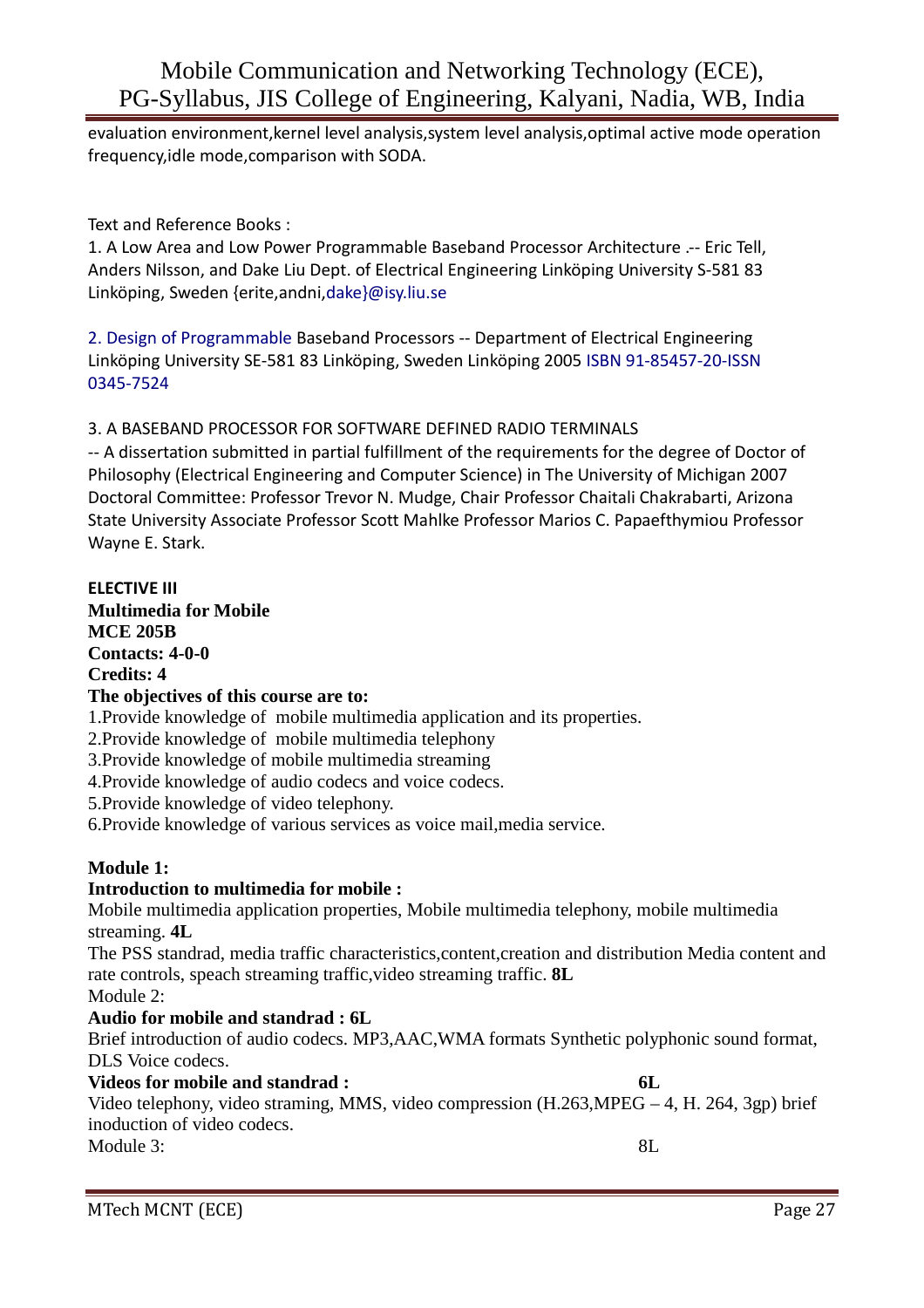# **Multimedia services :**

Multimedia messaging service, voice mail, video caller ID, video portal for mobile, mobile TV,components for delevering multimedia service, gateways, media service, multimedia end points. Module 4:

# **Qos issues fir mobile multimedia : 8L**

Bandwidth, error rates, delivery order,delay, jitter, segmentation issues,frame based Qos issues,PSNR based Qos metrics, Delay based Qos metrics,call control based Qos metrics.

# **Course Learning Outcomes**

At the end of the course, students should be able to:

1.describe the importance of multimedia in mobile.

2.understand the process of video telephony

3.understand how concept of MP3,AAC,WMA audio codecs.

4.understand some issues related to bandwidth,error rates,delivery order,call control based issues. 5.understand some trafficking as speech and video streaming.

### **PO Table**

| Paper<br>$\sqrt{2}$<br>υ<br>-11<br>a<br>T.<br>∼<br>ີ<br>c |  |
|-----------------------------------------------------------|--|
| Code                                                      |  |
| MCE205R<br>10102200D                                      |  |

### **PO Statement**

1. Engineering knowledge: Apply the knowledge of engineering fundamentals, and an engineering specialization to the solution of AdHoc Networking problems.

3. Design/development of solutions: Design solutions for complex engineering problems and design system components or processes that meet the specified needs with appropriate consideration for the public health and safety, and the cultural, societal, and environmental considerations.

5. Modern tool usage: Create, select, and apply appropriate techniques, resources, and modern engineering and IT tools including prediction and modeling to complex engineering activities with an understanding of the limitations.

# **Text and Reference Books:**

**1.** Tampereen teknillinen yliopisto. Julkaisu 973 tampere University of Technology. Publication 973 igor danilo diego curcio QoS Aspects of mobile multimedia Application.

**2.** Multimedia in mobile phones – the ongoing revolution jim rasmussion,fredrik dahlgren,harald gustafsson and tord nilsson

**3.** Quality of Experiance in digital mobile multimedia service shendrik Ole knoche A dissertation submitted in partial fulfillment of the requirements for the degree of doctor of philosophy of university college london.

# **Image processing & pattern recognition Code: MCE 205C Contacts: 4-0-0 Credits: 4**

**Objective:** Students will have an idea about basic image processing in spatial domain/ image space, extraction of pixel-patterns from an image and construction of different feature spaces, application of pattern clustering and classification techniques to analyse/ recognize an image. Some hints on advance and more recent research topics like change detection in remotely sensed imagery, Eigen face recognition, image miming, content based image retrieval will also be provided.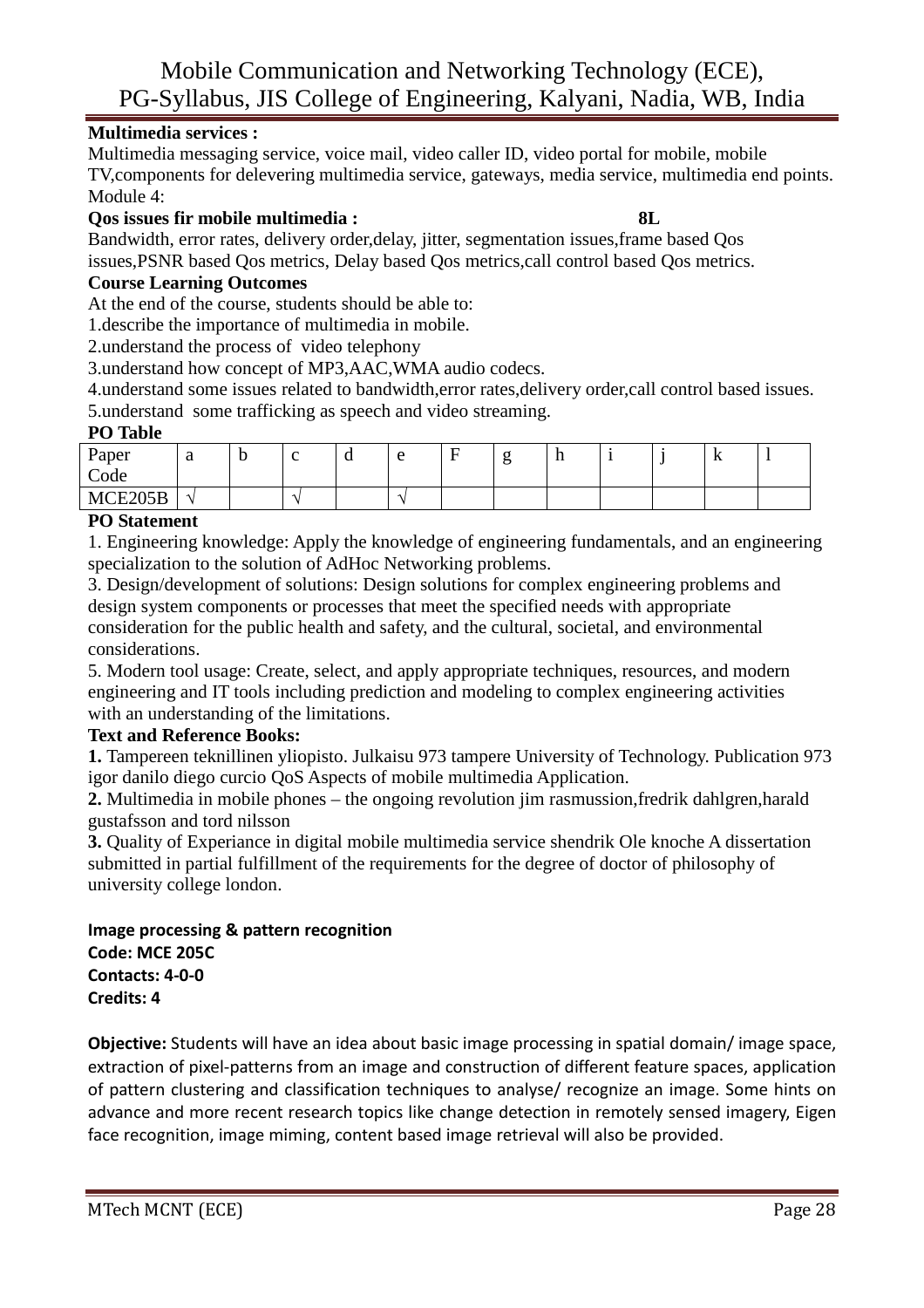**Prerequisite:** Basic concept of vectors and matrices (relation between a column matrix and vector), inner product of two vectors, matrix multiplication, inversion, extracting Eigenvectors and Eigen values of a matrix, covariance matrix. Perception of dimensionality and hyper plane. Distance measures in Euclidean space between two points (e.g. Euclidean distance) and a point with a group of points (Mahalanobis distance). Knowledge about statistical distributions (e.g. Normal/ Gaussian), statistical independence, probability distribution function, condition probability, the law of total probability and Bayes rule.

### Part – A:

Image Processing Basics: Image definition, a simple image formation model, basic concepts of image sampling and quantization, representing a digital image, concept of pixel/ pel, spatial and gray level resolution, some basic relationships between pixels : Neighbors of a pixel, Adjacency, Connectivity, Path, Connected component, Connected component labeling. Distance measures: the three essential properties, Euclidean, City-Block and Chess-Board distance, concept of image operations on a pixel basis. 6 L

Popular image processing methodologies: Spatial domain technique : contrast stretching, basic point processing, thresholding function, concept of mask/ sub image, mask processing/ filtering, gray-level slicing, bit-plane slicing. Basics of spatial filtering : convolution mask/kernel, concept of sliding mask throughout the image-space, smoothing(averaging) filter/ low pass filter. Image segmentation by global and local gray level thresholding, region growing, region splitting and merging techniques. Morphological algorithms: thinning, thickening, skeletons. 8 L

Color image processing: Perception of color: color fundamentals. Two popular color models: RGB & HSI, concept of RGB & HSI space and their conceptual relationships, mathematical conversion from RGB to HSI space and vice versa. 2 L

# Part – B :

 Pattern Recognition Basics of pattern recognition: Concept of a pattern: feature, feature vectors and classifiers. Importance of pattern recognition. Basic concept of fuzzy pattern recognition, linearly separable and inseparable classes, classes with some overlapping regions, convex and nonconvex paradigm in this aspect. 2 L

Clustering: Basic concept of cluster analysis.Similarity (Proximity) metrics (indices) and clustering criteria.Partitional clustering: Extraction of natural groups that are inherent in some data set by hard c-means (k-means), fuzzy cmeans. Concept of getting stuck to a local optimum (in objective functional space) by k-means and fuzzy c-means due to their initiation/ starting point. Fuzzy cluster validity index: Xie-Beni index. 8 L

Classification and prediction: Definition of classification and prediction. Basic task of a classifier.Concept of training & testing data and overfitting. Bayes classification: Bayes' Theorem, Naϊve Bayesian classification. Classification by Backpropagation: Multilayer Perceptron (MLP) neural network and Backpropagation algorithm. 6 L

Global optimization techniques: Genetic Algorithms (Gas): Cycle of genetic algorithms, selection (Roulette wheel and Tourment) crossover, mutation, evaluation of fitness function, incorporation of elitism in GAs. Multi-objective optimization using GAs. Simulated Annealing (SA): Analogy with physical annealing process, concept of energy and mechanism of energy minimization using SA, Necessity of an uphill movement during the process. Hybridization with partitional clustering techniques. 4 L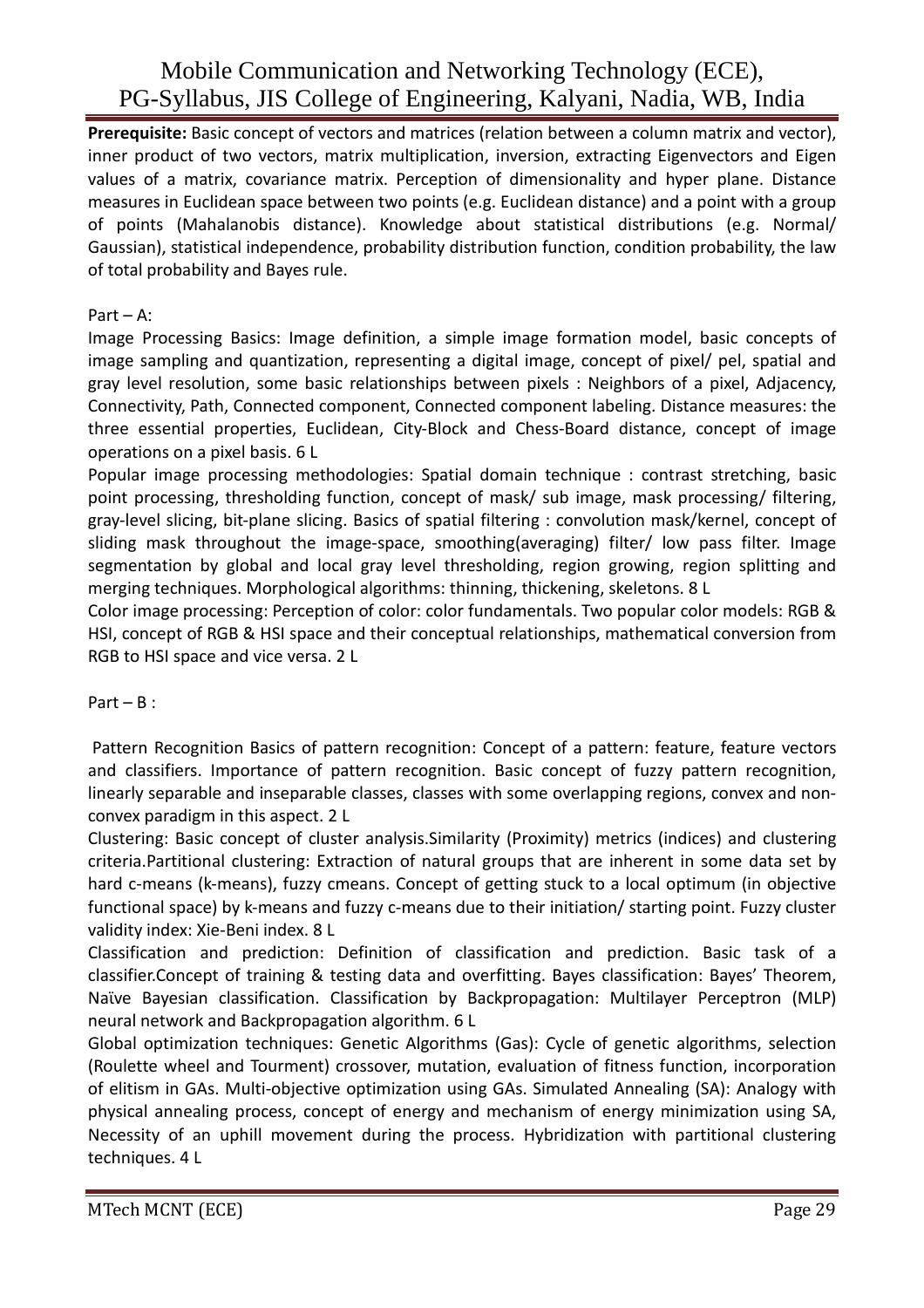# Part – C : Image analysis

Image clustering applications: Mechanism of extracting pixel-patterns from a gray-scale image in various ways: e.g. forming feature space (like a two column matrix) treating the gray-value of center-pixel (of a local window) as the first feature and averaged value over a square-shaped local window (3x3 or 5x5 or like that) as the second feature, construction of high-dimensional feature space: e.g. treating all the pixel-gray-values of a local window as features (i.e. for 3x3 window 9 dimensional feature space will result). Application of partitionalclusterings in the above mentioned feature-space to recognize the objects in the concerned image. 2 L

Applications in multispectral and multitemporal remotely sensed imagery: Identification of different land cover types from multispectral remote image data using supervised/ unsupervised classification: Clustering by Histogram peak selection & and its limitation in this context (i.e. remote image analysis). Unsupervised Change Detection using squared-error clustering methodologies: The algorithm, process, key challenges, error estimations like missed alarms,false alarms and overall error, need of ground truth. 2 L

Image mining: Need, Image search and retrieval. Bottleneck of Text based image mining/ retrieval, Visual feature based image mining: Content-based image retrieval (CBIR). 2 L

Image based face recognition: Basic technique for Eigen face generation & recognition. Intended outcomes: After completion of the course students will be able to analyze about the spatial image processing (in image space) and superiority of image pattern recognition. They will also get the idea about how to deal in an environment with high vagueness and/or ill-fashioned classes (or objects in some image) using fuzzy concept (fuzzy pattern recognition), function of basic and multilayer perceptron model to classify a data set. Some optimization processes (e.g. GA) to enhance the chance to reach a global optimum. Research and development kind of analyses should be realized by them concerning the recent trends in this aspect. 2 L

Text and Reference Books:

- 1. R. C. Gonzalez and R. E. Woods, Digital Image Processing, Pearson Education Asia, 2004
- 2. S.K. Pal, A.Ghosh, and M.K. Kundu, Soft Computing for Image Processing, Physica
- 3. Verlag, (Springer), Heidelberg,1999.

4. R. O. Duda, P.E. Hart and D. G. Stork, Pattern Classification, John Wiley & Sons (Low Priced Edition).

- 5. Anil K. Jain and R.C.Dubes, Algorithms for Clustering Data, Prentice Hall.
- 6. S. Theodoridis and K. Koutroumbus, Pattern Recognition, Elsevier.
- 7. A. Ghosh, S. Dehuri, and S. Ghosh (editors). Multi-Objective Evolutionary
- 8. Algorithms for Knowledge Discovery from Databases. Springer, Berlin, 9. 2008.
- 10. Anil K. Jain, Fundamentals of Digital Picture Processing, Prentice Hall.
- 11. D. E. Goldberg, Genetic Algorithms in search, Optimization & Machine Learning, Pearson
- 12. Education.
- 13. 9. Remote Sensing Digital Image Analysis : An Introduction by J.A Richards and X. Jia. Springer.
- 14. Data Clustering: A Review by Anil K. Jain, ACM Comput. Surv., Vol. 31, No. 3. (September 1999), pp. 264-323.
- 15. Pattern Recognition: The Journal of the Pattern Recognition Society.

16. IEEE Transactions on (i) Pattern Analysis and Machine Intelligence (TPAMI), (ii) on Neural Networks, (iii) on Fuzzy Systems.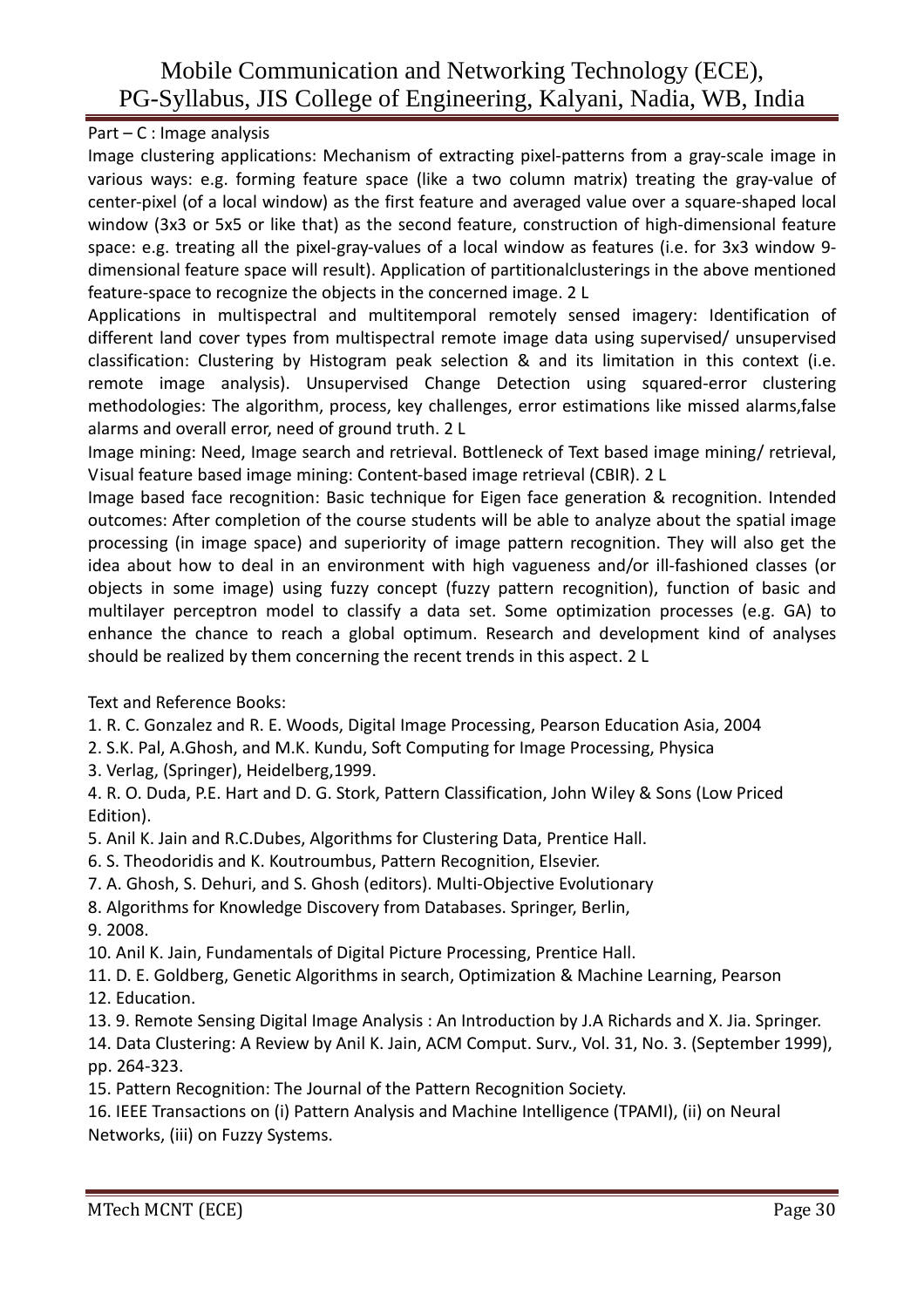# **PEO Mapping**

**Engineering knowledge**: Applyknowledge of mathematics, field theory &digital communication **Design/development of solutions**: Conducting experiments in image processing. **Modern tool usage**: Use of Matlab and other image processing software for image analysis.

**Advanced Antenna Engineering MCE205D Contacts: 4-0-0 Credits: 4** 

Prerequisite: Engineering Electromagnetic

Program Educational Objectives:

1. To understand the fundamental concepts of radiation mechanisms.

2. To understand how to measure various antenna parameters

3. To understand the various possible configurations of antennas and their comparative merits.

4. To understand the working principles of various Antennas.

Module-I

Fundamental Concepts.

Physical concept of radiation, Radiation pattern, near-and far-field regions, reciprocity, directivity and gain, effective aperture, polarization, input impedance, efficiency, Friis transmission equation, radiation integrals and auxiliary potential functions.

Module-II

Radiation from Wires and Loops.

Infinitesimal dipole, finite-length dipole, linear elements near conductors, dipoles for mobile communication, small circular loop.

Module-III

Aperture and Reflector Antennas.

Huygens' principle, radiation from rectangular and circular apertures, design considerations, Babinet's principle, Radiation from sectoral and pyramidal horns, design concepts, prime-focus parabolic reflector and cassegrain antennas.

Module-IV

Broadband Antennas.

Log-periodic and Yagi antennas, frequency independent antennas, broadcast antennas.

Module-V

Microstrip Antennas.

Basic characteristics of microstrip antennas, feeding methods, methods of analysis, design of rectangular and circular patch antennas.

Module-VI

Antenna Arrays.

Analysis of uniformly spaced arrays with uniform and non uniform excitation amplitudes, extension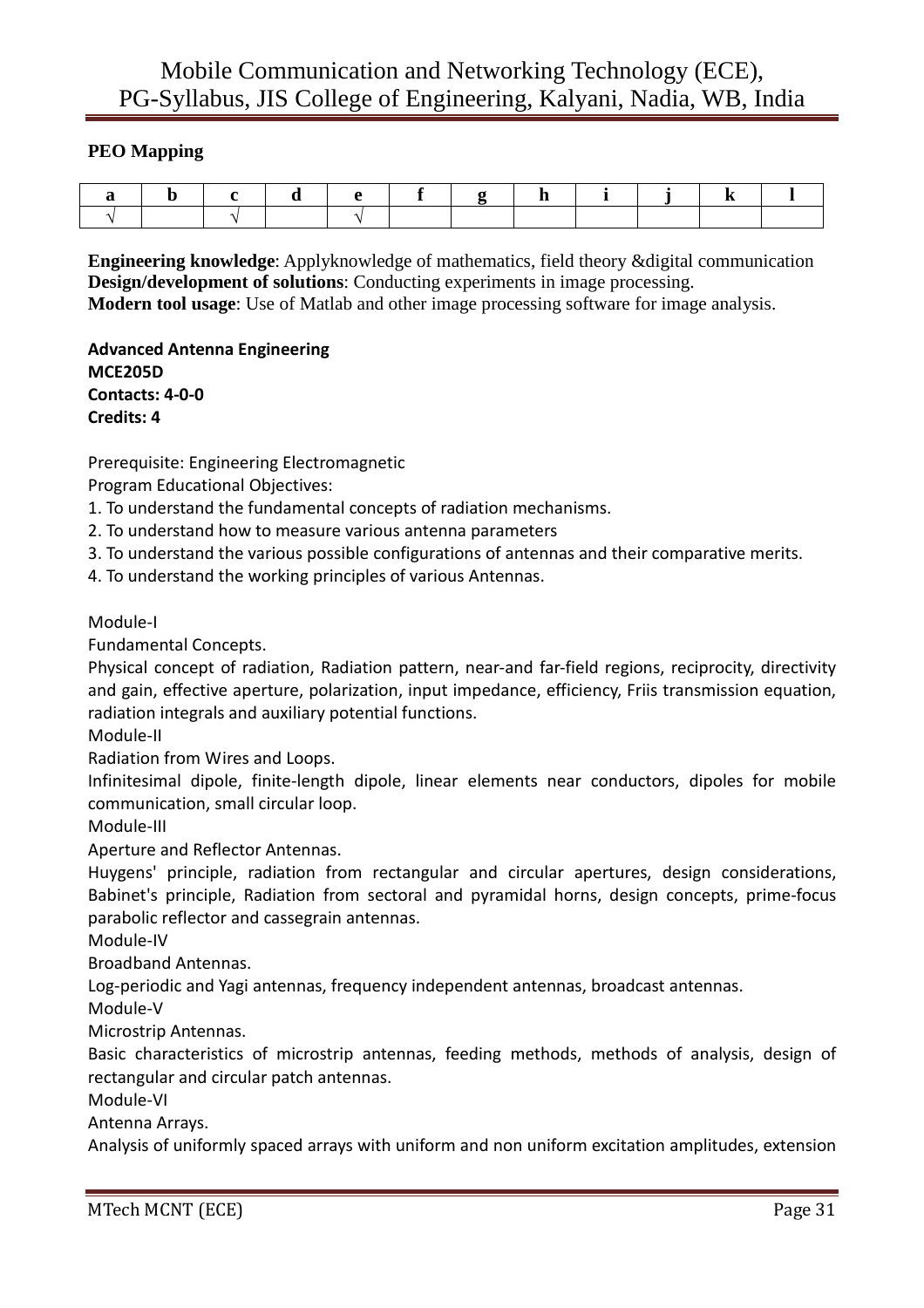to planar arrays, synthesis of antenna arrays using Schelkunoff polynomial method, Woodward-Lawson method.

Module-VII

Basic Concepts of Smart Antenns. Concept and benefits of smart antennas, Fixed weight beamforming basics, Adaptive beamforming.

Learning Outcome:

Outcome 1: Solve antenna related problems.

Outcome 2: Calculate the parametric value to design an antenna.

Outcome 3: self learning starts in antenna related research article discussion.

Text:

1. C. A. Balanis, "Antenna Theory and Design", 3rd Ed., John Wiley & Sons., 2005.

2. W. L. Stutzman, and G. A. Thiele, "Antenna Theory and Design", 2nd Ed., John Wiley & Sons., 1998.

3. R. S. Elliot, "Antenna Theory and Design", Revised edition, Wiley-IEEE Press., 2003. Reference

1. R. E. Collin, "Antennas and Radio Wave Propagation", McGraw-Hill., 1985.

2. F. B. Gross, "Smart Antennas for Wireless Communications", McGraw-Hill., 2005.

### **Communication systems Lab**

### **Code: MCE291**

### **Contacts: 0-0-3**

### **Credits: 2**

Program Objectives:

- To introduce the basic principles, methods, and applications of various communication systems.
- To learn measurement and synchronization with ambient changes.

Learning outcomes:

- Learn to represent real world signals in digital format to representation of the signals;
- Learn to apply the knowledge for proper data recovery.
- Learn the basic blocks of communication systems.

Experiments:

- 1. Numerical aperture of optical fiber
- 2. Satellite signal strength indication
- 3. Losses in optical fiber.
- 4. Satellite azimuth and elevation using sky plot window
- 5. Basic configuration of isdn system
- 6. Network topologies

**MANAGEMENT OF TECHNOLOGY Code: MCE301 Contacts: 4-0-0 Credits: 4** 

MODULE 1: 11L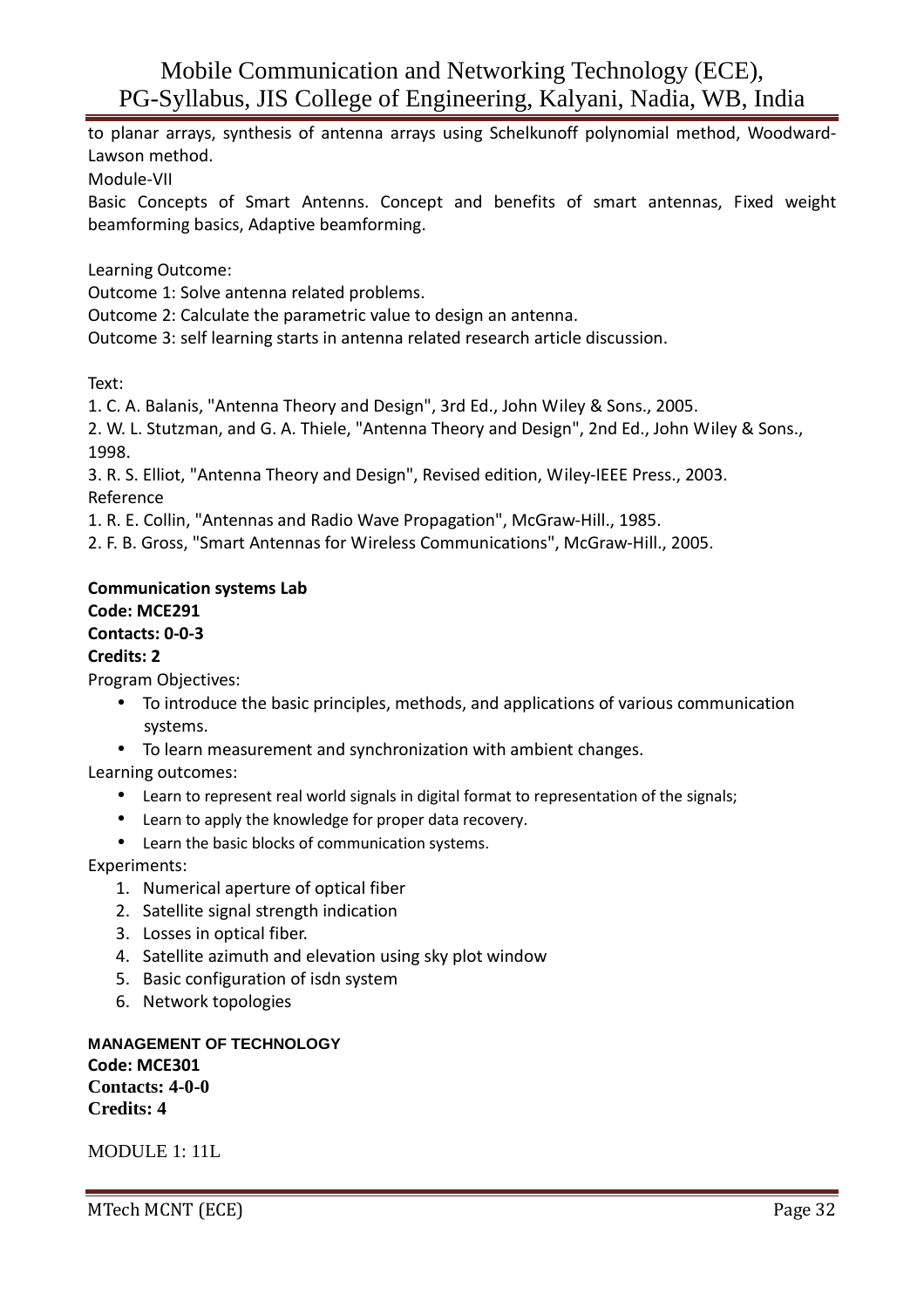Research Methodology and Techniques:

Meaning of Research: Objective, Motivation and Types of research; Research Process: Its representation through flow chart; Sample Designing: Different types of sample designing; Testing of hypothesis; Chi-square test: A statistical measure of sampling analysis. 5L

Data collection and storing through Database Management Systems ; Concept of Data Warehouses and Data Marts; Concept of Multidimensional analysis of project data; Different types of statistical analysis through SQL. 6L

MODULE 2: 8L

Agreement on Trade-Related aspects of Intellectual Property Rights (TRIPS): What is Intellectual Property, Importance of IPR, Patent, Types of Patents, Patentable inventions, Application and Registration of patents, Who can apply, rights and duties of patentee, infringement and remedies. 5L R&D activities in educational institutes, IPR and patent issues. 3L

MODULE 3: 15L

Management: Definition, Functions, Skills, Motivational Theories, Communication: Types, Nature, Importance, Channel richness, how to increase the effectiveness of organizational communication. 3L

Quality: Concept, Deciphering quality aspect of different products and services; Quality improvement; identification of potential areas. 3L

Basics of project management: Concept, Types, Productivity, Effectiveness& Competitiveness: Lifecycle of process, Feasibility, Viability, Cost Benefit analysis, PERT and CPM, SWOT analysis, Resource smoothing and Resource Leveling through Critical Path Analysis (CPA), Simulation. 6L

Cost classification: Fixed cost, variable cost, semi-variable cost; Cost of Capital, Capital Budgeting, Budgeting; Master budget; Concept of Taxes: Direct Tax and Indirect Tax. 3L

MODULE 4: 6L

Project Management – A case study. Application and techniques described in Module 1.Implementation Phase, Human aspects, Time estimation,

Text Book:

1. Management of Technology, Tarek M.Khalil, McGraw Hill, 2000

2. Financial Management,Text,Problems and Cases, M Y Khan & P.K.Jain, McGraw Hill

3. Financial Management: Principles And Applications, 10/e, Keown,Pearson Education India

# **ELECTIVE – IV**

**Ad-hoc networking Code: MCE 302A Contacts: 4-0-0 Credits: 4** 

### **Prerequisites: Idea of basic networking and wireless networks.**

### **The objectives of this course are to:**

1.Provide knowledge of mobile ad hoc networks, design and implementation issues, and available solutions.

2.Provide knowledge of routing mechanisms and the three classes of approaches:

proactive, on-demand, and hybrid.

3.Provide knowledge of clustering mechanisms and the different schemes that have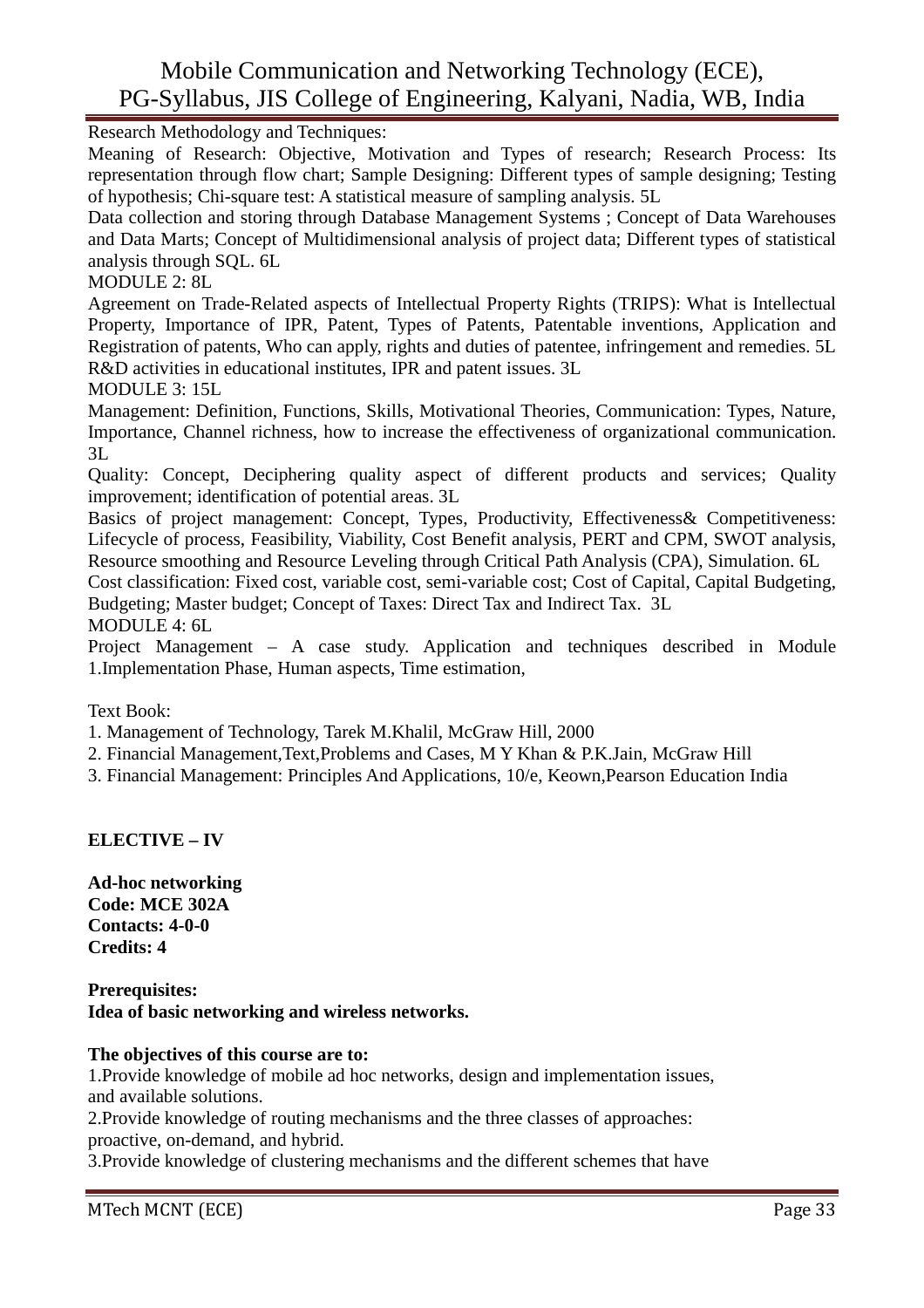been employed, e.g., hierarchical, flat, and leaderless.

4.Provide knowledge of the 802.11 Wireless Lan (WiFi) and Bluetooth standards. This includes their designs, operations, plus approaches to interoperability.

5.Provide knowledge of sensor networks and their characteristics. This includes design of MAC layer protocols, understanding of power management, query processing, and sensor databases.

# **Module 1**

O Ad hoc wireless Network: Introduction, Basic concept on ad hoc network, static and mobile ad hoc network, transmitter-receiver constraints, Applications. 4L

O MAC protocol: Hidden terminal, Exposed terminal, IEEE802.11 in ad hoc mode. 6L **Module 2:** 

O Routing protocols: Proactive, Reactive and hybrid routing protocol, Destination sequenced distance vector algorithm, Dynamic source routing, Ad hoc on-demand routing, Location aided routing, Link reversal routing.  $8L$ 

O Analysis of TCP performance in wireless ad hoc network: TCP window management and problems, different solution schemes, QoS in wireless ad hoc network 6L

# **Module 3:**

O Achieving energy efficiency in wireless ad hoc network: Different schemes to increase the lifetime of the node in ad hoc network – MAC layer protocol, Routing protocol. 6L O Localization Management: Location acquisition technique, location sensing technique, location

aware routing protocol.  $4L$ 

# **Module 4:**

O Security for wireless ad hoc network: Security goals, threats and challenges, Different schemes of security in ad hoc network, routing security.  $3L$ 

O Case study: Sensor Network, Wi – Max. 3L

# **Course Learning Outcomes**

At the end of the course, students should be able to:

1.describe the principles of mobile ad hoc networks and what distinguishes them from infrastructure-based networks.

2.understand how proactive routing protocols function

3.understand how reactive routing protocols function

4.understand the issue of broadcast storms and flooding, and how some techniques attempt to reduce them.

5.identify the layers of the WiFi standard and their functions

6.identify the layers Bluetooth and their functions

7.describe how nodes within a piconet communicate

8.understand the principles and characteristics of sensor networks

9.describe the limitations of wireless sensor networks, especially energy constraints, and the devised solutions.

10.understand the components of a wireless sensor nodes and the role of each component in the wireless sensor network.

11.understand the application layer support for implementations.

12.describe the mechanisms employed in clock synchronizing

13.understand the techniques and strategies for localizing sensor nodes in a network by means of exact and relative positioning techniques.

14.understand the differences between routing in MANETs and routing in WSNs, and the general techniques used work on a project that addresses an issue applicable to MANETs or WSNs and propose a solution for it.

# **PO Table**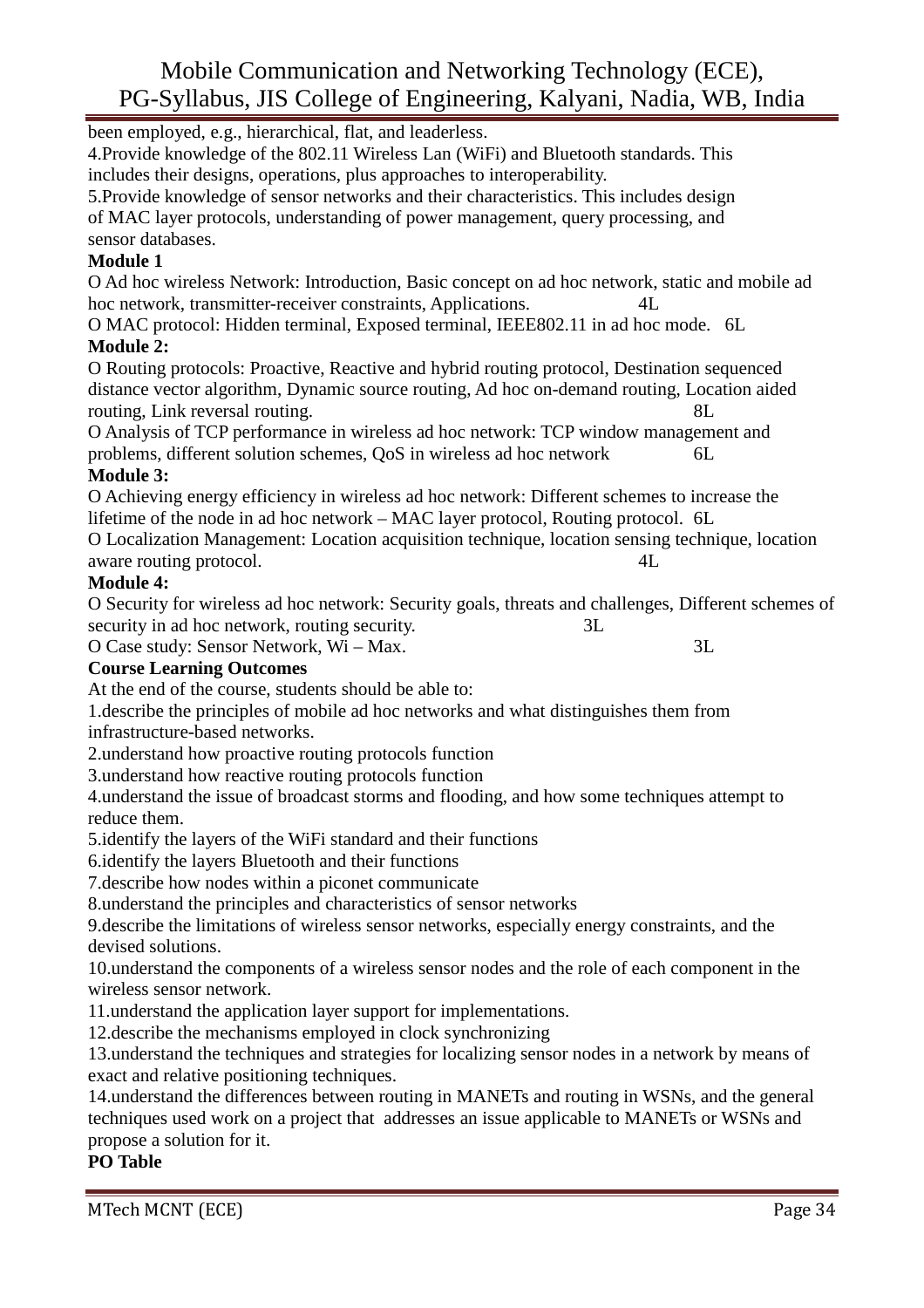| Paper              | $\sqrt{2}$<br>u          | ັ | ີ | $\Omega$ |  | ш |  | A |  |
|--------------------|--------------------------|---|---|----------|--|---|--|---|--|
| Code               |                          |   |   |          |  |   |  |   |  |
| MCF302A<br>MUDUULI | $\overline{\phantom{a}}$ |   |   |          |  |   |  |   |  |

### **PO Statement**

1. Engineering knowledge: Apply the knowledge of engineering fundamentals, and an engineering specialization to the solution of AdHoc Networking problems.

3. Design/development of solutions: Design solutions for complex engineering problems and design system components or processes that meet the specified needs with appropriate consideration for the public health and safety, and the cultural, societal, and environmental considerations.

5. Modern tool usage: Create, select, and apply appropriate techniques, resources, and modern engineering and IT tools including prediction and modeling to complex engineering activities with an understanding of the limitations.

# **Ad-hoc networking**

### **Text Books :**

**1.** Ad-hoc networking – Charlse E perkins,Addision–Wesley Professional ; 1 edition (January 8,2001)

**2.** Ad-hoc networking : Fundamental propertics and network topologies – **Hekmat,** Ramin, Springer

**3.** Guide to Wireless Ad Hoc Networks – Misra, Sudip ; Woungang, Isaac ; Misra, Subhas Chandra (Eds.) 2009, Springer

### **4. Ad-hoc networking :** Technologies and Protocols – Prasant Mohapatra (Editor), Srikanth Krishnamurthy (Editor)

Reference Books:

1.AdHoc Wireless Networks:Architectures and Protocols,C.Siva Ram Murthy and B.S.Manoj,Pearson Education 2. Wireless and Mobile Networks: Concepts and Protocols, Sunilkumar S. Manvi ,Mahabaleshwar S.Kakkasageri,Wiley India

3)Ad Hoc Mobile Wireless Networks: Protocols and Systems,C.K.Toh,Pearson

4) Mobile Ad Hoc Networking,Stefano Basagni , Marco Conti , Silvia Giordano , Ivan Stojmenovic,WILEY.

### **Broadband Communication Networks Code MCE 302B Contacts: 4-0-0 Credits: 4**

**Prerequisite:** Digital Communication, Telecommunication **Objective :** 

1. An understanding of how broadband devices are used in network.

2. An understanding of how data transmission rate can be increased.

# **Outcome:**

After the course, student will be able to

1. Analyze various protocols used in broadband communication

2. Design networking structure in broadband communication.

# **Module 1**

**Introduction and basic Principles :**Definition and concepts. Network structures Broadband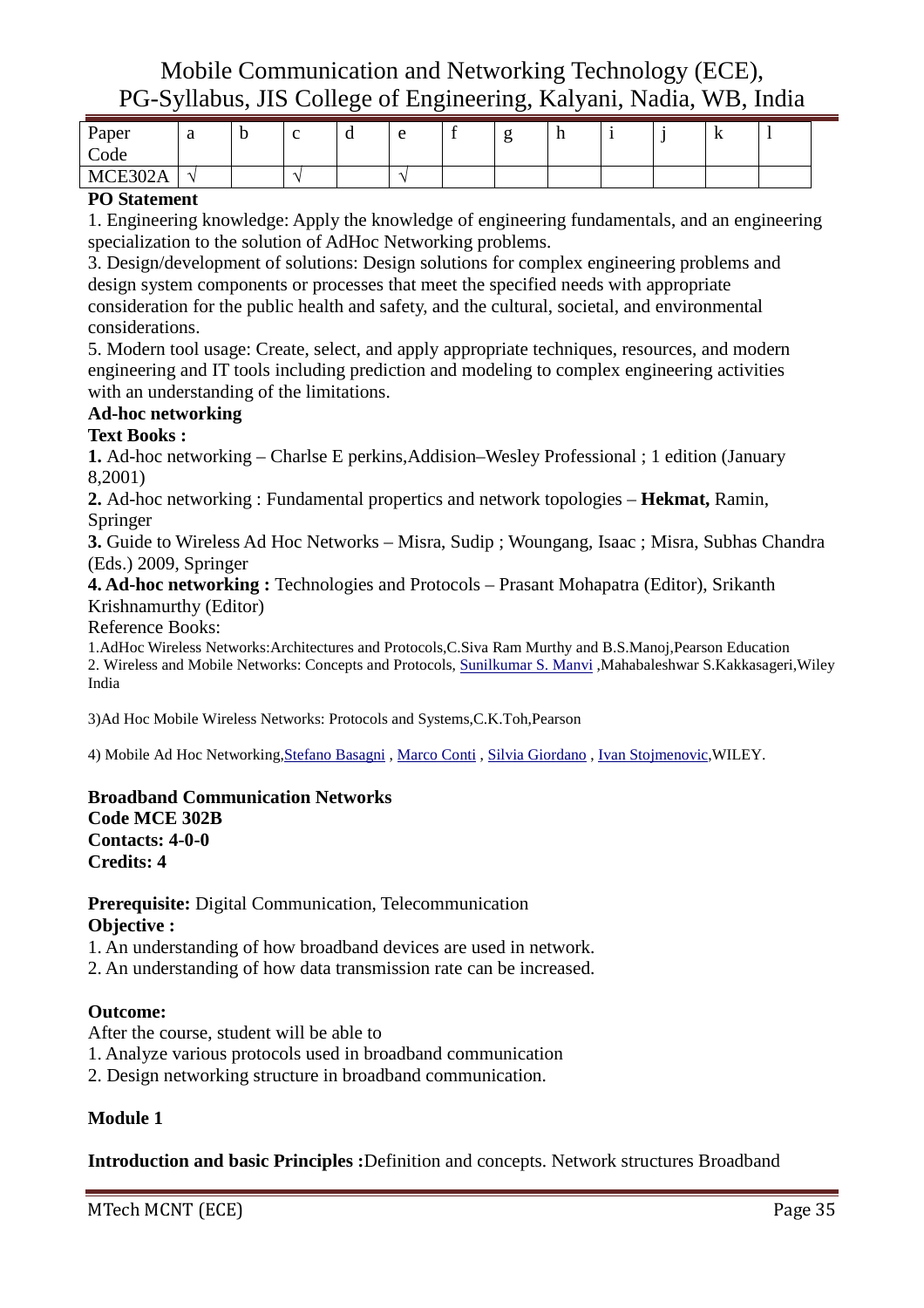Networks in the OSI Model. Multiplexing principles Switching principles review of the basic of traffic Theory (Queuing Theory)

**Media Access Protocols :**(MAC) for packet Switched lans : The Basic problem, Classification ofMAC protocols, Reservation Techniques (Polling) Reservation Techniques with Distributed Control, Collision Techniques (Random Access) Frame Formate Comparison.

**Hybrid Access Protocols :**General Hybrid solutions STM / Token Combination TDM / ATM Combination Allocation of STREAM (Isochronous) TDM Channels.

# **Module 2**

**Logical Link Control (LLC) and Higher Layer Protocols :**LLC National and International Standardization.

**Lan Controllers (Hardware / Software):** Control Funtions Transmission System Adapter and MAU (Transceiver) Hardware Adapter Software.

**Reliability Safety and fault Tolerance :**Overview Goals Terminology Fault Detection Fault Tolerance Concepts.

# **Module 3**

**Network Interconnection (Overview) :**Goals; Types of Interconnection Network Interconnectionin the OSI Model. Types of Gateways.Protocol Conversion and Adaptation. **Switched Broadband Networks (i) :**Circuit Switched Architectures Introduction and Motivation.TDM Multiplexing of Signals with Different Bitrates.Broadband TDM Switching Networks.

**Boardband Networks (ii) :**Asynchronous Transfer Mode ATM Motivation Block Multiplexing (Cell Multiplexing). Switching Techniques ATM Switching Fabrics ATM Traffic Engineering Signaling Potocols ATM Adaptation Layer AAL Virtual Paths.

# **Module 4**

**Photonic Networks :**Introduction Propagation of signals on Optical Fiber Components Modulationand Demodulation Transmission System EngineeringEvolution of Optical Networks. WabelengthRouting Networks.Boardcast and Select Networks Optical Access Networkss Photonic PacketSwitching Control and Management of Optical Networks.

# *Text and Reference Books :*

- **1.** Data Communication William,Stallings
- **2.** Data & Computer Communication B.S.Farouzan,TMH
- **3.** Computer Networks Tanenbaum

### **PEO Mapping**

**Engineering knowledge**: Apply knowledge of digital communication and computer network **Design/development of solutions**: Conducting experiments in broadband network setup **Modern tool usage**: Share knowledge regarding up gradation of broadband network.

**Digital Wireless Communications System Design MCE 302C**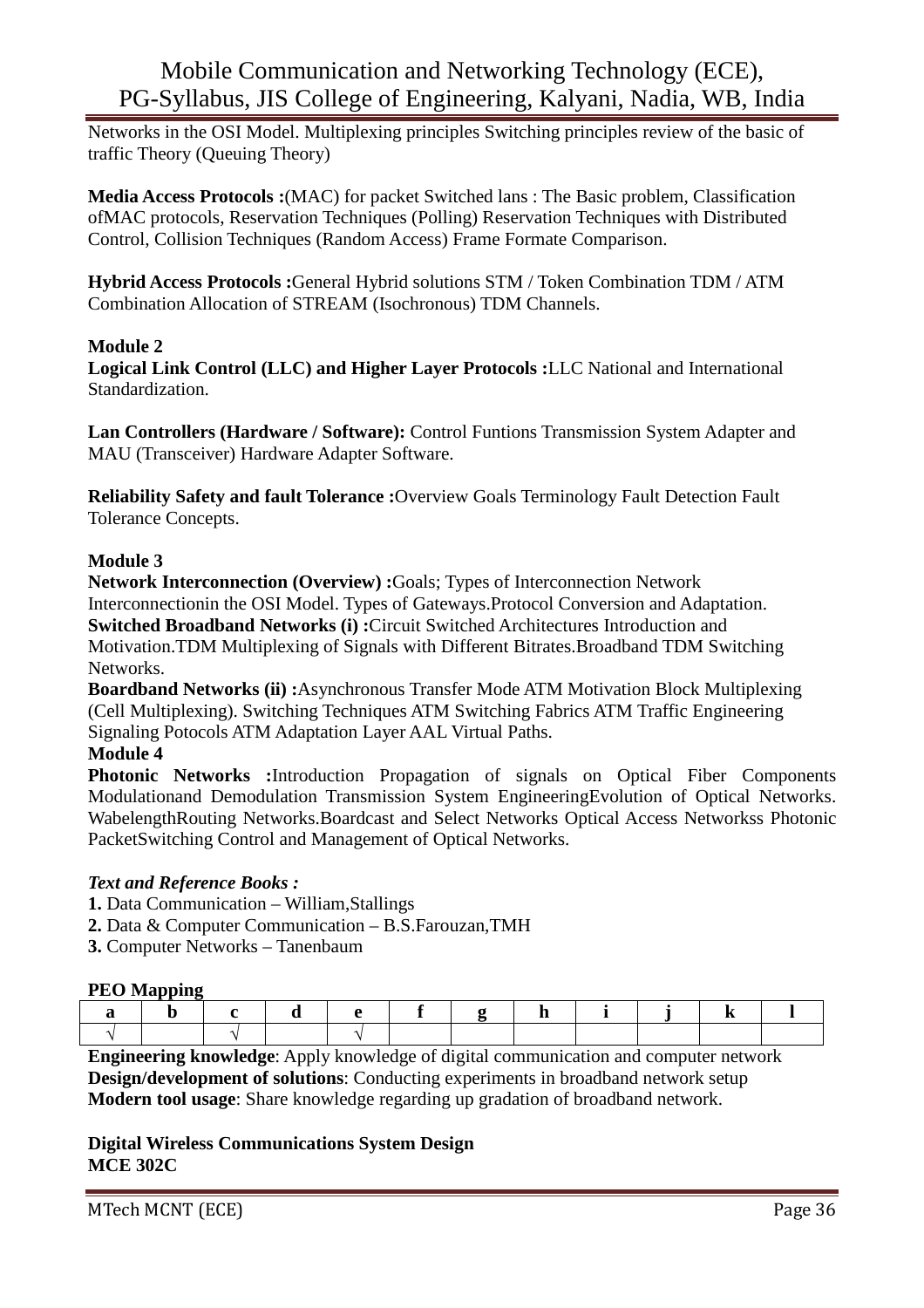### **Contacts: 4 Credit: 4**

### **Prerequisites:**

Prior idea of communication system and Digital signal processing

### **The objectives of this course are to:**

1.Provide knowledge of Digital Wireless Communications System modeling and design 2.Provide knowledge of system architecture and top down process of designing .This includes transmitter architecture, channel and receiver architecture

3.Provide knowledge of pulse shaping filtering (Square-root raised cosine) & design, D/A and RF up-conversion methods & Design.

4.Provide knowledge of channel coding,spreading,despreading, deinterleaving,and decoding 5.Provide knowledge of s Simulation techniques for performance simulation, Baseband filtering ,calibration of noise variance, energy per Symbol,SNR.

6.Provide knowledge of design trade off as simulation of a diversity reception system over time varying Rayleigh fading channels

# **Module 1:**

Introduction to digital communications system modeling,simulation, & design.Elements of a digital communication system, Multiple access schems, Wideband transmission and reception,Finding Chanels, interference,noise. 6L

Module 2:

### **Top-down design process of a digital communication system**

General system architecture and specifications, components modeling and Design,Transmitter Architecutre, Chnnel coding (convolutional), inter-leaving, Spreading, Baseband modulation,pulse shaping filtering (Square-root raised cosine) & design, D/A and RF up-conversion methods & design, 6L

Channel and receiver archiecture, Flat time varying rayleigh (focus) and frequency-selective fading,Low -noise amplification & noise figure, Carrier recovery and RF demodulation,Timing recovery,A/D conversion and recive filtering & design,Despreading, deinterleaving,and decoding. 8L

### Module 3:

### **Performance Simulation and design tradeoff :**

Simulation techniques, Baseband filtering ,calibration of noise variance, energy per Symbol,SNR and Eb/No Modeling of random variables and process, A method to generate time-varying fading channel coefficients, 10L

Performance simulation (BER vs.Eb/No),examples,Diversity reception in timevarying frequencynonselective Rayleigh fading chanels, A wideband code-division multiple-access system Design tradeoff, simulation of a diversity reception system over time -varying Rayleigh fading channels

10L

### **Course Learning Outcomes**

At the end of the course, students should be able to:

1.describe the concept of digital wireless system communication and issues like interference,noise.

2.understand how Wideband transmission and reception happen

3.understand how channel coding, interleaving, spreading function

4.understand the method of pulse shape filtering.

5.understand D/A and RF up conversion method and A/D conversion and filtering.